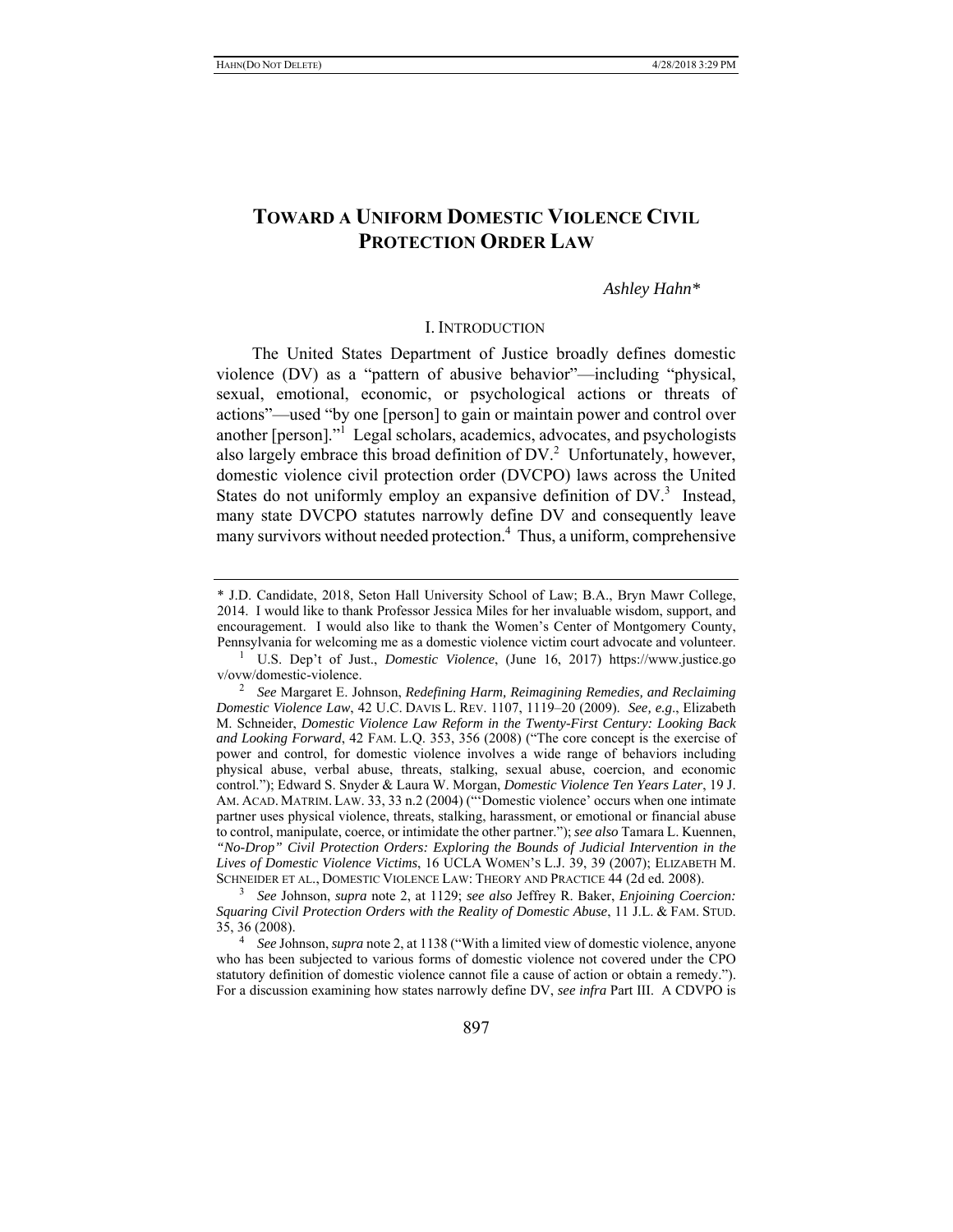DVCPO law enacted throughout the United States is needed to allow all DV survivors access to legal relief.

This Comment examines the need for state enactment of a uniform DVCPO law across the United States. Part II details the phenomenon of DV and the historical development of DV civil law. Part III discusses the current state of DVCPO law. This Part highlights the different statutory definitions of DV and the relief available in state statutes through a fifty-state survey analysis. Part IV examines the need for a uniform, expansive DVCPO law across the United States. Next, Part V asserts that Congress should encourage individual states to adopt a uniform DVCPO law through its constitutional Article I spending power. Part VI concludes that use of the spending power should be successful in light of the anticipated benefits of a national uniform DVCPO law, Congress's past success of using the spending power in the context of other national DV laws, and the need for increased funding and resources to address DV. Part VII briefly concludes.

### II. DV AND DV LAW

# A. *The Phenomenon of DV*

DV is a highly prevalent, pervasive, and significant problem in the United States. On average, three women are murdered every day by their husbands or boyfriends<sup>5</sup> and about half of all women will experience psychological aggression by an intimate partner in their lifetimes.<sup>6</sup> Although the majority of reported DV survivors are women, DV can be experienced by anyone—regardless of gender, race, age, sexual orientation, educational level, socioeconomic status, or religion.<sup>7</sup>

DV significantly affects every part of a survivor's life<sup>8</sup> on an individual, family, and community level. $9$  DV is the leading cause of injury and death for women in the United States $10$  and may result in a range of both acute and

a civil restraining order that provides different forms of protection for survivors of DV, including enjoining the alleged abuser from abusing or contacting the survivor. *See generally*  SCHNEIDER ET AL., *supra* note 2.

*Domestic Violence Statistics*, http://domesticviolencestatistics.org/domestic-violencestatistics/ (last visited Feb. 4, 2018). Additionally, every nine seconds a woman is assaulted or beaten in the United States. *Id*.<br><sup>6</sup> MICUELE C BLACKET AL

MICHELE C. BLACK ET AL., THE NATIONAL INTIMATE PARTNER AND SEXUAL VIOLENCE SURVEY: 2010 SUMMARY REPORT 2 (2011), https://www.cdc.gov/violenceprevention/pdf/nisv s\_report2010-a.pdf.

U.S. Dep't of Just., *supra* note 1; Baker, *supra* note 3, at 35 ("Domestic abuse afflicts families across eras, cultures, and economic strata."); Jason Palmer, *Domestic Violence*, 11 GEO. J. GENDER & L. 97, 101 (2010).

<sup>8</sup> Schneider, *supra* note 2, at 357.

<sup>9</sup> U.S. Dep't of Just., *supra* note 1.

<sup>10</sup> BLACK ET AL., *supra* note 6, at 1.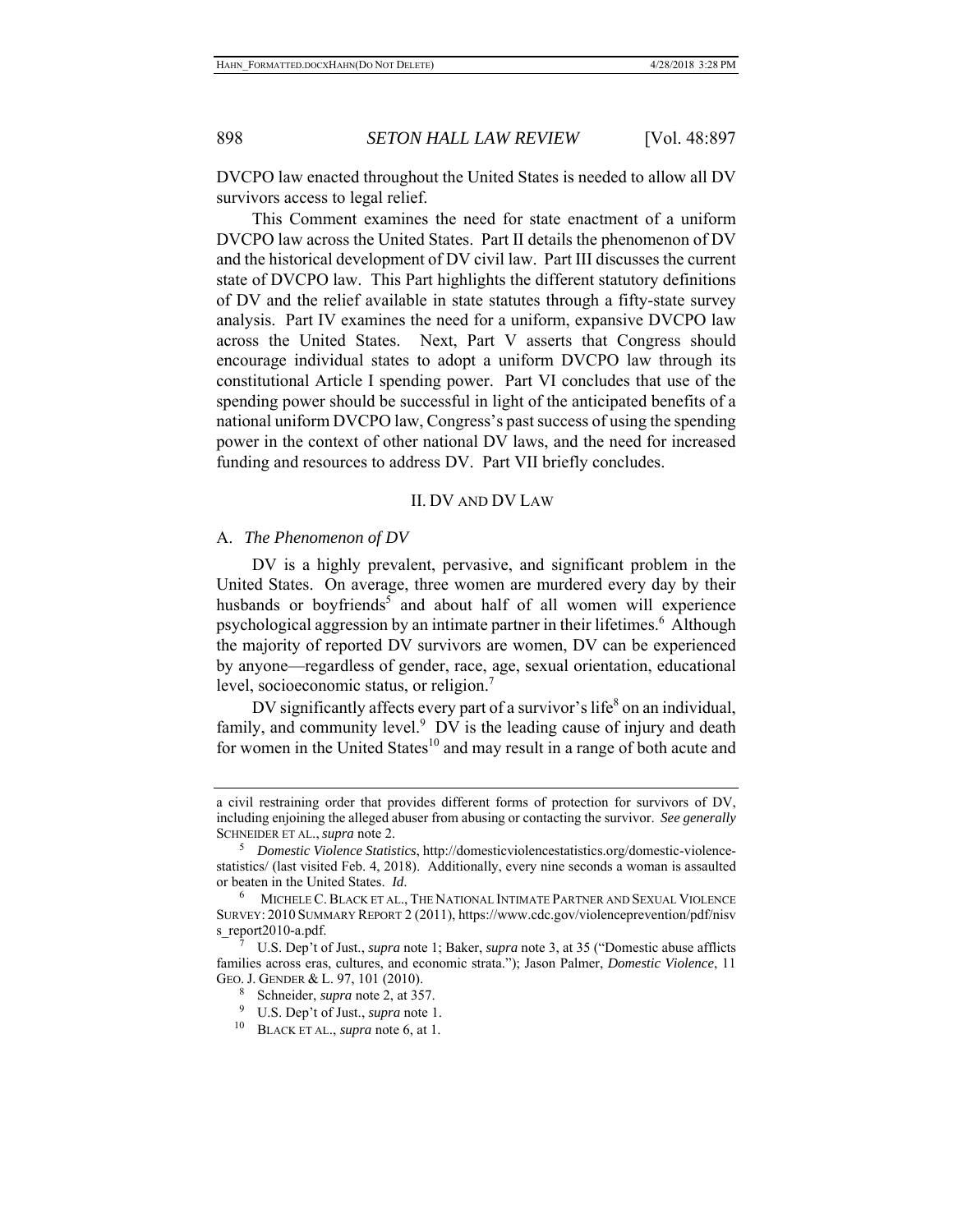chronic mental health outcomes for survivors.<sup>11</sup> Families are also affected because DV can threaten family safety and stability and teach children that violence is acceptable.<sup>12</sup> Additionally, DV negatively impacts community safety and welfare,<sup>13</sup> contributes to other societal problems,<sup>14</sup> is a significant public health concern,<sup>15</sup> and can cost survivors and society more than \$5.8 billion every year.<sup>16</sup>

DVCPOs help to address the effects of DV by providing benefits to both survivors and to society.<sup>17</sup> As an effective legal remedy, <sup>18</sup> protection orders provide financial, physical, psychological, and safety benefits for survivors $19$  by promoting autonomy, safety, decision-making, and

13 *Id.* 

14 *See* Susan L. Keilitz, *Civil Protection Orders: A Viable Justice System Tool for Deterring Domestic Violence*, 9 VIOLENCE & VICTIMS 79, 82 (1994) ("[P]rotection orders are a potentially powerful, if not perfect, justice system response to domestic violence."); Jane K. Stoever, *Enjoining Abuse*: *The Case for Indefinite Domestic Violence Protection Orders*, 67 VAND. L. REV. 1015, 1080–81 (2014).

<sup>15</sup> MATTHEW J. BREIDING ET AL., PREVALENCE AND CHARACTERISTICS OF SEXUAL VIOLENCE, STALKING, AND INTIMATE PARTNER VIOLENCE VICTIMIZATION—NATIONAL INTIMATE PARTNER AND SEXUAL VIOLENCE SURVEY, UNITED STATES 1 (2014), https://www.cdc.gov/mmwr/pdf/ss/ss6308.pdf.

<sup>16</sup> ILEANA ARIAS ET AL., NAT'L CTR. FOR INJURY PREVENTION AND CONTROL, CTR. FOR DISEASE CONTROL AND PREVENTION, COSTS OF INTIMATE PARTNER VIOLENCE AGAINST WOMEN IN THE UNITED STATES 2 (2003), http://www.cdc.gov/violenceprevention/pdf/ipvbo ok-a.pdf.

17 *See generally* Sally F. Goldfarb, *Reconceiving Civil Protection Orders for Domestic Violence: Can Law Help End the Abuse Without Ending the Relationship?*, 29 CARDOZO L. REV. 1487 (2008) [hereinafter Goldfarb2]. By reducing DV, DVCPOs also reduce the significant financial impact that DV can have on society. *See generally* T.K. LOGAN ET AL., THE KENTUCKY CIVIL PROTECTIVE ORDER STUDY: A RURAL AND URBAN MULTIPLE PERSPECTIVE STUDY OF PROTECTIVE ORDER VIOLATION CONSEQUENCES, RESPONSES, AND COSTS 144, 144, 154 (2009) (noting savings of \$30.75 in avoided costs to society and \$85 million in savings to the state due to declines in domestic abuse).

18 Several studies suggest that DVCPOs are generally effective. *See* Carol E. Jordan, *Intimate Partner Violence and the Justice System: An Examination of the Interface,* 19 J. INTERPERSONAL VIOLENCE 1412, 1424–25 (2004) (reviewing studies of the effectiveness of DVCPOs and concluding that there are mixed results for effectiveness). *See generally*  Carolyn N. Ko, *Civil Restraining Orders for Domestic Violence: The Unresolved Question of "Efficacy*,*"* 11 S. CAL. INTERDISC. L.J. 361 (2002); Judith A. Smith, *Battered Non-Wives and Unequal Protection-Order Coverage: A Call for Reform*, 23 YALE L. & POL'Y REV. 93, 123– 24 (2005).

See Stoever, *supra* note 14, at 1083. Studies show that survivors report improved

<sup>&</sup>lt;sup>11</sup> *Id.* DV survivors may also be prevented from obtaining education, employment, and economic independence. *See* Sally F. Goldfarb, Expert Paper from Meeting of the Experts on Violence Against Women, U.N. Div. for the Advancement of Women 4 (May 20, 2005), http://www.un.org/womenwatch/daw/egm/vaw-gp-2005/docs/experts/goldfarb.legaldomain. pdf (citing Sally F. Goldfarb, *Applying the Discrimination Model to Violence Against Women: Some Reflections on Theory and Practice,* 11 AM. U.J. GENDER, SOC. POL'Y, &L. 251 (2003)) [hereinafter Goldfarb1]. 12 DALE HARRIS ET AL., FAMILY VIOLENCE: <sup>A</sup> MODEL STATE CODE (1994), http://www.n

cjfcj.org/sites/default/files/modecode\_fin\_printable.pdf.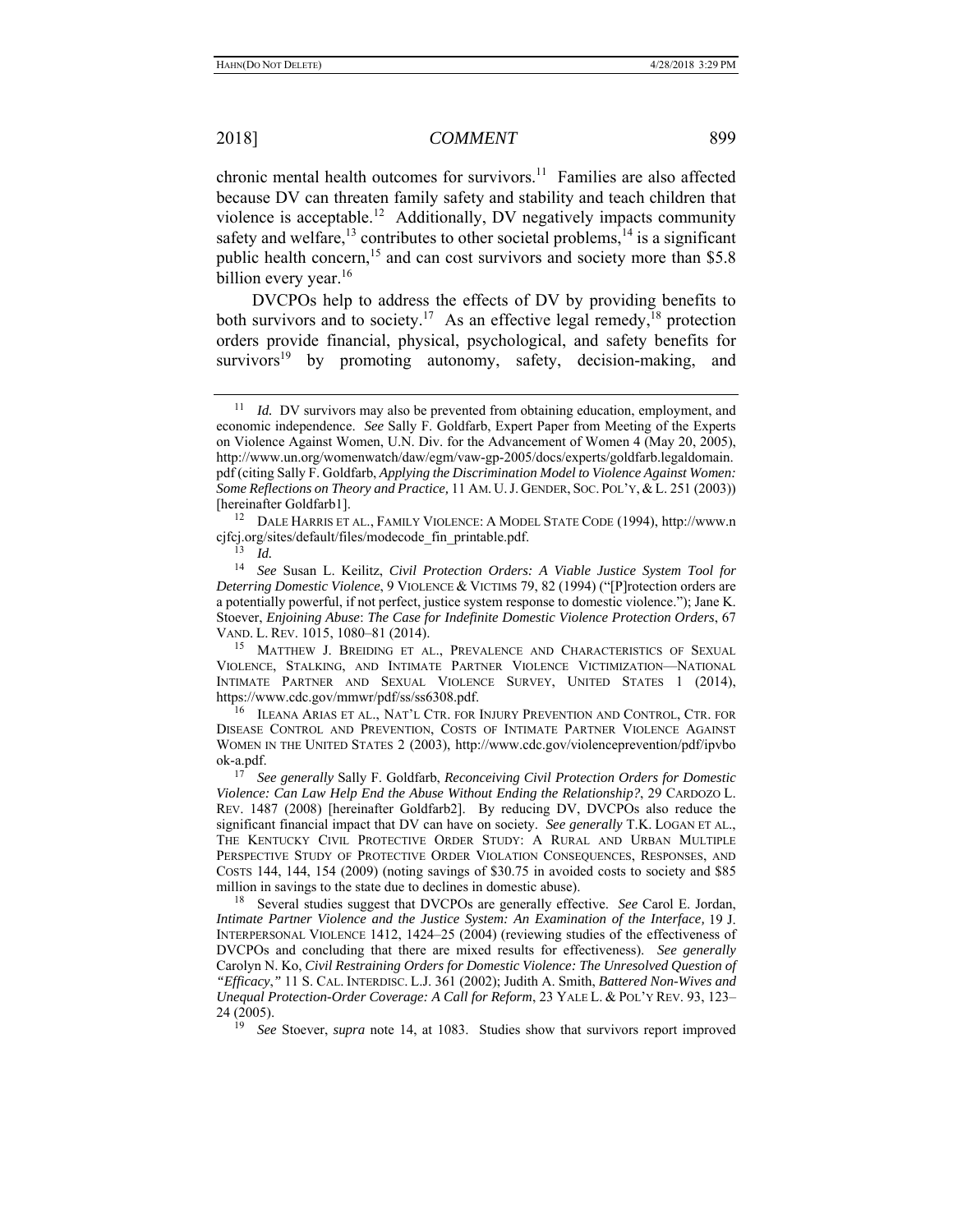empowerment.<sup>20</sup> DVCPOs also provide advantages over the available criminal relief for  $DV^{21}$  and can help connect survivors with different resources.22 Even though DVCPOs are the most frequently used legal tools for DV survivors, only a small percentage of survivors actually file for or receive an order.<sup>23</sup> Therefore, DVCPO laws have the potential to make an even greater impact.

## B. *Development of Civil DV Order Law*

The United States' legal system "has traditionally been unresponsive to the needs" of DV survivors, as governments were hesitant to intervene because of concerns about paternalistic intervention into, and preservation of, the private family unit.<sup>24</sup> Only recently—within the past fifty years—did the Battered Women's Movement begin to change the DV legal and social discourse to recognize DV as a public concern by linking DV to larger societal and cultural institutions.<sup>25</sup> Advocates fought for the creation of

20 *See* Edward W. Gondolf et. al., *Court Response to Petitions for Civil Protection Orders*, 9 J. INTERPERSONAL VIOLENCE 503, 504 (1994); Stoever, *supra* note 14, at 1021.<br><sup>21</sup> *See* Smith, *supra* note 18, at 119–26 (noting that compared to criminal relief, DVCPOs

have (i) more comprehensive, survivor-centered and survivor-influenced remedies and protection; (ii) tangible emotional benefits by empowering survivors and sending a message that DV will not be tolerated; (iii) and procedural benefits such as lower burdens of proof and increased or additional criminal penalties for violation of a DVCPO). 22 *See* Alesha Durfee, *Victim Narratives, Legal Representation, and Domestic Violence* 

*Civil Protection Orders*, 4 FEMINIST CRIMINOLOGY 7, 8 (2009); Goldfarb2, *supra* note 17, at 1509.

mental health outcomes after receiving a DVCPO, including feeling better about themselves, their safety, and the future. *See generally* Karla Fischer & Mary Rose, *When 'Enough is Enough': Battered Women's Decision Making Around Court Orders of Protection*, 41 CRIME & DELINQ. 414, 414, 424 (1995); *see also* SUSAN L. KEILITZ ET. AL., NAT'L CTR. FOR STATE COURTS, CIVIL PROTECTION ORDERS: THE BENEFITS AND LIMITATIONS FOR VICTIMS OF DOMESTIC VIOLENCE (1997) [hereinafter Keilitz2] (noting that over eighty-five percent of survivors who obtained an order felt their lives had improved since getting the order, and over eighty percent felt safer); Caroline V. Wright & Dawn M. Johnson, *Encouraging Legal Help Seeking for Victims of Intimate Partner Violence: The Therapeutic Effects of the Civil Protection Order*, 25 J. TRAUMATIC STRESS 675 (2012) [hereinafter Wright].

See Baker, *supra* note 3, at 38 ("Civil protection orders are perhaps the most popular and commonly used legal tool to emerge from this era."); Smith, *supra* note 18, at 95 ("Domestic violence civil protection orders are effective yet underused weapons against domestic violence."). 24 *See* Goldfarb2, *supra* note 17, at 1494; Kuennen, *supra* note 2, at 32; Stoever, *supra*

note 14, at 1040.

<sup>25</sup> Jane Aiken & Katherine Goldwasser, *The Perils of Empowerment*, 20 CORNELL J.L. & PUB. POL'Y 139, 143 (2010) (noting that the recognition of DV as a larger social problem is a "relatively recent phenomenon"); Emily J. Sack, *Battered Women and the State: The Struggle for the Future of Domestic Violence Policy*, 2004 WIS. L. REV. 1657 (2004) *reprinted in* DOMESTIC VIOLENCE LAW: THEORY AND PRACTICE 27 (2d ed. 2008) (noting a change from DV being ignored or condoned to DV being addressed as a "matter of public concern"). For more information about the historical development of DV law, see Deborah Epstein, *Effective Intervention in Domestic Violence Cases: Rethinking the Roles of Prosecutors, Judges, and*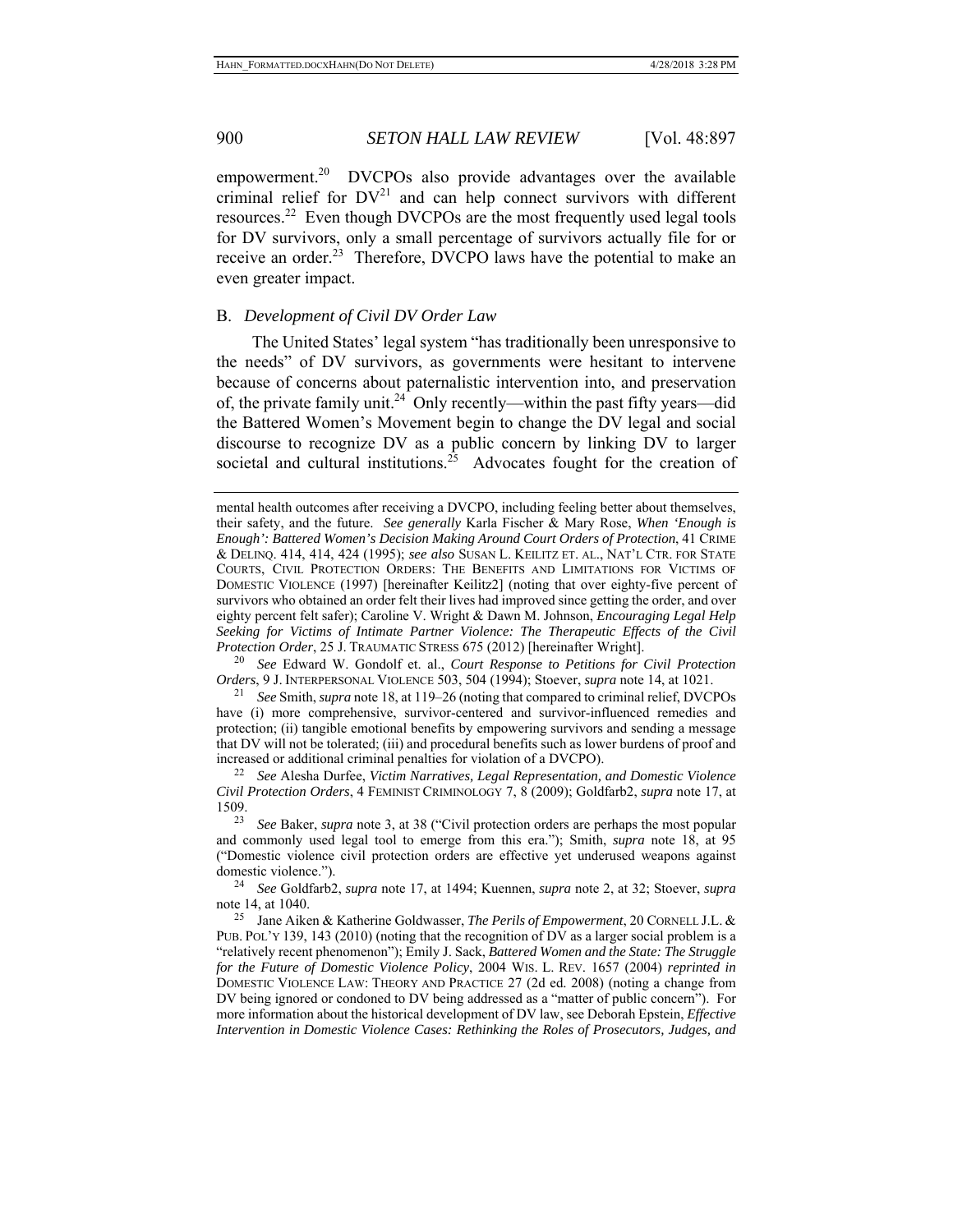DVCPO laws because of their potential to (1) end the public/private dichotomy that categorized DV as a private issue; (2) shape public discourse to recognize DV as a societal harm that affects everyone and can happen to anyone; and (3) directly address DV by promoting survivor safety, autonomy, and protection.<sup>26</sup> By the mid-1990s, all fifty states enacted DVCPO laws with varying forms of qualifying relationships, qualifying acts of abuse, and available relief.<sup>27</sup>

### III. DVCPO LAW: A FIFTY-STATE ANALYSIS

This Part summarizes the results of an independent, fifty-state survey analysis of DVCPO law.<sup>28</sup> DVCPOs are generally obtained through a legal process involving two or three phases: (1) emergency *ex-parte* orders that may be issued if the survivor needs immediate protection during hours when the court is not in session; (2) temporary *ex-parte* orders of protection issued without a hearing or notice to the alleged abuser; and (3) final protection orders issued after a hearing, prior to which the alleged abuser received notice and service of the complaint.<sup>29</sup> Every state permits temporary *exparte* protection orders and final protection orders;<sup>30</sup> however, only twenty-

<sup>28</sup> This survey was completed with DVCPO state statutes as of February 1, 2018. The survey includes only an analysis of the statutory text and does not include an analysis of relevant case law.<br> $\frac{29}{2}$  See Polson

29 *See* Baker, *supra* note 3, at 40–42; SCHNEIDER ET. AL., *supra* note 2, at 255–56.

30 *See generally* ALA. CODE § 30-5-7 (LexisNexis 2010); ALASKA STAT. § 18.66.110 (2017); ARIZ. REV. STAT. § 13-3602 (2017); ARK. CODE ANN. §§ 9-15-206–07 (2017); CAL. FAM. CODE §§ 6320–47 (West 2017); COLO. REV. STAT. §§ 13-14-104.5, 105 (2017); CONN. GEN. STAT. § 46b-15; DEL. CODE ANN. tit. 10, §§ 1043, 1045 (2017); FLA. STAT. § 741.30 (2017); GA. CODE ANN. § 19-13-3 (2016); HAW. REV. STAT. § 586-4, 5.5 (2017); IDAHO CODE § 39-6308 (2017); 725 ILL. COMP. STAT. 60 (2018); IND. CODE § 34-26-5-9 (2017); IOWA CODE § 236.4 (2017); KAN. STAT. ANN. § 60-3106 (2017); KY. REV. STAT. ANN. §§ 403.730, 740 (LexisNexis 2017); LA. STAT. ANN. §§ 46:2135–36 (2017); ME. STAT. tit. 19-A, § 4006 (2017); MD. CODE ANN. FAM. LAW §§ 4-505–06 (LexisNexis 2017); MASS. GEN. LAWS ch. 209A, §§ 3–4 (2017); MICH. COMP. LAWS SERV. § 600.2950 (LexisNexis 2017); MINN. STAT. § 518B.01 (2016); MISS. CODE ANN. §§ 93-21-11, 15 (2017); Mo. REV. STAT. § 455.010.1 (2017); MONT. CODE ANN. §§ 40-15-201–02 (2017); NEB. REV. STAT. §§ 42-924–25 (2017); NEV. REV. STAT. ANN. § 33.020 (2017); N.H. REV. STAT. ANN. §§ 173-B:4–5 (2017); N.J.

*the Court System*, 11 YALE J.L. & FEMINISM 3, 9–13 (1999); Thomas L. Hafemeister, *If All You Have is a Hammer: Society's Ineffective Response to Intimate Partner Violence*, 60 CATH. U.L. REV. 919, 925–37 (2011); Summer H. Carlisle & Shana Tabak, *Ninth Annual Review of Gender and Sexuality Law Chapter: Federal Domestic Violence Law,* 9 GEO. J. GENDER & L. 661, 664–94 (2008).

<sup>26</sup> *See* Aiken & Goldwasser, *supra* note 25, at 169. There are other forms of protection orders separate from the DV legal context that provide relief for similar conduct, including stalking, harassment, and sexual assault. *See, e.g.*, CONN. GEN. STAT. § 46b-16a (West 2018) ("Issuance of civil protection order on behalf of person who has been [a survivor] of sexual abuse, assault or stalking.").

<sup>27</sup> *See* Jane C. Murphy, Symposium, *Engaging with the State: The Growing Reliance on Lawyers and Judges to Protect Battered Women*, 11 AM. U. J. GENDER SOC. POL'Y & L. 499, 502 (2003).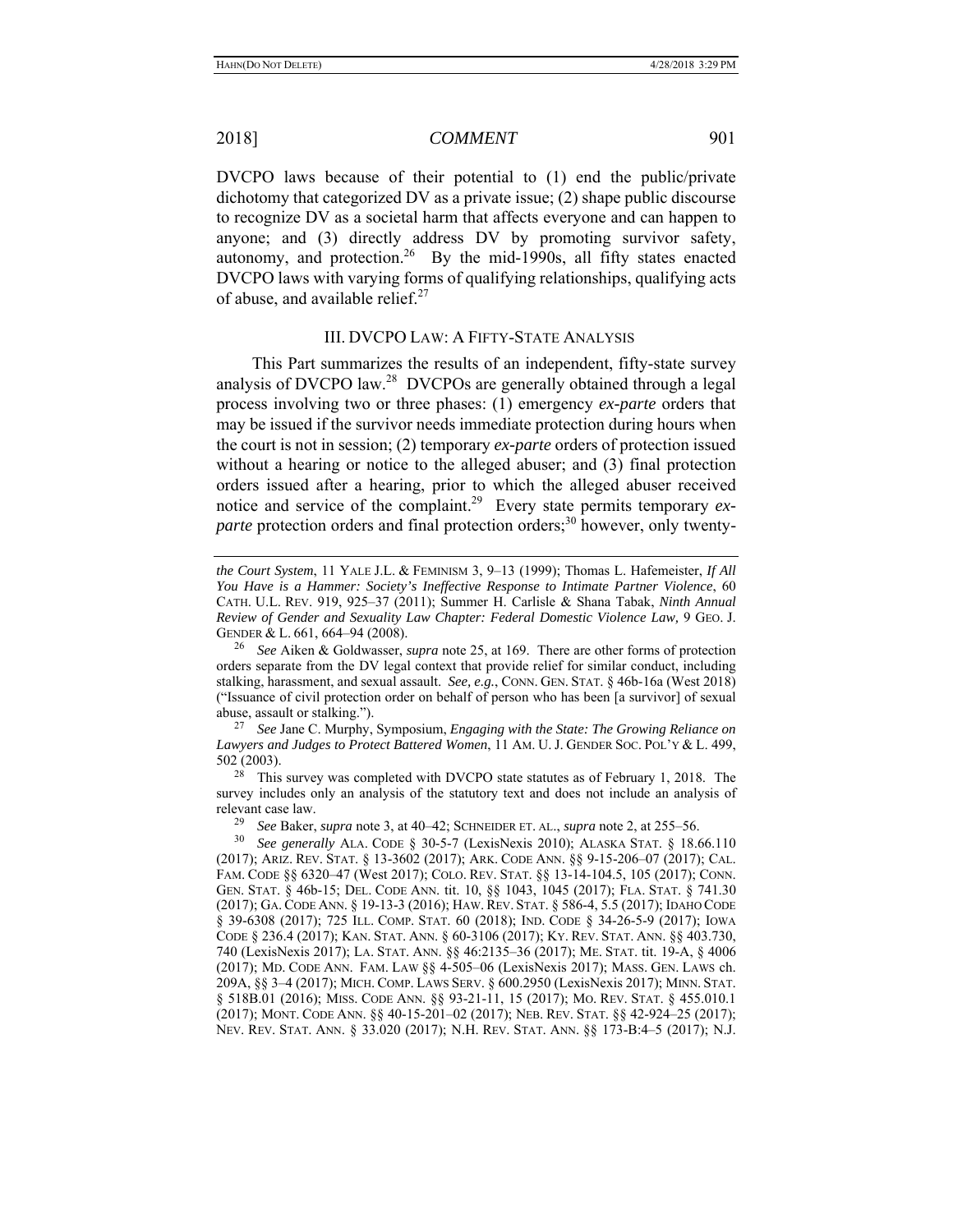three state statutes specifically include provisions that permit emergency DVCPOs.<sup>31</sup>

Generally, a DV survivor must meet two requirements to receive a DVCPO: the survivor must show (1) "that [he/she] shares a particular type of relationship with her abuser," and (2) "that [he/she] suffered a particular form of abuse at his hands."32 These are respectively referred to as "act" and "relationship" requirements.<sup>33</sup>

### A. *The Relationship Requirement*

To qualify for a DVCPO, the survivor and abuser generally must have at least one of the following relationships: family member, household member, dating relationship, or intimate partner.<sup>34</sup> States vary in which types of relationships qualify. For example, six states do not explicitly include family members related by  $b$ lood<sup>35</sup> and nine states do not include family members related by marriage<sup>36</sup> as qualifying relationships. Furthermore, only three states do not include current or former spouses,  $37$ eight states do not include household members, $38$  six states do not include

31 ALASKA STAT. § 18.66.110; ARIZ. REV. STAT. § 13-3624; CAL. FAM. CODE § 6250; COLO.REV. STAT. § 13-14-103; DEL.CODE ANN. tit. 10, § 1043; 725 ILL.COMP. STAT. 60/217; IOWA CODE § 236.6; KAN. STAT. ANN. § 60-3105; KY. REV. STAT. ANN. § 403.645; LA. STAT. ANN. § 46:2135; ME. STAT. tit. 19-A, § 4003; MD. CODE ANN. FAM. LAW § 4-504.1; MASS. GEN. LAWS ch. 209A, § 5; MISS. CODE ANN. § 93-21-13; N.M. STAT. ANN. § 40-13-3.2; N.C. GEN. STAT. § 50B-2; N.D.CENT.CODE § 14-07.1-08; OKLA. STAT. tit. 22, § 60.3; 23 PA.CONS. STAT. § 6110; 15 R.I. GEN. LAWS § 15-5-4; VT. STAT. ANN. tit. 15, § 1104; VA. CODE ANN. § 16.1-253.4; W. VA. CODE § 48-27-203.

32 Smith, *supra* note 18, at 102.

33 *Id.*

34 Palmer, *supra* note 7, at 146–48.

36 *See generally* KAN. STAT. ANN. § 60-3102; MICH. COMP. LAWS SERV. § 600.2950; MINN. STAT. § 518B.01 (2016); N.C. GEN. STAT. § 50B-1; N.J. STAT. ANN. § 2C:25-19; S.C. CODE ANN. § 20-4-20; UTAH CODE ANN. § 78B-7-402; WIS. STAT. § 813.12 (2017); WYO. STAT. ANN. § 35-21-101.

37 *See generally* KAN. STAT. ANN. § 60-3102; UTAH CODE ANN. § 78B-7-402; VT. STAT. ANN. tit. 15, § 1101 (2017).

38 *See generally* DEL. CODE ANN. tit. 10, § 1041 (2017); KY. REV. STAT. ANN. § 403.720 (LexisNexis 2017); MISS. CODE ANN. § 93-21-3 (2017); NEV. REV. STAT. ANN. § 33.020

STAT. ANN. §§ 2C:25-28–29 (2017); N.M. STAT. ANN. §§ 40-13-4–5 (2017); N.Y. FAM. LAW § 828 (Consol. 2017); N.C. GEN. STAT. § 50B-2 (2017); N.D. CENT. CODE § 14-07.1-02 (2017); OHIO REV. CODE ANN. § 3113.31 (LexisNexis 2017); OKLA. STAT. tit. 22, § 60.2–3 (2017); OR. REV. STAT. §§ 107.710, 718 (2017); 23 PA. CONS. STAT. § 6107 (2017); 15 R.I. GEN. LAWS § 15-5-19 (2017); S.C. CODE ANN. § 20-4-60 (2017); S.D. CODIFIED LAWS §25- 10-6 (2017); TENN. CODE ANN. § 36-3-601 (2017); TEX. FAM. CODE § 83.001 (West 2017); UTAH CODE ANN. §§ 78B-7-403–04 (LexisNexis 2017); VT. STAT.ANN. tit. 15, § 1104 (2017); VA. CODE ANN. § 16.1-253 (2017); WASH. REV. CODE § 26.50.070 (2017); W. VA. CODE § 48-27-203 (2017); WIS. STAT. § 813.12 (2017); WYO. STAT. ANN. §§ 35-21-104–05 (2017).

<sup>35</sup> *See generally* KAN. STAT. ANN. § 60-3102; MICH.COMP. LAWS SERV. § 600.2950; N.J. STAT. ANN. § 2C:25-19; S.C. CODE ANN. § 20-4-20; UTAH CODE ANN. § 78B-7-402; WYO. STAT. ANN. § 35-21-101.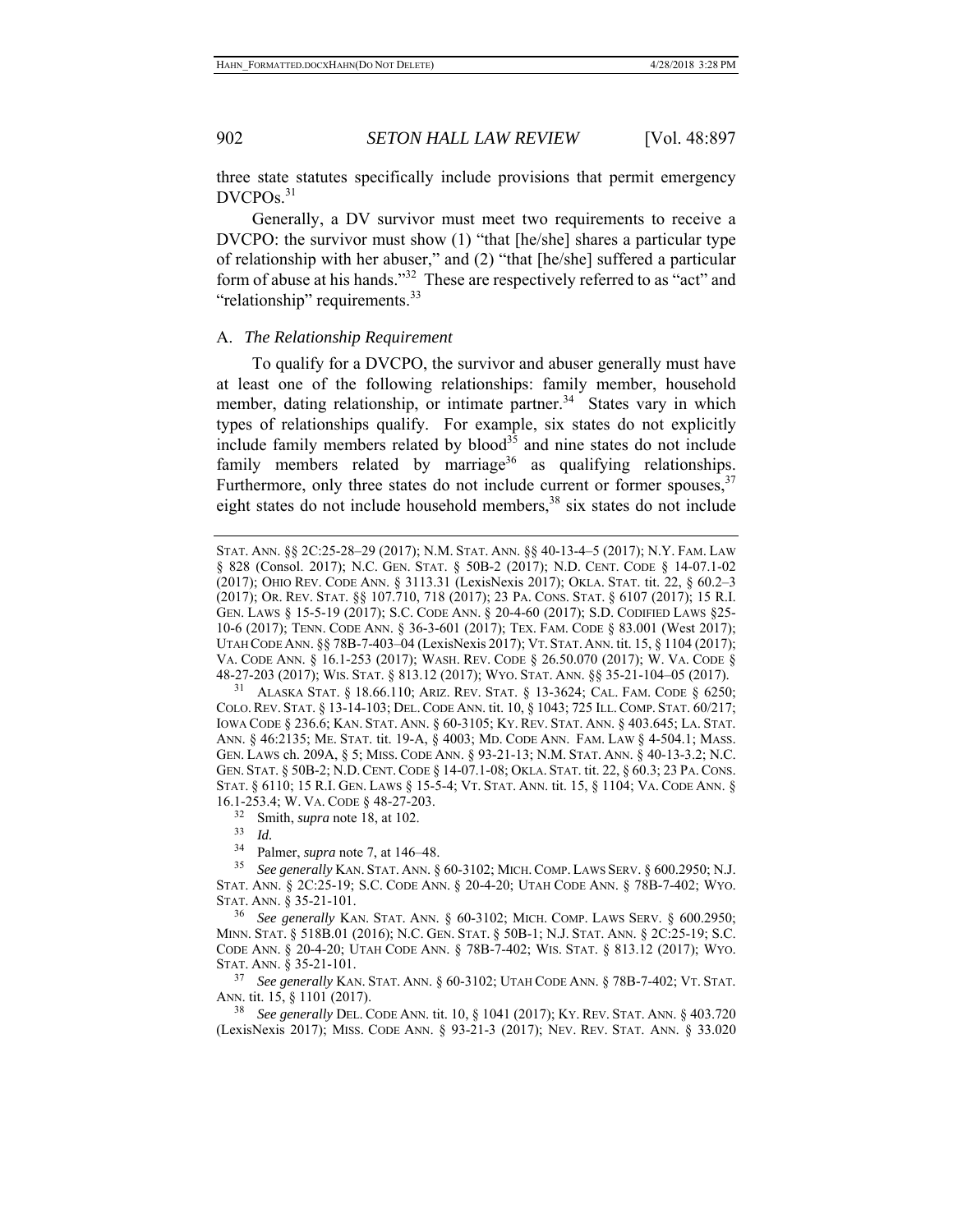any form of dating or sexual relationships besides marriage,  $39$  and six states do not include having a child together<sup>40</sup> as statutory qualifying relationships. Even though most state DVCPO statutes enumerate dating relationships as qualifying relationships, the statutory definition and/or case law interpretation of the term "dating relationship" may nonetheless exclude survivors from obtaining relief. For example, Alabama's DVCPO statute defines a "dating relationship" as:

A significant relationship of a romantic or intimate nature characterized by the expectation of affectionate or sexual involvement over a period of time and on a continuing basis during the course of the relationship . . . . A dating relationship does not include a casual or business relationship or a relationship that ended more than 12 months prior to the filing of the petition for a protection order.<sup>41</sup>

Additionally, South Carolina's and North Carolina's opposite-sex qualifications may deny relief to homosexual couples in dating or romantic relationships.42 Conversely, Maine's and Washington's DVCPO statutes seem to directly include same-sex dating relationships by enumerating "domestic partners" as qualifying relationships. $43$  Washington, however, does not include some teen dating relationships as qualifying relationships because its statute excludes relationships involving children under the age of sixteen.<sup>44</sup>

<sup>(2017); 23</sup> PA.CONS. STAT. § 6102 (2017); 15 R.I. GEN. LAWS § 15-5-1 (2017); S.D.CODIFIED LAWS §25-10-3.1 (2017); UTAH CODE ANN. § 78B-7-402.

<sup>39</sup> *See generally* FLA. STAT. § 741.28 (2017); GA.CODE ANN. § 19-13-1 (2016); KY.REV. STAT. ANN. § 403.720; OHIO REV. CODE ANN. § 3113.3 (LexisNexis 2017); S.C. CODE ANN. § 20-4-20; VA. CODE ANN. § 16.1-228 (2017).

<sup>40</sup> IDAHO CODE § 39-6306 (2017); N.H. REV. STAT. ANN. § 173-B:3 (2017); 23 PA. CONS. STAT. § 6102; TENN. CODE ANN. § 36-3-601 (2017); UTAH CODE ANN. § 78B-7-402; VT.

STAT. ANN. tit. 15, § 1101.<br><sup>41</sup> ALA. CODE § 30-5-2(3)(a), (c) (LexisNexis 2010).<br><sup>42</sup> N.C. GEN. STAT. § 50B-1 (2017) ("For purposes of this section, the term 'personal relationship' means a relationship wherein the parties involved . . . (2) Are persons of opposite sex who live together or have lived together; . . . (6) Are persons of the opposite sex who are in a dating relationship or have been in a dating relationship."); S.C. CODE ANN. § 20-4-20.<br><sup>43</sup> ME. STAT. tit. 19-A, § 4002 (2017); WASH. REV. CODE § 26.50.010 (2017).

<sup>&</sup>lt;sup>44</sup> WASH. REV. CODE § 26.50.010 (noting that the following qualify for statutory relief: "persons sixteen years of age or older who are presently residing together or who have resided together in the past and who have or have had a dating relationship, persons sixteen years of age or older with whom a person sixteen years of age or older has or has had a dating relationship").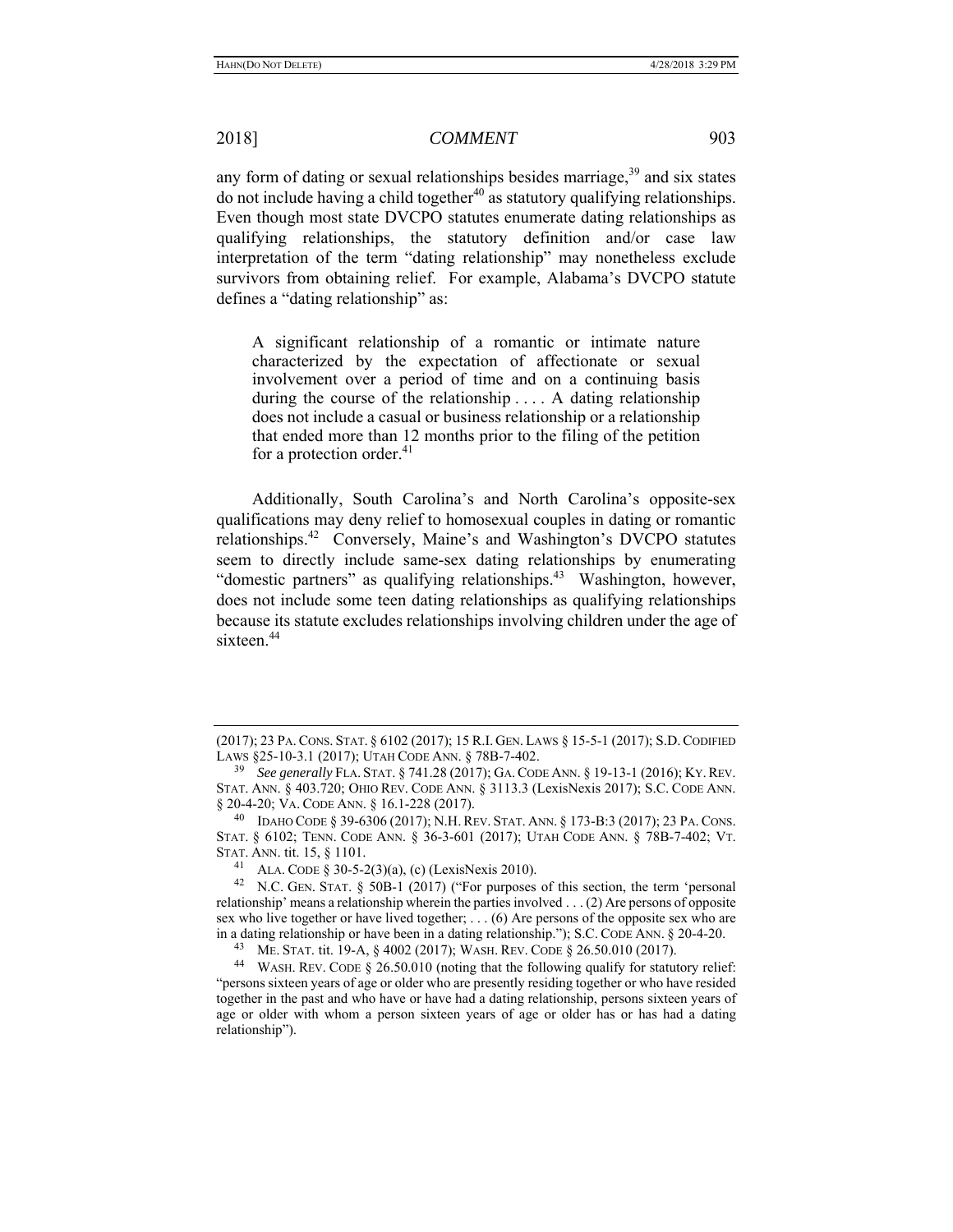Finally, some states broadly define the relationship requirement. For example, North Dakota invites judicial discretion to determine which relationships qualify for relief by permitting the court to grant relief to "any other person if the court determines that the relationship between that person and the alleged abuser is sufficient to warrant the issuance of a domestic violence protection order."45

### B. *The Act Requirement*

States define the act requirement in three different ways: (1) by enumerating specific criminal offenses as qualifying acts; (2) by listing conduct not directly related to a criminal offense, such as "physical harm" and "fear of imminent serious, bodily injury" as qualifying acts; or (3) a mixed approach that includes both specific criminal code provisions and conduct not directly related to a criminal offense.<sup>46</sup> In the United States, eleven states define the act requirement as exclusively criminal offenses, $47$ nineteen states include only conduct not directly related to criminal offenses,<sup>48</sup> and twenty-one states have the mixed approach that includes both criminal offenses and conduct not directly related to criminal offenses.<sup>49</sup>

N.D. CENT. CODE § 14-07.1-01 (2017).

<sup>&</sup>lt;sup>46</sup> Some states have an additional timing requirement where the act of abuse must have occurred within a specific recent time frame before the survivor filed for a DVCPO. *See*, *e.g.*, OR. REV. STAT. § 107.710 (2015) (requiring that the survivor experience abuse within the past 180 days).

<sup>47</sup> ALA. CODE § 30-5-2 (LexisNexis 2010); ALASKA STAT. § 18.66.990 (2017); ARIZ. REV. STAT. § 13-3601 (2017); FLA. STAT. § 741.28 (2017); GA. CODE ANN. § 19-13-1 (2016); IOWA CODE § 236.2 (2017); LA. STAT. ANN. § 46:2132 (2017); NEV.REV. STAT. ANN. § 33.018 (2017); N.H. REV. STAT. ANN. § 173-B:3 (2017); N.J. STAT. ANN. § 2C:25-19 (2017); N.Y. FAM. LAW § 812 (Consol. 2017).

<sup>48</sup> ARK. CODE ANN. § 9-15-103 (2017); CONN. GEN. STAT. § 46b-38a (2016); IDAHO CODE § 39-6303 (2017); 725 ILL. COMP. STAT. 60/103 (2018); IND. CODE § 34-6-2-34.5 (2017); KAN. STAT. ANN. § 60-3102 (2017); KY. REV. STAT. ANN. § 403.720 (LexisNexis 2017); MASS. GEN. LAWS ch. 209A, § 1 (2017); MICH. COMP. LAWS SERV. § 600.2950 (LexisNexis 2017); MO. REV. STAT. § 455.010 (2017); NEB. REV. STAT. § 42-903 (2017); N.D.CENT.CODE § 14-07.1-01; OKLA. STAT. tit. 22, § 60.1 (2017); OR.REV. STAT. § 107.705; 15 R.I. GEN. LAWS § 15-5-1 (2017); S.C. CODE ANN. § 20-4-20 (2017); TENN. CODE ANN. § 36-3-601 (2017); W. VA. CODE § 48-27-204 (2017; WYO. STAT. ANN. § 35-21-102 (2017).

<sup>49</sup> CAL. FAM. CODE § 6203 (West 2017); COLO. REV. STAT. § 13-14-101 (2017); DEL. CODE ANN. tit. 10, § 1041 (2017); HAW. REV. STAT. § 586-4 (2017); MD. CODE ANN. FAM. LAW § 4-501 (LexisNexis 2017); ME. STAT. tit. 19-A, § 4002 (2017); MINN. STAT. § 518B.01 (2016); MISS. CODE ANN. § 93-21-3 (2017); MONT. CODE ANN. § 40-15-102 (2017); N.M. STAT. ANN. § 40-13-2 (2017); N.C. GEN. STAT. § 50B-1 (2017); OHIO REV. CODE ANN. § 3113.31 (LexisNexis 2017); 23 PA. CONS. STAT. § 6102 (2017); S.D. CODIFIED LAWS § 25- 10-1 (2017); TEX. FAM. CODE §§ 71.003–021 (West 2017); UTAH CODE ANN. § 78B-7-402 (LexisNexis 2017); VT. STAT. ANN. tit. 15, § 1101 (2017); VA. CODE ANN. § 16.1-228 (2017); WASH. REV. CODE § 26.50.010; WIS. STAT. § 813.12 (2017).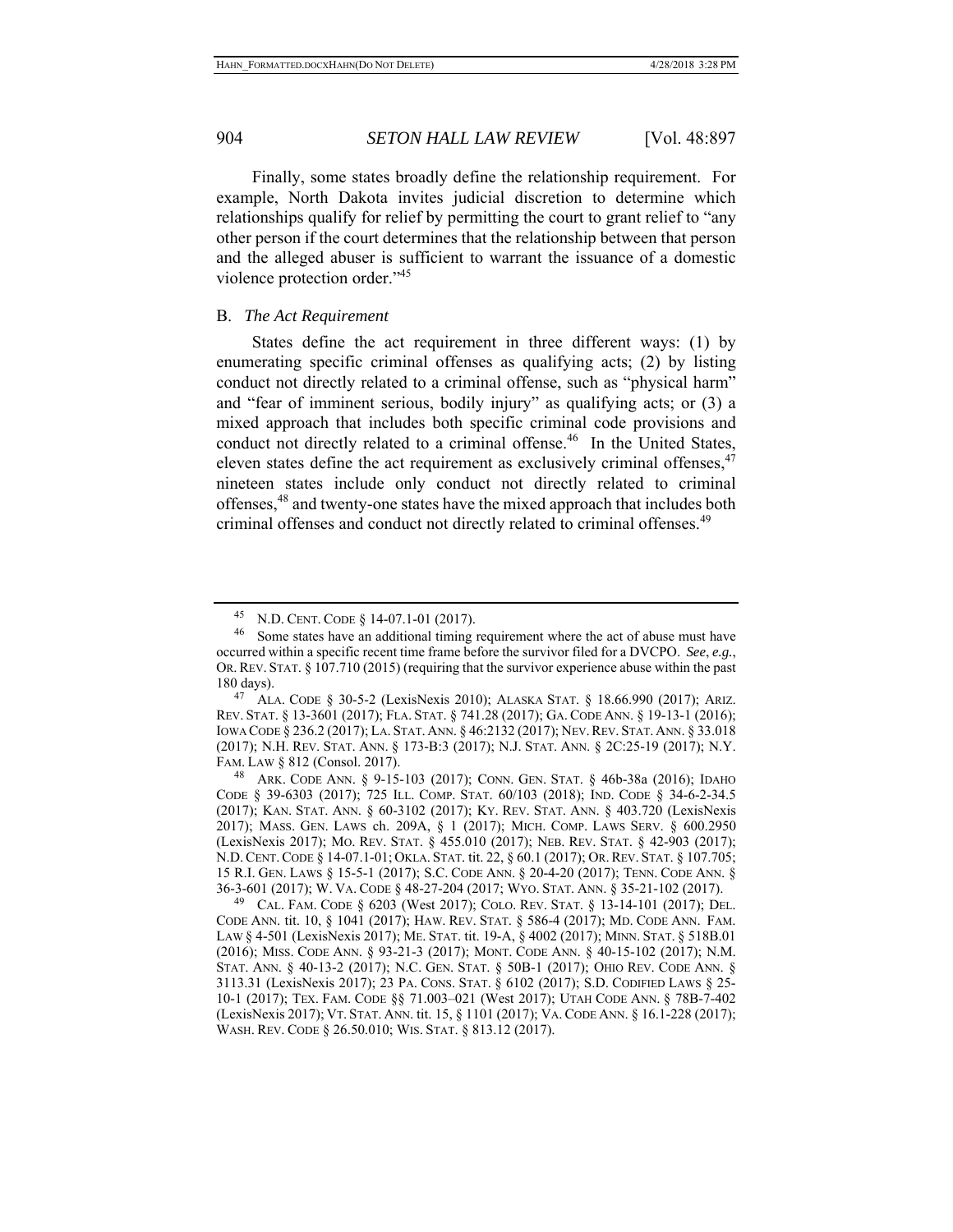Despite the varying definitions of the act requirement, more than half of the states narrowly define DV solely as physical acts centered on physical harm or injury.<sup>50</sup> A few states define DV more broadly and include forms of non-physical abuse;<sup>51</sup> for example, seventeen states include harassment.<sup>52</sup> Twenty-eight states include stalking<sup>53</sup> as a qualifying act of DV. Only five states' act requirements, however, include causing emotional or psychological harm as qualifying acts of abuse.<sup>54</sup>

See, e.g., VA. CODE ANN. § 16.1-228 ("Family abuse means any act involving violence, force, or threat that results in bodily injury or places one in reasonable apprehension of death, sexual assault, or bodily injury and that is committed by a person against such person's family or household member."); *see also* ARK. CODE ANN. § 9-15-103; CONN. GEN. STAT. § 46b-38a; FLA. STAT. § 741.28; GA. CODE ANN. § 19-13-1; IDAHO CODE § 39-6303; IND. CODE § 34-6- 2-34.5; IOWA CODE § 236.2; KAN. STAT. ANN. § 60-3102; KY. REV. STAT. ANN. § 403.720; LA. STAT. ANN. § 46:2132; MD. CODE ANN. FAM. LAW § 4-501; MASS. GEN. LAWS ch. 209A, § 1; MINN. STAT. § 518B.01; MISS. CODE ANN. § 93-21-3; MONT. CODE ANN. § 40-15-102; NEB. REV. STAT. § 42-903; N.D. CENT. CODE § 14-07.1-01; OHIO REV. CODE ANN. § 3113.31; OR. REV. STAT. § 107.705; 23 PA. CONS. STAT. § 6102; 15 R.I. GEN. LAWS § 15-5-1; S.C. CODE ANN. § 20-4-20; S.D. CODIFIED LAWS §25-10-1; TENN. CODE ANN. § 36-3-601; TEX. FAM. CODE § 71.004; UTAH CODE ANN. § 78B-7-402; VT. STAT. ANN. tit. 15, § 1101; WASH. REV. CODE § 26.50.010; WIS. STAT. § 813.12; W. VA. CODE § 48-27-204; WYO. STAT. ANN. § 35-21-102. Please note that several statutes include acts only *relating* to physical violence or bodily injury and stalking.

<sup>&</sup>lt;sup>51</sup> *See generally* Palmer, *supra* note 7, at 145–47.<br><sup>52</sup> ALA CODE 8, 30-5-2 (Lexis Nexis 2010): ALA

<sup>52</sup> ALA. CODE § 30-5-2 (LexisNexis 2010); ALASKA STAT. § 18.66.990 (2017); ARIZ. REV. STAT. § 13-3601 (2017); CAL. FAM. CODE § 6203; COLO. REV. STAT. § 13-14-101; HAW. REV. STAT. § 586-4; 725 ILL. COMP. STAT. 60/103; ME. STAT. tit. 19-A, § 4002; MO. REV. STAT. § 455.010.1; NEV. REV. STAT. ANN. § 33.018 (2017); N.H. REV. STAT. ANN. § 173-B:3 (2017); N.J. STAT. ANN. § 2C:25-19 (2017); N.M. STAT. ANN. § 40-13-2; N.Y. FAM. LAW § 812 (Consol. 2017); N.C. GEN. STAT. § 50B-1; OKLA. STAT. tit. 22, § 60.1; W. VA. CODE § 48-27-204.

<sup>53</sup> ALA. CODE § 30-5-2; ALASKA STAT. § 18.66.990; ARIZ. REV. STAT. § 13-3601; CAL. FAM.CODE § 6203; COLO.REV. STAT. § 13-14-101; CONN. GEN. STAT. § 46b-138a; FLA. STAT. § 741.28; GA. CODE ANN. § 19-13-1; IND. CODE § 34-6-2-34.5; KY. REV. STAT. ANN. § 403.720; MD. CODE ANN. FAM. LAW § 4-501; ME. STAT. tit. 19-A, § 4002; MISS. CODE ANN. § 93-21-3; MO. REV. STAT. § 455.010.1; NEV. REV. STAT. ANN. § 33.018; N.J. STAT. ANN. § 2C:25-19; N.M. STAT. ANN. § 40-13-2; N.Y. FAM. LAW § 812; OHIO REV. CODE ANN. § 3113.31; OKLA. STAT. tit. 22, § 60.1; S.D. CODIFIED LAWS §25-10-3.1; 15 R.I. GEN. LAWS § 15-5-1; TENN. CODE ANN. § 36-3-601; VT. STAT. ANN. tit. 15, § 1101; VA. CODE ANN. § 16.1- 228; WASH. REV. CODE § 26.50.010; W. VA. CODE § 48-27-204; WIS. STAT. § 813.12.

<sup>54</sup> DEL. CODE ANN. tit. 10, § 1041; HAW. REV. STAT. § 586-4; MICH. COMP. LAWS SERV. § 600.2950 (LexisNexis 2017); N.M. STAT. ANN. § 40-13-2; N.C. GEN. STAT. § 50B-1 (2017). Hawaii's act requirement includes "extreme psychological abuse" as a qualifying act of DV and defines "extreme psychological abuse" as "intentional or knowing course of conduct directed at an individual that seriously alarms or disturbs, consistently or continually bothers the individual, and that serve no legitimate purpose; provided that such course of conduct would cause a reasonable person to suffer extreme emotional distress." HAW. REV. STAT. § 586-4.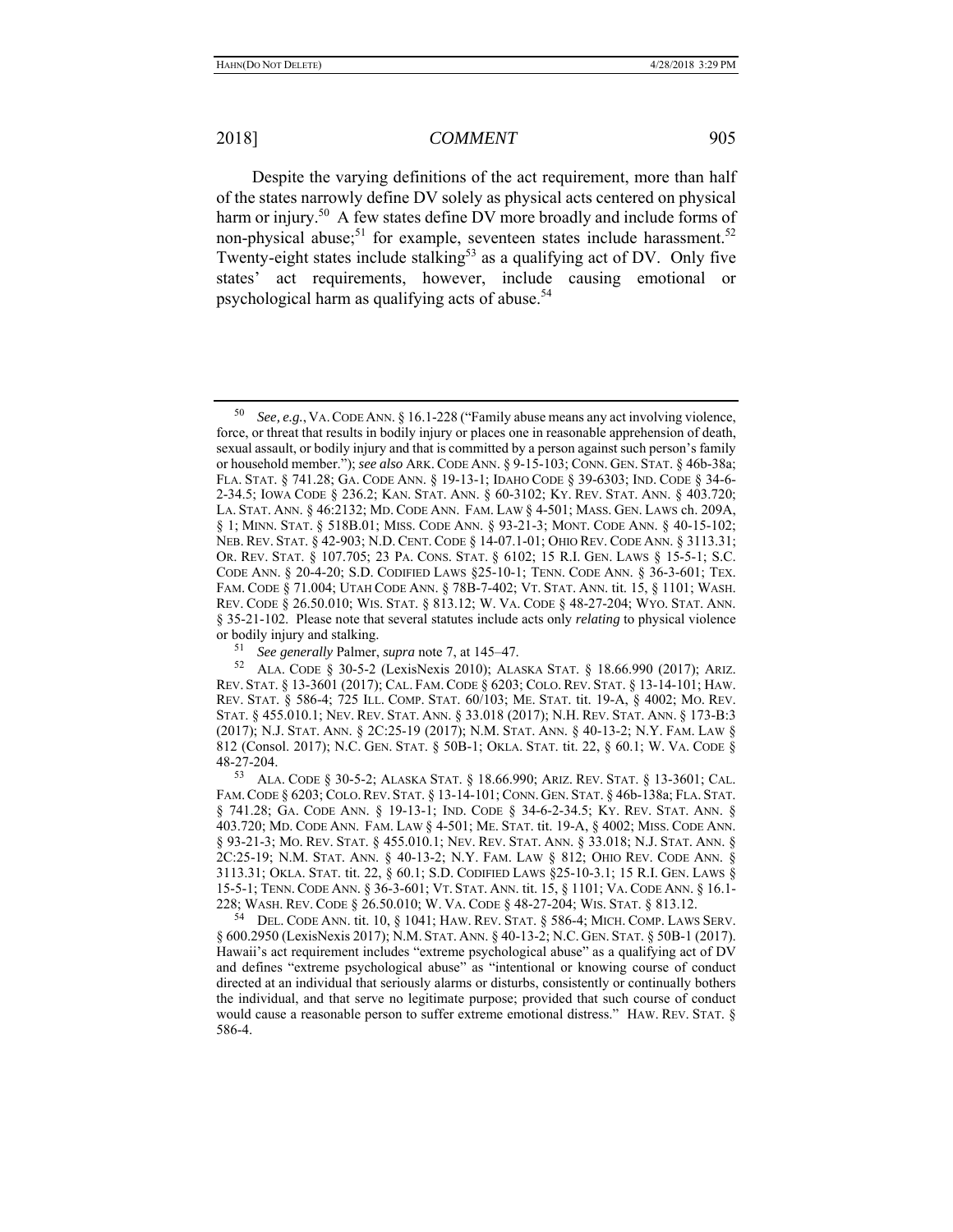# C. *Relief Options*

DVCPO statutes provide varying forms of relief that fall into four main categories: (1) injunctive relief; (2) monetary relief; (3) family and support related relief; and  $(4)$  additional relief.<sup>55</sup>

## 1. Injunctive Relief

Injunctive relief may include prohibiting the abuser from threatening, abusing, contacting, harassing or being near the survivor; evicting and excluding the abuser from the survivor's residence; and prohibiting the abuser from engaging in other actions such as possessing a firearm or harming a pet.<sup>56</sup> Every state prohibits "domestic violence."<sup>57</sup>

Many states offer the opportunity to receive injunctive relief for conduct that on its own would not qualify as an act of DV under the statutory act requirement. For example, even though only seventeen states directly include harassment as a qualifying act of  $DV<sub>58</sub>$  twenty-four states allow relief from harassment.<sup>59</sup> Similarly, five states include an injunction against

<sup>57</sup> Forty-three state statutes provide specific relief against DV or domestic abuse. See ALA. CODE § 30-5-7; ALASKA STAT. § 18.66.100; ARIZ. REV. STAT. § 13-3602; ARK. CODE ANN. § 9-15-205 (2017); DEL. CODE ANN. tit. 10, § 1045; FLA. STAT. § 741.30; GA. CODE ANN. § 19-13-4; HAW. REV. STAT. § 586-4; IDAHO CODE § 39-6306 (2017); 725 ILL. COMP. STAT. 60/214; IND. CODE § 34-26-5-9; IOWA CODE § 236.5 (2017); KAN. STAT. ANN. § 60- 3107 (2017); KY. REV. STAT. ANN. § 403.740; LA. STAT. ANN. § 46:2136 (2017); ME. STAT. tit. 19-A, § 4007; MD.CODE ANN. FAM.LAW § 4-506; MASS. GEN.LAWS ch. 209A, § 3 (2017); MINN. STAT. § 518B.01 (2016); MISS. CODE ANN. § 93-21-15; MO. REV. STAT. § 455.050; MONT. CODE ANN. § 40-15-201 (2017); N.H. REV. STAT. ANN. § 173-B:5; N.J. STAT. ANN. § 2C:25-29; N.M. STAT. ANN. § 40-13-5; N.Y. FAM. LAW § 842; N.C. GEN. STAT. § 50B-3; OHIO REV. CODE ANN. § 3113.31; OKLA. STAT. tit. 22, § 60.4; OR. REV. STAT. § 107.718 (2015); 23 PA. CONS. STAT. § 6108 (2017); 15 R.I. GEN. LAWS § 15-5-3; S.C. CODE ANN. § 20-4-60 (2017); S.D. CODIFIED LAWS § 25-10-5; TENN. CODE ANN. § 36-3-606; TEX. FAM. CODE §§ 785.021–027 (West 2017); UTAH CODE ANN. § 78B-7-404 (LexisNexis 2017); VT. STAT. ANN. tit. 15, § 1103; VA. CODE ANN. § 16.1-279.1; WASH. REV. CODE § 26.50.060; W. VA. CODE §§ 48-27-502–03; WIS. STAT. § 813.12; WYO. STAT. ANN. § 35-21-105 (2017). Seven states do not provide specific relief for DV or abuse, but do provide injunctive relief prohibiting specific acts that result in physical harm. *See, e.g.*, COLO. REV. STAT. § 13-14- 105 (including the following forms of injunctive relief: prohibiting the abuser from causing bodily injury, sexually assaulting, harassing, touching, intimidating, or stalking the survivor); *see also* CAL. FAM.CODE §§ 6340–47; CONN. GEN. STAT. § 46b-15; MICH.COMP. LAWS SERV. § 600.2950; N.D. CENT. CODE 14-07.1-02 (2017); NEB. REV. STAT. § 42-924 (2017); NEV. REV. STAT. ANN. § 33.030; N.H. REV. STAT. ANN. § 173-B:5.

58 *See supra* note 53.

59 ALA. CODE § 30-5-7; ALASKA STAT. § 18.66.100; ARIZ. REV. STAT. § 13-3602; ARK. CODE ANN. § 9-15-205; CAL. FAM. CODE §§ 6340–47; COLO. REV. STAT. § 13-14-105; CONN. GEN. STAT. § 46b-15; GA. CODE ANN. § 19-13-4; IDAHO CODE § 39-6306; 725 ILL. COMP. STAT. 60/214; IND.CODE § 34-26-5-9; LA. STAT. ANN. § 46:2136; ME. STAT. tit. 19-A, § 4007; MD. CODE ANN. FAM. LAW § 4-506; MONT. CODE ANN. § 40-15-201; NEV. REV. STAT. ANN.

<sup>55</sup> *See* Johnson, *supra* note 2, at 1111 (identifying three relief categories: injunctive, monetary, and family).<br> $^{56}$  *Id.* (explaining forms of injunctive relief).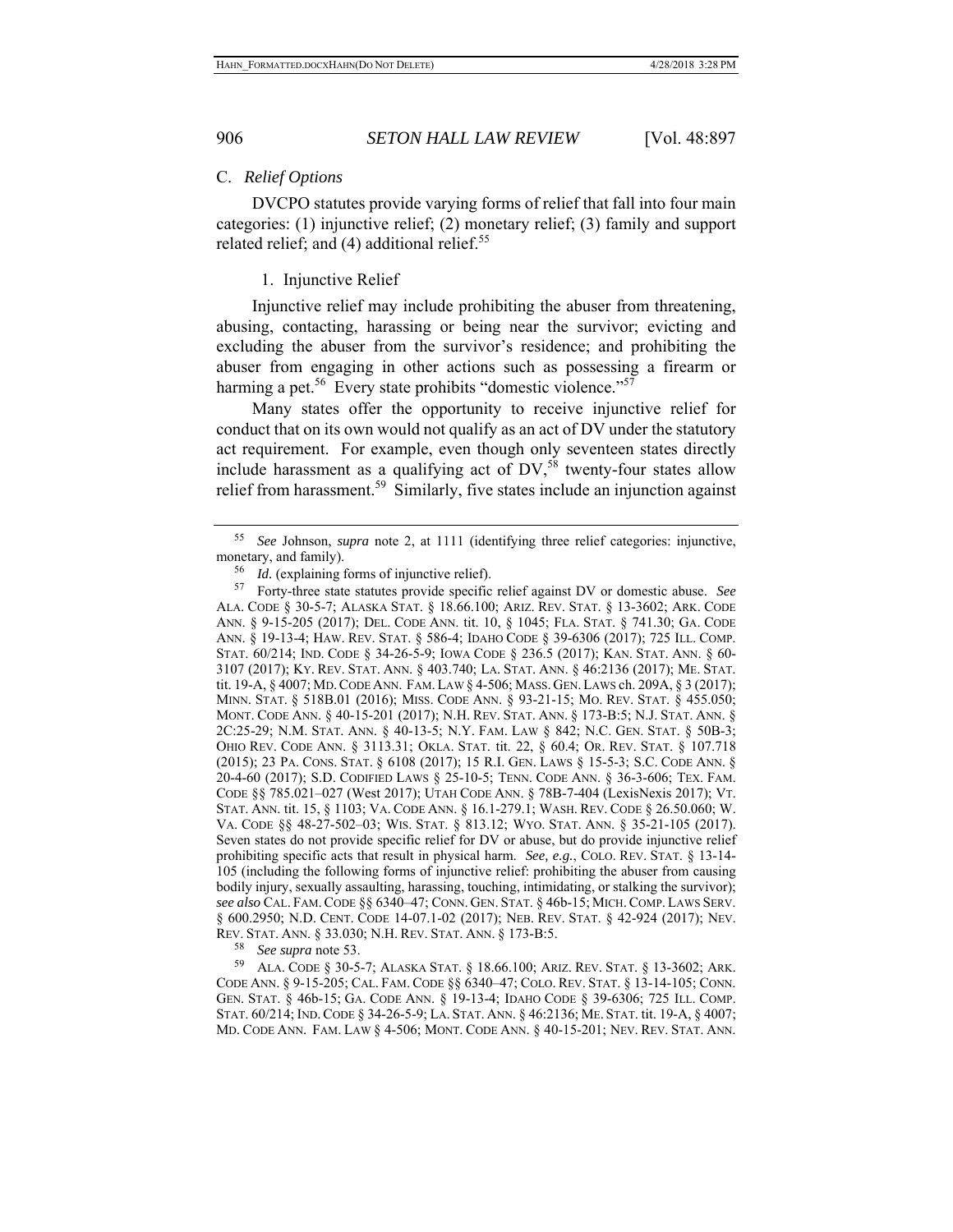"disturbing the peace" of the survivor, $60$  and eighteen states include an injunction against annoying or molesting the survivor as available forms of relief.<sup>61</sup> Perhaps in light of the correlation between DV and animal abuse,  $62$ twenty-seven states include prohibitions against harming an animal or pet as a form of available injunctive relief. $63$  Only one state does not explicitly offer excluding the abuser from the survivor's residence as a form of available relief.<sup>64</sup> Additionally, thirteen state DVCPO statutes do not explicitly provide for an injunction against contacting the survivor.<sup>65</sup>

2. Monetary Relief

Monetary relief may include requiring the abuser to pay for the cost of property damaged or medical bills incurred and any court costs and fees as result of the abuse.<sup>66</sup> The most common form of monetary relief included in state DVCPO statutes is a provision awarding attorney fees.<sup>67</sup> Conversely,

 $62$  The Animal Legal Defense Fund states that "abusers of animals are five times as likely to harm humans" and "nearly half of the [survivors] who stay in violent households do so because they are afraid for their animals." Animal Legal Defense Fund, *Animal Cruelty and Domestic Violence*, http://aldf.org/resources/when-your-companion-animal-has-been-harme d/animal-cruelty-and-domestic-violence/ (last visited Apr. 24, 2018).

63 ARIZ. REV. STAT. § 13-3602; ARK. CODE ANN. § 9-15-205; CAL. FAM. CODE § 6203; COLO. REV. STAT. § 13-14-100; CONN. GEN. STAT. § 46b-15; FLA. STAT. § 741.30 (2017); HAW.REV. STAT. § 586-1 (2017); 725 ILL.COMP. STAT. 60/214; IND.CODE § 34-26-5-2; IOWA CODE § 236.1 (2017); LA. STAT. ANN. § 46:2132; ME. STAT. tit. 19-A, § 4001; MICH. COMP. LAWS SERV. § 400.501; MINN. STAT. § 518B.01 (2016); NEV.REV. STAT. ANN. § 33.017; N.H. REV. STAT. ANN. § 173-B:1 (2017); N.J. STAT. ANN. § 2C:25-18 (2017); N.Y. FAM. LAW § 842; N.C. GEN. STAT. § 50B-1; OHIO REV.CODE ANN. § 3113.31 (LexisNexis 2017); OR.REV. STAT. § 107.718; S.C.CODE ANN. § 20-4-10; TENN.CODE ANN. § 36-3-601 (2017); TEX. FAM. CODE § 785.027; VA. CODE ANN. § 16.1-2791.1 (2017); W. VA. CODE § 48-27-101; WIS. STAT. § 813.01 (2017).

64 *See generally* OKLA. STAT. tit. 22, § 60.4.

65 *See generally* CONN. GEN. STAT. § 46b-15; GA. CODE ANN. § 19-13-4 (2016); 725 ILL. COMP. STAT. 60/214; IOWA CODE § 236.5; KAN. STAT. ANN. § 60-3107; LA. STAT. ANN. § 46:2136; MICH. COMP. LAWS SERV. § 600.2950; N.C. GEN. STAT. § 50B-1; N.Y. FAM. LAW § 842; OHIO REV. CODE ANN. § 3113.31; OKLA. STAT. tit. 22, § 60.4; S.D. CODIFIED LAWS § 25- 10-5 (2017).

66 Johnson, *supra* note 2, at 1111 (explaining forms of monetary relief).

67 Twenty-three states have these provisions. *See* ALA. CODE § 30-5-7; ARIZ. REV. STAT.

§ 13-3602; ARK. CODE ANN. § 9-15-205; CAL. FAM. CODE §§ 6340–47; DEL. CODE ANN. tit.

<sup>§ 33.030;</sup> N.Y. FAM. LAW § 842; N.C. GEN. STAT. § 50B-3; N.D. CENT. CODE § 14-07.1-02; OKLA. STAT. tit. 22, § 60.4; 23 PA. CONS. STAT. § 6108; TEX. FAM. CODE § 785.027; WASH. REV. CODE § 26.50.060; W. VA. CODE §§ 48-27-502–03.

<sup>60</sup> CAL. FAM. CODE §§ 6340–47; IDAHO CODE § 39-6306; MO. REV. STAT. § 455.050; MONT. CODE ANN. § 40-15-201; NEB. REV. STAT. § 42-924.

<sup>61</sup> ALA. CODE § 30-5-7; ARK. CODE ANN. § 9-15-205; CAL. FAM. CODE §§ 6340–47; COLO. REV. STAT. § 13-14-105; CONN. GEN. STAT. § 46b-15; IDAHO CODE § 39-6306; IND. CODE § 34-26-5-2; KAN. STAT. ANN. § 60-3107; ME. STAT. tit. 19-A, § 4007; MICH. COMP. LAWS SERV. § 600.2950; MO. REV. STAT. § 455.050; MONT. CODE ANN. § 40-15-201; NEB. REV. STAT. § 42-924; N.D. CENT. CODE 14-07.1-02; OR. REV. STAT. § 107.718; 15 R.I. GEN. LAWS § 15-5-3; S.C. CODE ANN. § 20-4-60; TEX. FAM. CODE § 785.027.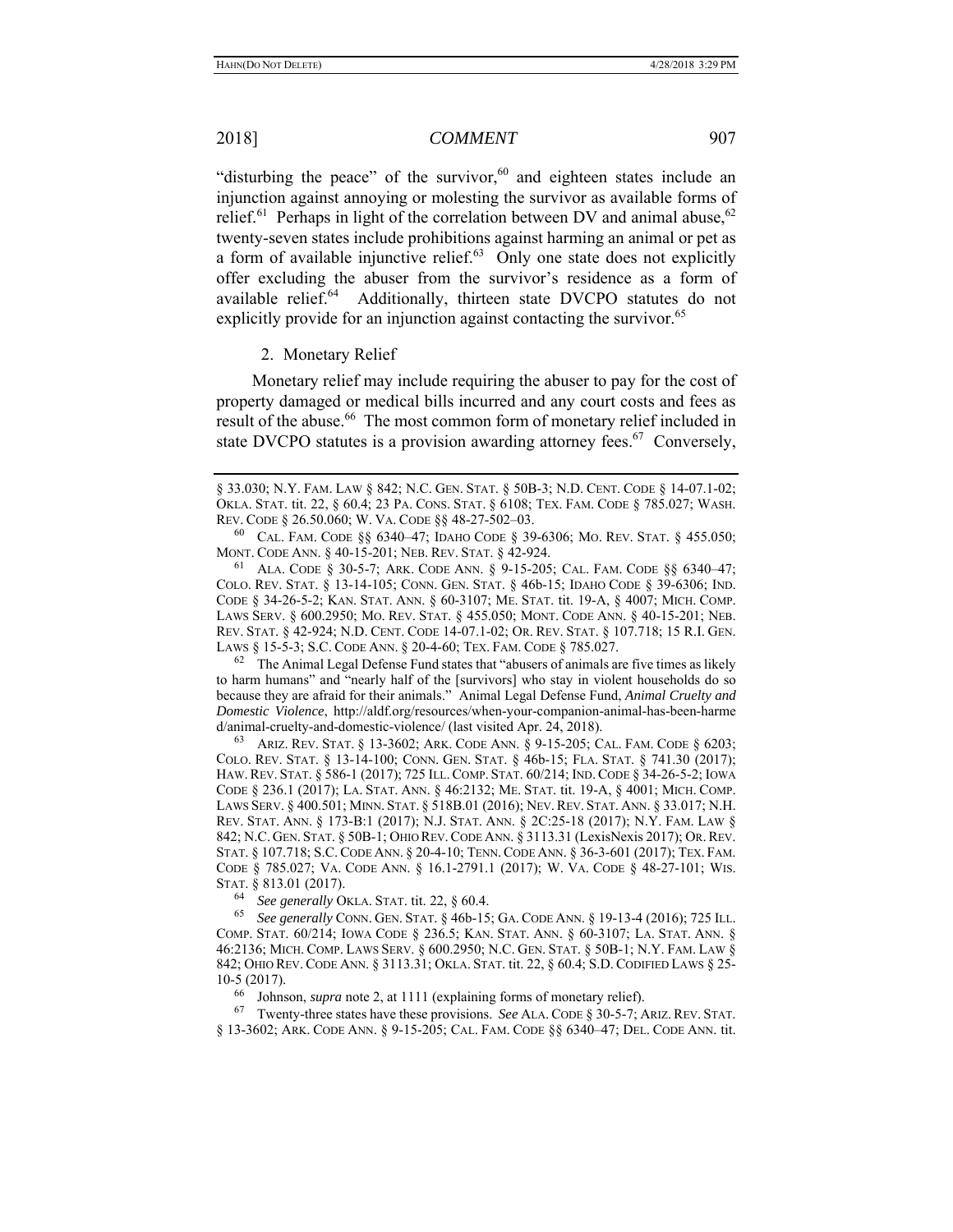only the New Jersey DV statute directly enumerates punitive damages and pain and suffering as available relief provisions.<sup>68</sup> Three state DVCPO statutes, however, include broad provisions that allow for general "restitution relief," therefore providing opportunities for survivors to recover costs associated with the abuse.<sup>69</sup> Finally, eighteen state statutes do not provide monetary compensation for abuse-related costs, including neither court costs nor attorney fees.<sup>70</sup>

# 3. Family and Support Related Relief

Family and support related relief may include temporary child custody and visitation provisions; child or spousal support; and pet custody awards.<sup>71</sup> The most common form of statutory family-related relief is temporary child custody provisions.<sup>72</sup> Twelve states do not include child support<sup>73</sup> and seventeen states do not include spousal support<sup>74</sup> as forms of statutory available relief. Twenty-four states enumerate pet custody as a form of

68 N.J. STAT. ANN. § 2C:25-29 (2017).

69 CAL. FAM. CODE §§ 6340–47; MINN. STAT. § 518B.01 (2016); W. VA. CODE §§ 48-27- 502–03 (2017).

70 COLO. REV. STAT. § 13-14-105 (2017); FLA. STAT. § 741.30 (2017); HAW. REV. STAT. § 586-4 (2017); KY.REV. STAT. ANN. § 403.740 (LexisNexis 2017); MICH.COMP.LAWS SERV. § 600.2950; MONT. CODE ANN. § 40-15-201 (2017); NEB. REV. STAT. § 42-924 (2017); N.D. CENT. CODE 14-07.1-02 (2017); OHIO REV. CODE ANN. § 3113.3; OKLA. STAT. tit. 22, § 60.4; OR. REV. STAT. § 107.718 (2015); 15 R.I. GEN. LAWS § 15-5-3 (2017); S.D. CODIFIED LAWS §25-10-5; TENN. CODE ANN. § 36-3-606 (2017); TEX. FAM. CODE § 785.027 (West 2017); UTAH CODE ANN. § 78B-7-404 (LexisNexis 2017); VT. STAT. ANN. tit. 15, § 1103 (2017); WIS. STAT. § 813.12 (2017).

71 Johnson, *supra* note 2, at 1111 (explaining forms of family-related relief).

72 Only seven states do not directly include child custody adjudication provisions as forms of available relief. *See generally* ARIZ. REV. STAT. § 13-3602; FLA. STAT. § 741.30; MICH. COMP. LAWS SERV. § 600.2950; MONT. CODE ANN. § 40-15-201; OKLA. STAT. tit. 22, § 60.4; UTAH CODE ANN. § 78B-7-404; WIS. STAT. § 813.12.

73 ARIZ. REV. STAT. § 13-3602; COLO. REV. STAT. § 13-14-105; HAW. REV. STAT. § 586- 4; IDAHO CODE § 39-6306 (2017); MICH. COMP. LAWS SERV. § 600.2950; MONT. CODE ANN. § 40-15-201; NEB. REV. STAT. § 42-924; N.D. CENT. CODE 14-07.1-02; OKLA. STAT. tit. 22, § 60.4; OR. REV. STAT. § 107.718; UTAH CODE ANN. § 78B-7-404; WASH. REV. CODE § 26.50.010 (2017); WIS. STAT. § 813.12.

74 ARIZ.REV. STAT. § 13-3602; COLO.REV. STAT. § 13-14-105; CONN. GEN. STAT. § 46b-15 (2017); HAW. REV. STAT. § 586-4; IDAHO CODE § 39-6306; KY. REV. STAT. ANN. § 403.740; MICH. COMP. LAWS SERV. § 600.2950; MONT. CODE ANN. § 40-15-201; NEB. REV. STAT. § 42-924; N.Y. FAM. LAW § 842 (Consol. 2017); OKLA. STAT. tit. 22, § 60.4; OR. REV. STAT. § 107.718; 15 R.I. GEN. LAWS § 15-15-13; UTAH CODE ANN. § 78B-7-404; VA. CODE ANN. § 16.1-279.1 (2017); WASH. REV. CODE § 26.50.060; WIS. STAT. § 813.12.

<sup>10, § 1045 (2017);</sup> GA. CODE ANN. § 19-13-4; IDAHO CODE § 39-6306 (2017); 725 ILL. COMP. STAT. 60/214; IND. CODE § 34-26-5-9; IOWA CODE § 236.5; KAN. STAT. ANN. § 60-3107; LA. STAT. ANN. § 46:2136; ME. STAT. tit. 19-A, § 4007; MASS. GEN. LAWS ch. 209A, § 3 (2017); MISS. CODE ANN. § 93-21-15 (2017); N.H. REV. STAT. ANN. § 173-B:5; N.J. STAT. ANN. § 2C:25-29; N.Y. FAM. LAW § 842; N.C. GEN. STAT. § 50B-3; 23 PA. CONS. STAT. § 6108 (2017); S.C. CODE ANN. § 20-4-60; VA. CODE ANN. § 16.1-279.1; WASH. REV. CODE § 26.50.060 (2017).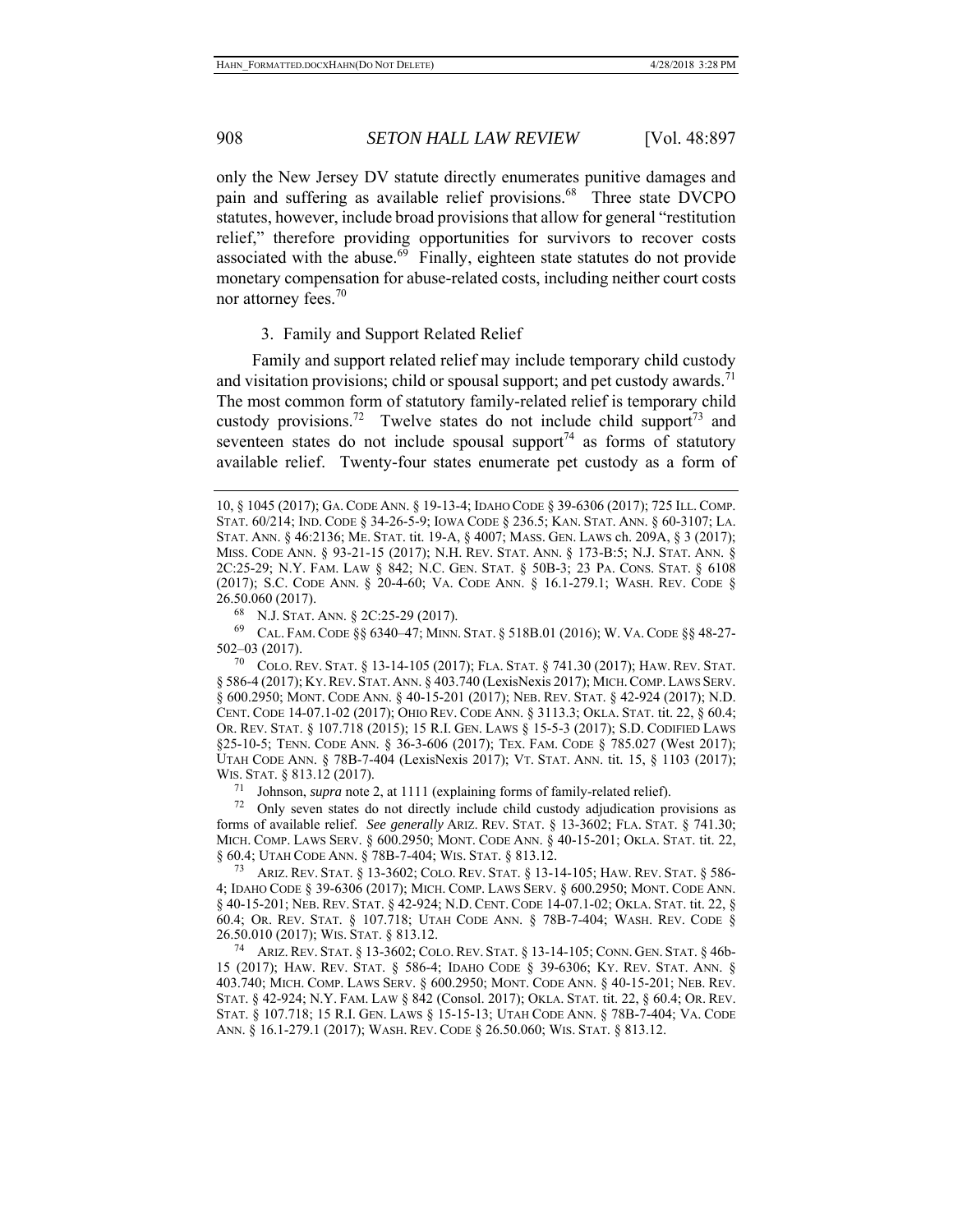available DVCPO relief.<sup>75</sup> Five state DVCPO laws, however, do not provide any form of family relief.<sup>76</sup>

# 4. Additional Relief and Duration

Additional relief provisions can include parenting skills classes, batterer treatment programs, substance abuse testing and treatment programs, Global Positioning System (GPS) tracking, and a general provision granting additional necessary relief.<sup>77</sup> The most common form of additional relief available is requiring the abuser to complete DV counseling or a batterer intervention program.78 Least common is allowing GPS tracking of DV abusers<sup>79</sup> and requiring the abuser to undergo a medical or psychological examination.<sup>80</sup> Additionally, twenty-six states permit the courts to award survivors possession of property. $81$  Many state DVCPO

76 MICH. COMP. LAWS SERV. § 600.2950; MONT. CODE ANN. § 40-15-201; OKLA. STAT. tit. 22, § 60.4; UTAH CODE ANN. § 78B-7-404; WIS. STAT. § 813.12. 77 Stoever, *supra* note 14, at 1044 (explaining different forms of additional relief).

<sup>79</sup> Only five state DVCPO statutes provide this form of relief. IND. CODE  $\S$  34-26-5-9; KY. REV. STAT. ANN. § 403.740; LA. STAT. ANN. § 46:2136; MASS. GEN. LAWS ch. 209A, § 3 (2017); WASH. REV. CODE § 26.50.060.

<sup>80</sup> Only three states expressly permit required medical or psychiatric evaluations as a form of relief. *See* KY. REV. STAT. ANN. § 403.740; N.J. STAT. ANN. § 2C:25-29; LA. STAT. ANN. § 46:2136.

<sup>75</sup> ALASKA STAT. § 18.66.100 (2017); ARIZ. REV. STAT. § 13-3602; ARK. CODE ANN. § 9-15-205 (2017); CAL. FAM. CODE §§ 6340–6347 (West 2017); COLO. REV. STAT. § 13-14- 105; 725 ILL. COMP. STAT. 60/214 (2018); IND. CODE § 34-26-5-9 (2017); IOWA CODE § 236.5 (2017); LA. STAT. ANN. § 46:2136 (2017); ME. STAT. tit. 19-A, § 4007 (2017); MD. CODE ANN. FAM. LAW § 4-506 (LexisNexis 2017); MINN. STAT. § 518B.01 (2016); NEV.REV. STAT. ANN. § 33.030 (2017); N.H. REV. STAT. ANN. § 173-B:5 (2017); N.J. STAT. ANN. § 2C:25-29 (2017); N.C. GEN. STAT. § 50B-3 (2017); OHIO REV. CODE ANN. § 3113.31; S.C. CODE ANN. § 20-4-60 (2017); TENN. CODE ANN. § 36-3-606; TEX. FAM. CODE § 71.027; VT. STAT. ANN. tit. 15, § 1103; VA. CODE ANN. § 16.1-279.1; WASH. REV. CODE § 26.50.060; W. VA. CODE §§ 48-27-502–03 (2017).

<sup>&</sup>lt;sup>78</sup> Sixteen states do not directly include a provision for counseling or treatment. ALA. CODE § 30-5-7 (LexisNexis 2010); ARK. CODE ANN. § 9-15-205; COLO. REV. STAT. § 13-14- 105; CONN. GEN. STAT. § 46b-15; IND.CODE § 34-26-5-9; KAN. STAT. ANN. § 60-3107 (2017); LA. STAT. ANN. § 46:2136; MICH. COMP. LAWS SERV. § 600.2950; NEB. REV. STAT. § 42-924; NEV. REV. STAT. ANN. § 33.030; N.Y. FAM. LAW § 842; 23 PA. CONS. STAT. § 610 (2017); 15 R.I. GEN. LAWS § 15-15-13; UTAH CODE ANN. § 78B-7-404; VT. STAT. ANN. tit. 15, § 1103; WIS. STAT. § 813.12.

<sup>81</sup> *See* ALA. CODE § 30-5-7; ALASKA STAT. § 18.66.100 (2017); CAL. FAM. CODE §§ 6340–47 (West 2017); CONN. GEN. STAT. § 46b-15; DEL. CODE ANN. tit. 10, § 1045 (2017); GA. CODE ANN. § 19-13-4 (2016); 725 ILL. COMP. STAT. 60/214 (2018); IND. CODE § 34-26- 5-9; KAN. STAT. ANN. § 60-3107; LA. STAT. ANN. § 46:2136; ME. STAT. tit. 19-A, § 4007 (2017); MD. CODE ANN. FAM. LAW § 4-506 (LexisNexis 2017); MINN. STAT. § 518B.01 (2016); MONT. CODE ANN. § 40-15-201; MO. REV. STAT. § 455.050 (2017); N.H. REV. STAT. ANN. § 173-B:5 (2017); N.J. STAT. ANN. § 2C:25-29; N.C. GEN. STAT. § 50B-3 (2017); N.D. CENT. CODE § 14-07.1-02 (2017); OHIO REV. CODE ANN. § 3113.31 (LexisNexis 2017); 23 PA. CONS. STAT. § 6108; S.C. CODE ANN. § 20-4-60 (2017); TEX. FAM. CODE § 785.027 (West 2017); VA. CODE ANN. § 16.1-279.1 (2017); WASH. REV. CODE § 26.50.060; W. VA. CODE §§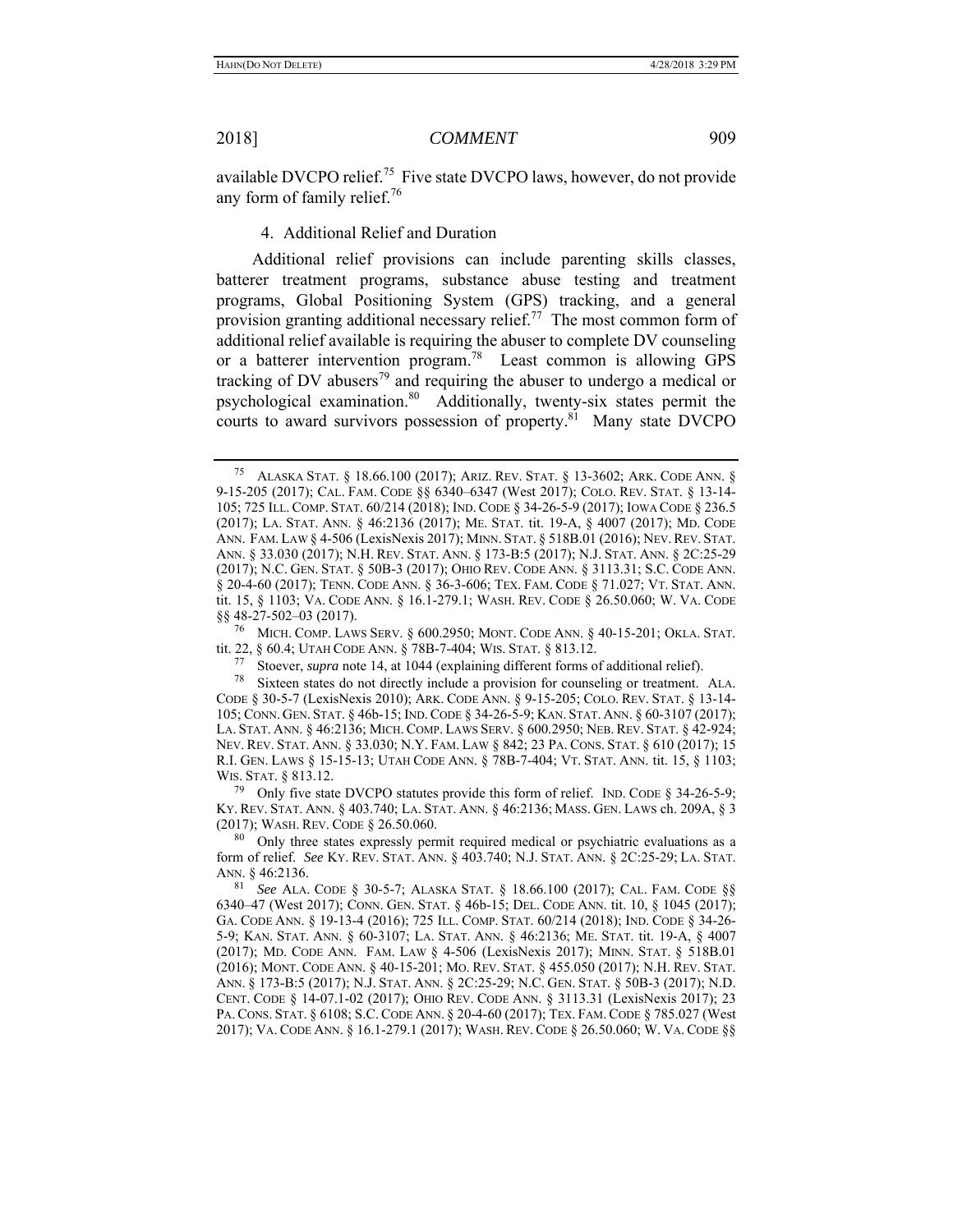statutes include a general additional relief provision that permits the court to order any relief necessary to protect the survivor from  $DV^{\{82\}}$ . Finally, state statutory duration provisions dramatically vary—ranging from  $180 \text{ days}^{83}$  to indefinite orders of protection.<sup>84</sup>

### IV. PROPOSED NATIONAL UNIFORM, EXPANSIVE DVCPO LAW

As the most utilized remedy for DV survivors, DVCPOs should be available to all survivors who need protection and should be responsive to individual needs.<sup>85</sup> Allowing all  $\overline{DV}$  survivors access to a wide range of relief options will greatly benefit both survivors<sup>86</sup> and our communities.<sup>87</sup> But, with varying statutory definitions of DV and available relief, the "nation's CPO laws largely fail to provide a remedy" for many survivors of DV.<sup>88</sup> Thus, to better address DV, we must "remove the barriers that prevent

UTAH CODE ANN. § 78B-7-404.

84 Fourteen states allow potentially indefinite DVCPO. *See* ALA. CODE § 30-5-7; ALASKA STAT. § 18.66.100; COLO. REV. STAT. § 13-14-105; FLA. STAT. § 741.30 (2017); HAW. REV. STAT. § 586-4 (2017); MICH. COMP. LAWS SERV. § 600.2950; MISS. CODE ANN. § 93-21-15; MONT. CODE ANN. § 40-15-201; N.J. STAT. ANN. § 2C:25-29; N.M. STAT. ANN. § 40-13-1 (2017); N.D. CENT. CODE § 14-07.1-02; OR. REV. STAT. § 107.718 (2015); VT. STAT. ANN. tit. 15, § 1103; WASH. REV. CODE § 26.50.060. Some states provide different durations for different protection order provisions. For example, Alaska provides a potentially indefinite order for the injunction against abuse, but a one-year maximum duration for all other provisions. ALASKA STAT. § 18.66.100.

85 Jane K. Stoever, *Freedom from Violence: Using the Stages of Change Model to Realize the Promise of Civil Protection Orders*, 72 OHIO ST. L.J. 303, 321 (2011) [hereinafter Stoever2] ("Because the protection order is the remedy most utilized and available to [survivors], and in light of its potential effectiveness, it is important that this remedy be available to survivors who need to seek help from the court over time and that courts respond to individual survivors' needs.").

86 Expanding legal options can help survivors disrupt the power and control dynamic in their relationships and promote survivor empowerment. *See* Johnson, *supra* note 2, at 1151– 64. Additionally, without a DVCPO, some DV survivors can be "denied other forms of legal relief affecting their family status, immigration status, and welfare status, among other effects." *See* Johnson, *supra* note 2, at 1152–53.

87 *See* Dana Harrington Conner, *Symposium Article: VAWA 20-Where Do We Go from Here? Protection Order Duration: Proof, Procedural Issues, and Policy Considerations,* 24 TEMP. POL. & CIV. RTS. L. REV. 343, 369 (2015) ("Affording relief to the greatest number of individuals who are in need of, and desire, civil protection promotes the overall health and welfare of our community.").<br><sup>88</sup> *See generally* Johnson, *supra* note 2, at 1115; see *supra* Part III for an analysis of

different state DVCPO relationship requirements, act requirements, and relief options. *See also* Baker, *supra* note 3, at 34 ("Defining 'abuse' is central to civil protection regimes

<sup>48-27-502–03 (2017).</sup> 

<sup>82</sup> Twelve states do not include a general, additional relief provision. *See* GA.CODE ANN. § 19-13-4; IOWA CODE § 236.5 (2017); LA. STAT. ANN. § 46:2136; MASS. GEN. LAWS ch. 209A, § 3; MICH. COMP. LAWS SERV. § 600.2950; MISS. CODE ANN. § 93-21-15 (2017); MO. REV. STAT. § 455.050; N.H. REV. STAT. ANN. § 173-B:5; N.D. CENT. CODE § 14-07.1-02; 15 R.I. GEN. LAWS § 15-15-13; TENN. CODE ANN. § 36-3-606 (2017); VT. STAT. ANN. tit. 15, § 1103.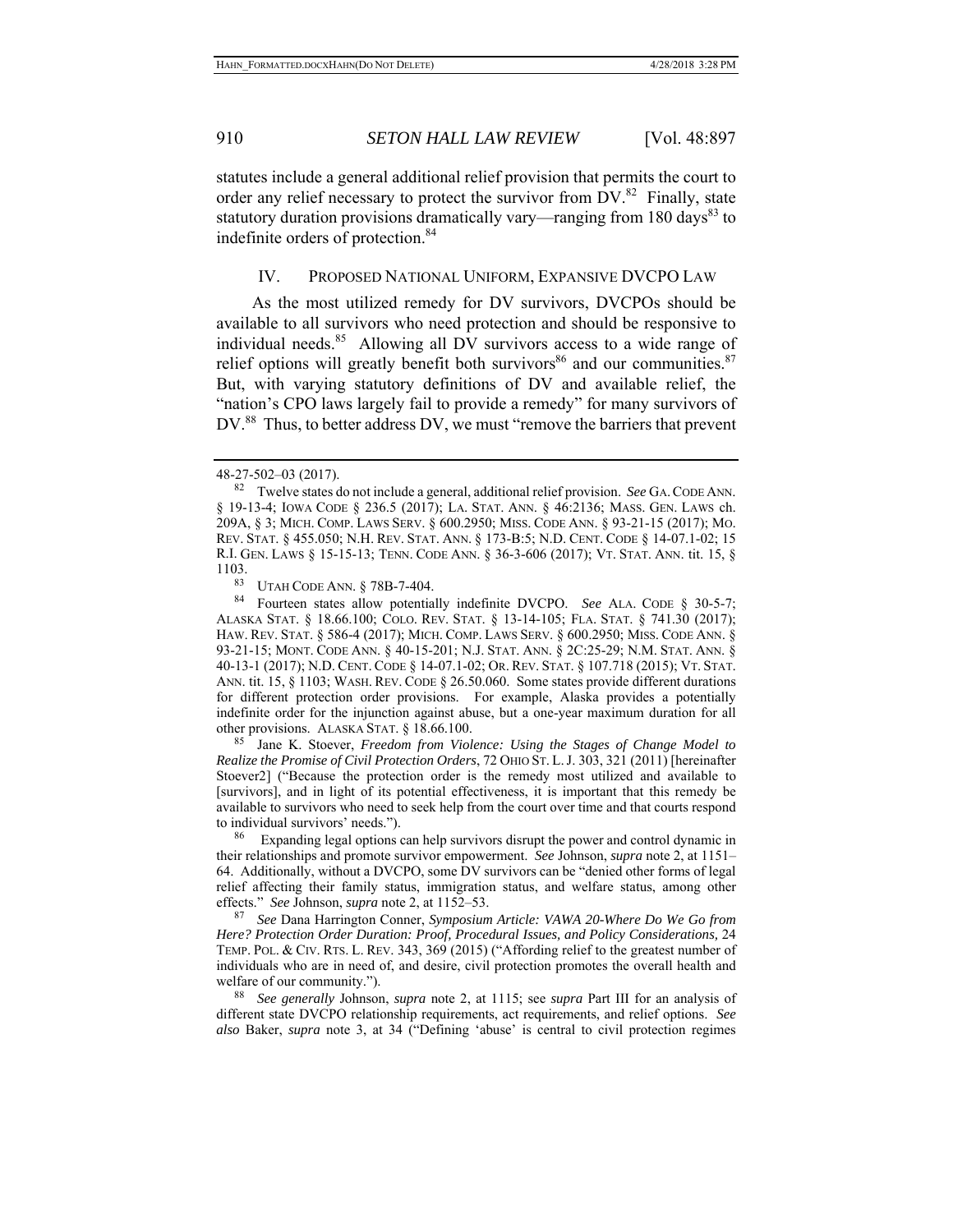[survivors] who desire the full protection of this remedy from getting these orders."<sup>89</sup> Ultimately, "our best hope to do so requires strong public policy against domestic violence . . . and begins with appropriate legislation to that end."90 This Part argues for a uniform, inclusive, and expansive DVCPO law across the United States that provides individualized relief to every survivor experiencing any form of DV.

# A. *A Uniform, Expansive DVCPO Law Will Better Protect DV Survivors*

The current fragmented system of DVCPO laws leaves some DV survivors without any form of relief and some survivors without the specific relief that they desperately need. When the legal system does not provide access to nuanced, individualized protection, "the legal system fails survivors and may even place them in increased danger."<sup>91</sup> Conversely, by providing the opportunity to receive expansive and individualized relief, more survivors may both seek and obtain orders of protection.<sup>92</sup> A uniform, expansive DVCPO law across the United States is needed to eliminate disparate state treatment of DV and better protect all survivors.

 $92$  Studies show that only a small minority of survivors actually seek protection orders. *See* Jordan, *supra* note 18, at 1426. Additionally, survivors "choose not to engage the state because, once they do, their opinion as to what would be the best outcome for them is often ignored." Margaret E. Johnson, *Changing Course in the Anti-Domestic Violence Movement: From Safety to Security,* 60 VILL. L. REV. 145, 1165 (2015) [hereinafter Johnson2]. Therefore, survivors may be "more willing to seek an order if we can tailor it to fit [their] need[s]." Goldfarb2, *supra* note 17, at 1525.

because a court may not issue a protection order without finding that abuse has occurred or is likely to occur.").

<sup>89</sup> Murphy, *supra* note 27, at 514.

<sup>90</sup> HARRIS ET AL., *supra* note 12, at v; *see also* Keilitz, *supra* note 14, at 79.

<sup>91</sup> Stoever2, *supra* note 85, at 376; *see also* Deborah M. Weissman, *Gender-Based Violence as Judicial Anomaly: Between "The Truly National and the Truly Local*, 42 B.C. L. REV. 1081, 1135 (2001) ("Most immediately, [survivors] denied effective protection from violence are placed in a dangerous situation."). Many scholars assert that an individualized response requires civil protection order laws to provide and award relief in a way that does not force a survivor to unwillingly separate from the abuser. *See* Goldfarb2, *supra* note 17, at 1489 ("Until domestic violence law recognizes and accommodates the desire of many [DV survivors] to remain in their relationships, it cannot be considered truly successful."); Tamara L. Kuennen, *Love Matters*, 56 ARIZ. L. REV. 978, 1010–14 (2014) **(**hereinafter Kuennen2) (noting that the law should provide protection within the context of love, rather than separation); Elizabeth M. Schneider, *Particularity and Generality: Challenges of Feminist Theory and Practice in Work on Woman-Abuse*, 67 N.Y.U. L. REV. 520, 557–58 (1992) [hereinafter Schneider2].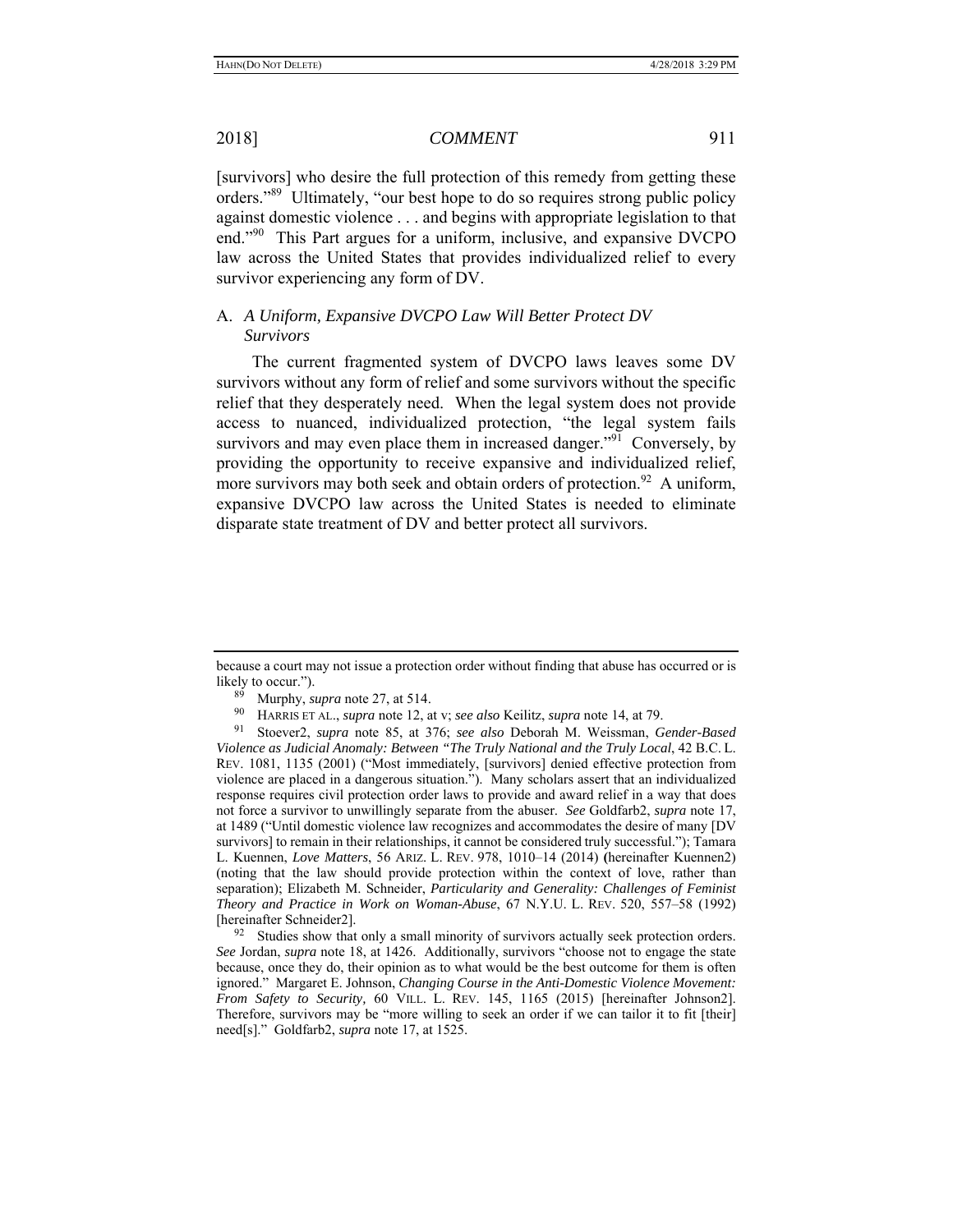# 1. Defining "Domestic": A Broad Definition of Domestic Relationships

Many states fail to provide relief for DV survivors by conditioning relief upon narrow definitions of qualifying DV relationships.<sup>93</sup> Historically, many states provided relief only for survivors in a legal marital relationship.<sup>94</sup> Today, many states now define relationships among a "marriage-mimicry model" and provide relief only to past or present marital relationships, intimate relationships, or relationships where the victim and abuser share a household.<sup>95</sup> Unfortunately, this model leaves many DV survivors without protection.<sup>96</sup>

Different statutory definitions of qualifying relationships also result in dramatically different results for similarly situated DV survivors across the United States.<sup>97</sup> For example, in Massachusetts, a survivor who shares a child in common with his/her abuser meets the relationship requirement to receive a DVCPO, even if he/she did not have a dating relationship or family relationship with the abuser.<sup>98</sup> Just a few miles away in New Hampshire, however, the same survivor may not be able to obtain a DVCPO. New Hampshire's statute does not explicitly provide relief for survivors who share a child in common; rather, the survivor and abuser must have been or currently be family members, household members, or in a dating

<sup>93</sup> *See* SCHNEIDER ET AL., *supra* note 2, at 227; Smith, *supra* note 18, at 96 ("While many states have expanded their definitions of the types of relationships that qualify for protection, too many states still deny protection to [survivor]s in dating relationships, cohabitation relationships, same-sex relationships, and other domestic relationships."). See also *supra* Part III for an overview of state statutory relationship definitions. 94 *See* Ruth Colker, *Marriage Mimicry: The Law of Domestic Violence*, 47 WM. & MARY

L. REV. 1841, 1845, 1881 (2006). Upon recognition that DV occurred outside of the traditional marital unit, states began to expand the types of qualifying relationships. *See* Justine A. Dunlap, *Soft Misogyny: The Subtle Perversion of Domestic Violence "Reform,"* 46 SETON HALL L. REV. 775, 783 (2016).

<sup>95</sup> *See* Colker, *supra* note 94, at 1849–50.

See Colker, *supra* note 94, at 1881 ("[T]he following people have been left underprotected under their state domestic violence law: (1) [persons] who have gone on a few dates with their abuser but did not enter long-term relationships; (2) [persons] who have maintained separate residences from their abusers; (3) [persons] who have been abused by [persons] who are married to [someone else]; (4) [persons] who sublet a room in a boarding house or an apartment with an abuser; (5) pregnant women who do not live with the abusers who are the fathers of the potential child[ren]; and (6) [persons] in various family situations that do not include marriage or blood ties, such as a widow of the defendant's brother, stepmother, maternal grandfather, former stepdaughter, former girlfriend, and various college students.").

<sup>97</sup> *See* Conner, *supra* note 87, at 344 ("[I]n some jurisdictions a select group of domestic abuse [survivor]s receive a maximum level of protection at the expense of a larger class of survivors who are in need of safeguards, regardless of how brief. In other jurisdictions, a greater number of individuals receive minimum protections only.").

MASS. GEN. LAWS ch. 209A, § 1 (2017).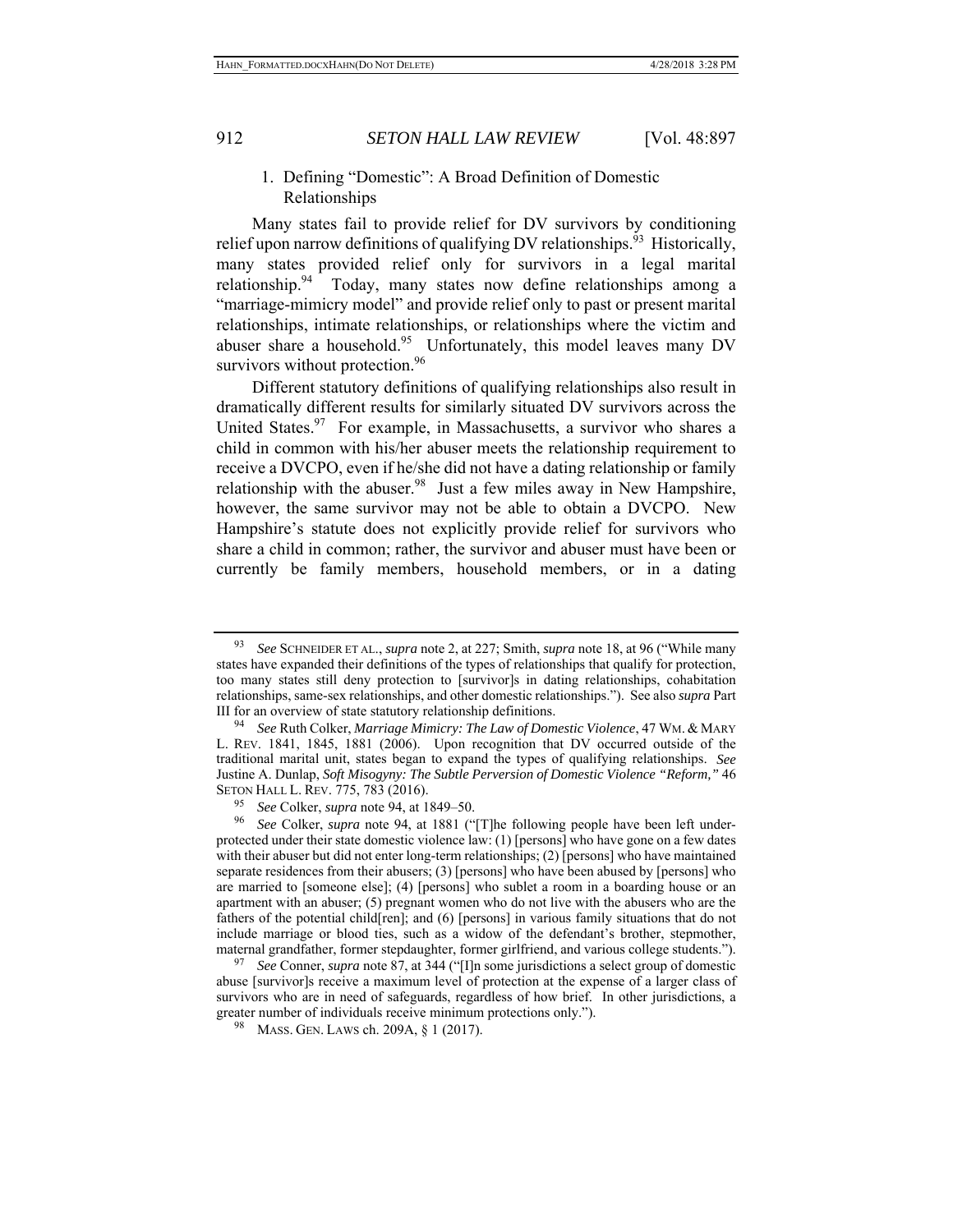relationship.<sup>99</sup>

Even though some advocates limit the definition of DV to intimate partners,  $100$  it is important to have expansive definitions to include all "domestic relationships." Without expanding the definition of DV beyond intimate partner relationships, many survivors will be unable to obtain legal relief. Therefore, a uniform DVCPO law that broadly defines qualifying domestic relationships is needed to better protect DV survivors. Qualifying relationships should include those currently recognized by state statutes: current and former sexual, romantic, marital, or dating partners; family relationships by marriage or blood; household members; persons who share a child in common or are pregnant; and other relationships that the court deems should be included as "domestic violence" relationships.<sup>101</sup>

2. Defining "Violence": An Expansive Act Requirement

Currently about half of state statutes fail to provide relief for some DV survivors by conditioning relief upon a finding of physical violence or crimes related to physical harm.<sup>102</sup> DV, however, is more than just physical violence;<sup>103</sup> rather, it is a pattern of behavior used by the abuser to exert power and control over the survivor.<sup>104</sup> Statutes that define DV as solely physical violence consequently neither acknowledge nor provide relief for survivors experiencing only non-physical forms of  $DV^{105}$ .

105 *See* Baker, *supra* note 3, at 44–45 ("The focus on physical violence misses the greater dynamic present in abusive, intimate relationships.").

<sup>99</sup> N.H. REV. STAT. ANN. § 173-B:1 (2017).

<sup>100</sup> *See, e.g.*, Snyder & Morgan, *supra* note 2, at 2 n.2 ("'Domestic violence' occurs when one intimate partner uses physical violence, threats, stalking, harassment, or emotional or financial abuse to control, manipulate, coerce, or intimidate the other partner.").

<sup>&</sup>lt;sup>101</sup> See *supra* Part III.A for an overview of the different state relationship requirements.

<sup>102</sup> *See supra* note 50. *See also* Johnson, *supra* note 2, at 1129 ("[T]he vast majority of jurisdictions' CPO laws do not remedy domestic violence unless it is physically abusive or a criminal act.").

<sup>103</sup> *See* Baker, *supra* note 3, at 44 ("Physical violence is a symptom, not the disease, of domestic abuse. The disease is a dangerous, coercive imbalance of power and control within the intimate relationship."); *see also* Baker, *supra* note 3, at 65 ("An abuser may seek to control his partner through emotional, psychological, social, financial, cultural, and personal means that are not physically violent and that are not illegal.").

<sup>104</sup> Other areas of law broadly define DV. *See* Johnson, *supra* note 2, at 1156 ("Immigration, welfare, tort, and divorce laws recognize domestic violence that is broader than only severe physical violence and crimes. Many of these laws recognize that domestic violence is usually situated in a relationship permeated with oppressive power and the exercise of control."). Some states recognize the need to include an expansive definition of DV. *See, e.g.*, COLO. REV. STAT. § 13-14-100 (2017) ("The general assembly further finds and declares that domestic abuse is not limited to physical threats of violence and harm but also includes mental and emotional abuse, financial control, document control, property control, and other types of control that make a [survivor] more likely to return to an abuser due to fear of retaliation or inability to meet basic needs.").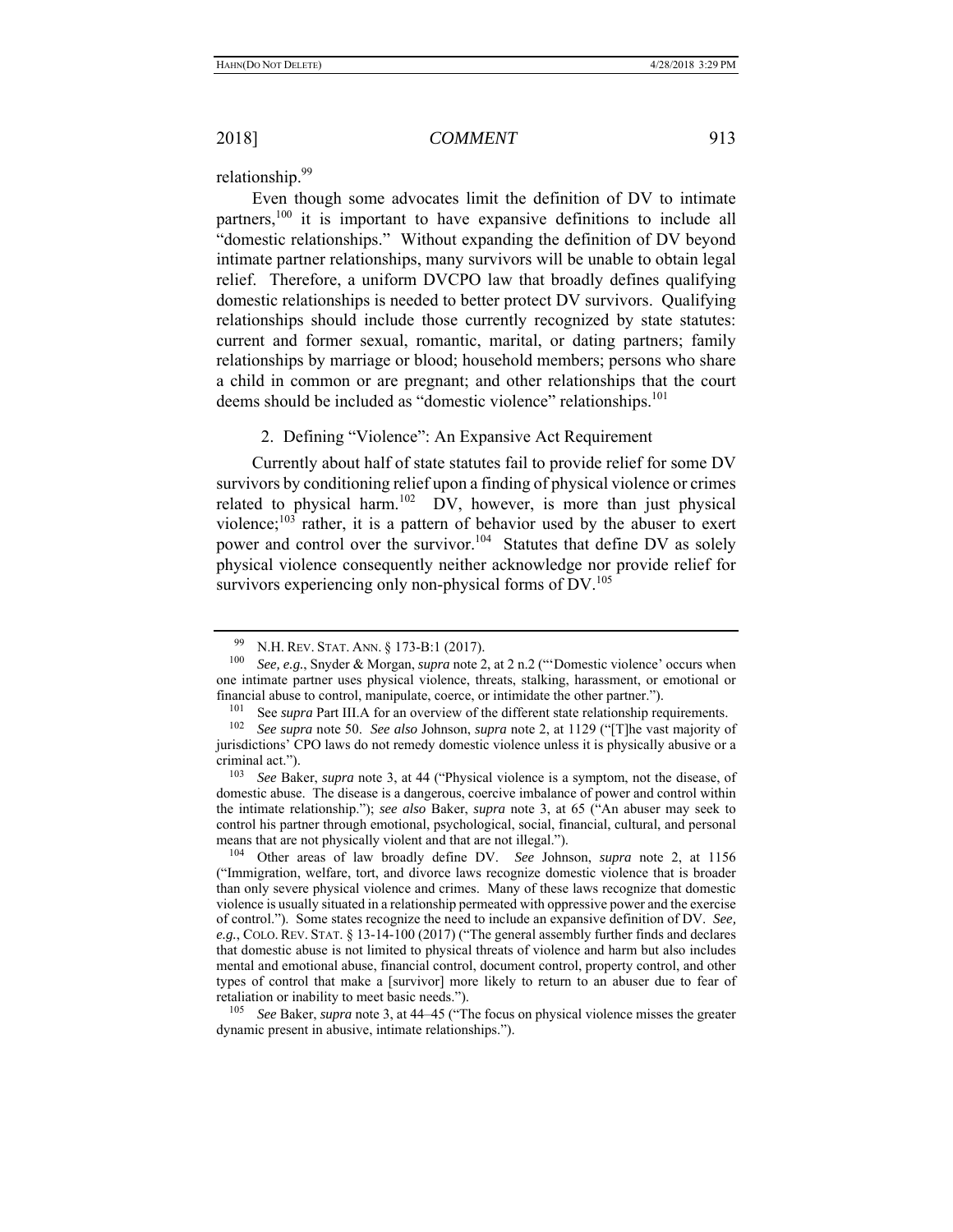By limiting the qualifying abuse to acts that cause physical harm, many states place survivors in more danger because they have to wait for an experience of physical abuse before they are able to access a civil protection order.<sup>106</sup> Conversely, by providing protection to DV survivors who have not experienced physical abuse, a DVCPO order may ultimately decrease nonphysical abuse<sup>107</sup> and potentially prevent physical abuse from occurring by changing the control dynamic in the relationship and stopping the escalation of abuse.<sup>108</sup> A more inclusive definition of abuse may therefore result in enormous safety benefits by allowing more survivors to both successfully file for and receive the protection they need.<sup>109</sup> Additionally, a broad definition of abuse more accurately reflects and embodies the experiences of DV survivors by acknowledging all forms of DV.<sup>110</sup> Therefore, a uniform law that broadly defines  $DV^{111}$  to include psychological or emotional abuse, stalking, harassment, and financial abuse $^{112}$  is needed to better protect DV

110 *See* Schneider2, *supra* note 91, at 538 (noting that a broad definition is more inclusive and accurate to the survivor's experiences). 111 *See* Johnson2, *supra* note 92; Smith, *supra* note 18, at 150 ("Each state should expand

its civil protection order laws to ensure that all [survivors] and all types of domestic violence are covered."); Goldfarb2, *supra* note 17, at 1530–40 (asserting that harassment, threats, stalking, property crimes, financial abuse, sexual violence, and emotional/psychological abuse should be included in the definition of DV.); *see also* BREIDING ET AL., *supra* note 15 (noting that survivors of emotional abuse should be able to obtain relief through DVCPO law because emotional abuse can intensify the damaging impact of other forms of DV, emotional abuse has just as significant—if not more—of an impact than physical abuse, and emotional abuse is often a precursor to physical and sexual forms of violence). One proposed method for broadly defining DV that includes all forms of DV is to premise the definition on a genderneutral concept of coercive control. *See* Kristy Candela, Note, *Protecting the Invisible Victim: Incorporating Coercive Control in Domestic Violence Statutes*, 54 FAM. CT. REV. 112, 118 (2016) ("Coercive control is a kind of 'catch all' for nonphysical abuse, encompassing multiple types of abuse, such as emotional, psychological, and economic.").<br><sup>112</sup> Many states may not currently provide protection for non-physical forms of abuse

because of "the fear of fictitious or trivial claims, distrust of proof offered, and the difficulty of setting up any satisfactory boundaries." *See* RESTATEMENT (SECOND) OF TORTS § 46 cmt. b (1965); Leonard Karp & Laura C. Belleau, *The Federalization of Family Law: Family Law and Domestic Violence: The Legacy of the Violence Against Women Act*, 16 J. AM. ACAD. MATRIM. LAW. 173 (1999). Although a discussion of this issue is beyond the scope of this Comment, the "floodgate" concerns may be partially assuaged by providing judges with

<sup>106</sup> Baker, *supra* note 3, at 65 ("[Survivor]s of domestic abuse must await violence before availing themselves of the law."). Additionally, a narrow definition of abuse focused on physical violence, may result in judge-made standards that award relief only to the most serious cases of physical injury or harm. *See* Johnson, *supra* note 2, at 1114.

<sup>&</sup>lt;sup>107</sup> *See* Johnson, *supra* note 2, at 1113.<br><sup>108</sup> *See Baker, supra* note 3, at 58 ("By

See Baker, *supra* note 3, at 58 ("By providing a cause of action for abuse [survivors] who have not yet, or not recently, been [survivors] of physical violence, these [survivors] might break the cycle of escalating violence and seek liberation before a coercive, abusive relationship becomes inevitably violent."); Johnson*, supra* note 2, at 1113 ("Because CPOs are potentially effective in decreasing nonphysical abuse, CPOs can also potentially change the dangerous power dynamics of a relationship before physical abuse is inflicted.").

<sup>109</sup> *See* Johnson, *supra* note 2, at 1140.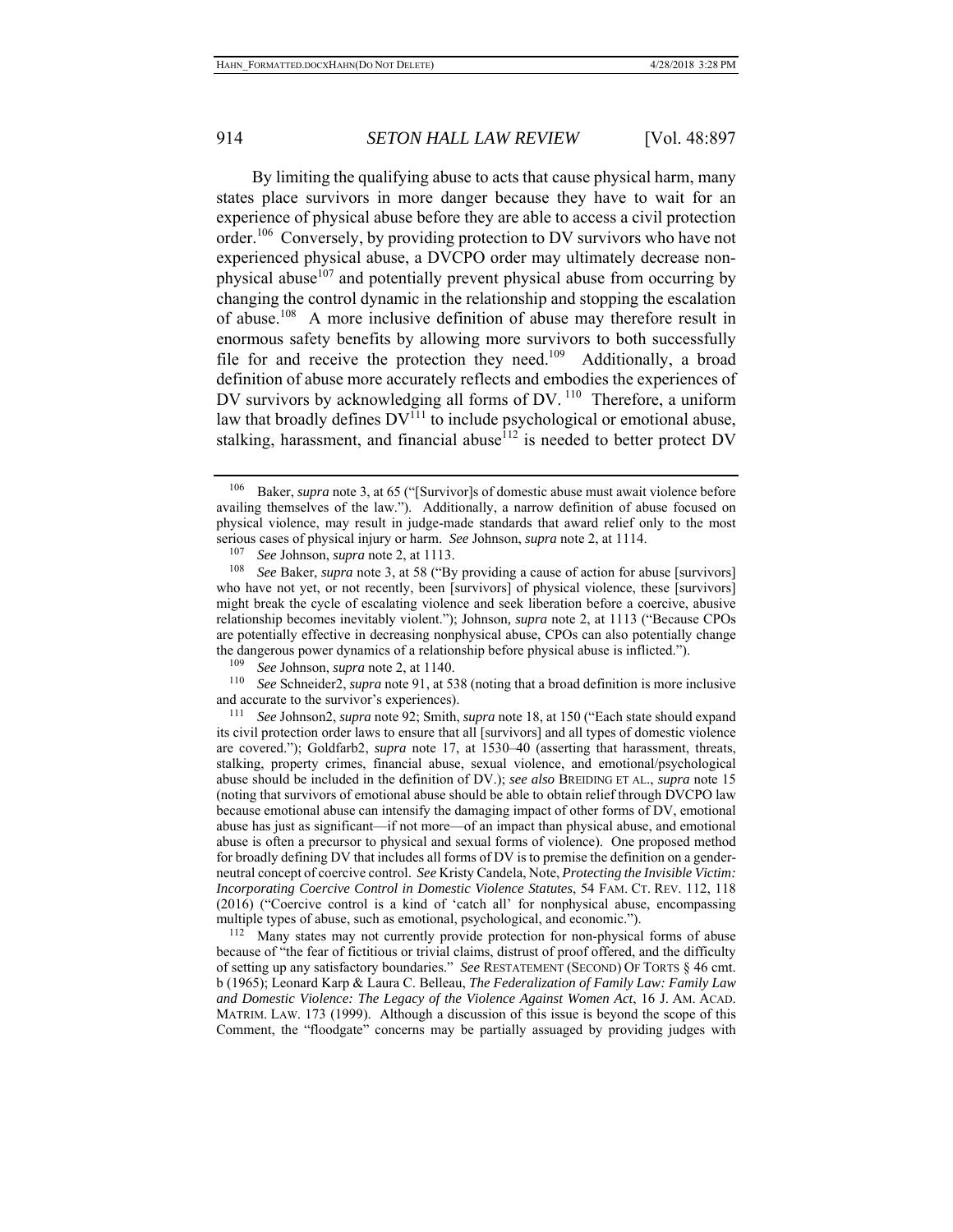survivors.<sup>113</sup>

# 3. Relief Provisions: Expansive Forms of Available Relief

Many DV survivors are not awarded the relief that they believe they need.114 This may be due in part to disparities in DVCPO laws across the United States where many states provide limited options for legal relief.<sup>115</sup> For example, in Massachusetts DV survivors may receive many forms of relief, including: eviction of the abuser from the shared residence; restitution for damages related to the abuse such as medical expenses, lost wages, and damaged property; attorney's fees related to the abuse; and any other additional relief necessary to protect the survivor.<sup>116</sup> Conversely, that relief is not statutorily available in New Hampshire.<sup>117</sup> A uniform DVCPO law across the United States that permits expansive options for relief is therefore needed to allow survivors to receive individualized and comprehensive protection.<sup>118</sup>

appropriate training so that they can better identify and understand different forms of DV. *See* Abigail Hall, *Ending Intimate Partner Homicide: A Call for Reform of Kansas Protective Order Statutes*, 63 KAN. L. REV. 1087, 1110 (2015) ("With proper training, judges will obtain the tools to understand [DV] and identify the abuse when it exists. Judges will know and appreciate that just because a [survivor] does not leave an abusive relationship does not mean that the abuse is nonexistent or benign. Judges will understand that there are many ways to abuse someone, and no form of abuse is consistently less powerful than any other. This knowledge will provide the judges the ability to better identify abusive relationships and work to offer all possible legal protections."); Sarah A. Herman, Comment, *A Difference in Perceptions: The Final Report of the North Dakota Commission on Gender Fairness in the Courts, Submitted to the North Dakota Supreme Court by the North Dakota Commission on Gender Fairness in the Courts, October 10, 1996*, 72 N.D. L. REV. 1113, 1247 (1996) ("The topic of domestic violence and protection orders—including information about the abuse dynamic, the dangers of misplaced emphasis on [survivor] actions, failure to respect [survivor] concerns, and the prevention of domestic violence—should be addressed in education programs for judges, prosecutors and other attorneys, court personnel, and law enforcement officers.").

<sup>&</sup>lt;sup>113</sup> *See* Johnson, *supra* note 2, at 1115 ("A broader approach will allow the CPO laws to better assist [survivors] seeking to change abusive relationships.")

<sup>&</sup>lt;sup>114</sup> *See, e.g.*, Gondolf, *supra* note 20, at 510–11 (noting that in the study conducted, only 12% of requests for financial support, 52% of requests for child custody, 53% of requests for child visitation, and 52% of no contact requests were granted). 115 See *supra* Part III.C for an analysis of different types of relief offered by state DVCPO

laws.<br> $\frac{116}{116}$ 

MASS. GEN. LAWS ch. 209A, § 3 (2017).

<sup>117</sup> N.H. REV. STAT. ANN. § 173-B:5 (2017). Additionally, the New Hampshire DVCPO statute does not include a general provision allowing courts to award additional necessary relief. *Id*. 118 Johnson, *supra* note 2, at 1154.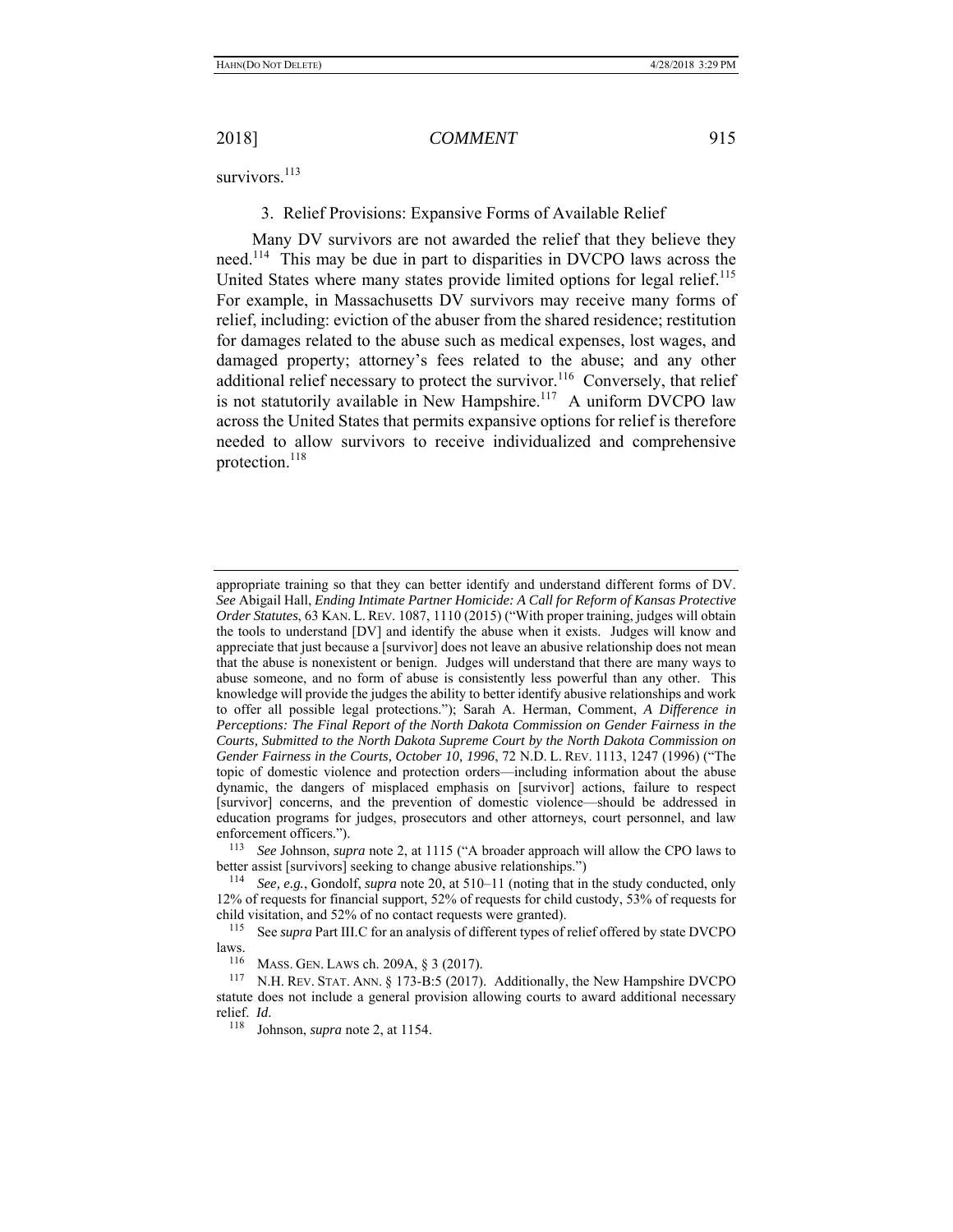Additionally, the nature of the self-driven DVCPO legal process warrants expansive, individualized relief.<sup>119</sup> Broad and flexible relief meets the goals and design of DVCPO legislation and the DV legal movement.<sup>120</sup> Expansive and individualized options for relief foster survivor autonomy, decision-making, empowerment, and control—which are key aims of DVCPO laws.<sup>121</sup> A nuanced and flexible approach is necessary to address the complex, unique circumstances of DV relationships.<sup>122</sup> Survivor empowerment and autonomy through the DVCPO process can shift the power balance in the relationship,<sup>123</sup> decrease violence,<sup>124</sup> and help survivors regain that which has been taken by or lost to their abusers.<sup>125</sup> Broad relief

individuals. Each survivor is unique and mandates a personalized approach to protection. . . . In an effort to provide better protections for those who choose to engage with the civil protection system, a broad range of options must be made available that reflect the unique circumstances of battered persons. . . . Pre-conceptions about what is best for all survivors of domestic violence present safety risks, conflict with survivor autonomy, and run contrary to the civil system of protection."); Schneider, *supra* note 2, at 363 ("[W]e need legal solutions that are sufficiently nuanced to recognize the violence as well as the human connections.").<br> $^{123}$  Stogyer2, sunge note 85, at 320.

<sup>123</sup> Stoever2, *supra* note 85, at 320.<br><sup>124</sup> *Id.* ("When [survivors] are able to self-direct, self-define, exercise agency, and exert <sup>125</sup> *Id.* ("When [survivors] are able to self-direct, self-define, exercise agency, autonomy—as the civil protection order process should encourage them to do—they can shift the power in the relationship, reconstruct or exit relationships, and decrease violence in their lives."); *see also* Baker, *supra* note 3, at 57 ("Instead, civil protection regimes generate relief to violence [survivors] by affording them a lever to demand or regain power, or to be liberated from coercive oppression, by communicating defiance, by seizing a power greater than the

<sup>&</sup>lt;sup>119</sup> In DVCPO proceedings, the survivor is the "prosecuting party" who seeks a "specific remedy, tailored to [his/her] unique needs and circumstances." Wright, *supra* note 19, at 679. Therefore, "[b]ecause protection orders are civil, private rights of action, [survivors] who file protection orders must by definition be afforded greater autonomy and decision-making." Kuennen, *supra* note 2, at 88.

<sup>120</sup> *See* Laurie S. Kohn, *What's So Funny About Peace, Love, and Understanding? Restorative Justice as a New Paradigm for Domestic Violence Intervention*, 40 SETON HALL L. REV. 517, 553 (2010) ("Advocates and legislators support protection order statutes in order to provide survivors with . . . broader and more flexible relief."); Kuennen, *supra* note 2, at 87 (noting that the reformers and advocates designed the system with the awareness that survivors need "individualized relief tailored to their particular needs" in direct contrast to the relief available in criminal cases); Elizabeth L. MacDowell, *Domestic Violence and the Politics of Self-Help*, 22 WM. & MARY J. WOMEN & L. 203, 214 (2016) ("Activists wanted [DV survivors] to have more access, agency and control over remedies for domestic violence than those available through criminal responses."). 121 *See* Wright, *supra* note 19, at 679 ("The aim of justice interventions for [DV],

including the implementation of protective orders, are to ensure safety and empower [survivors] to gain some control in managing conflict."); *see also* Einat Peled, Zvi Eisikovits, Guy Enosh, & Zeev Wintok, *Choice and Empowerment for Battered Women Who Stay: Toward a Constructivist Model*, 45 SOC. WORK 9, 19 (2000) ("Having a sense of the availability of multiple options is empowering in and of itself and fosters the experience of choice."); *see, e.g.*, ALA. CODE § 30-5-1 (LexisNexis 2010) (The purposes of the DVCPO law include: "[t]o assure [survivors] of domestic violence the maximum protection from abuse that the law can provide" and "[t]o create a flexible and speedy remedy. . . ."). 122 *See* Conner, *supra* note 87, at 369 ("[Domestic] violence affects a diverse group of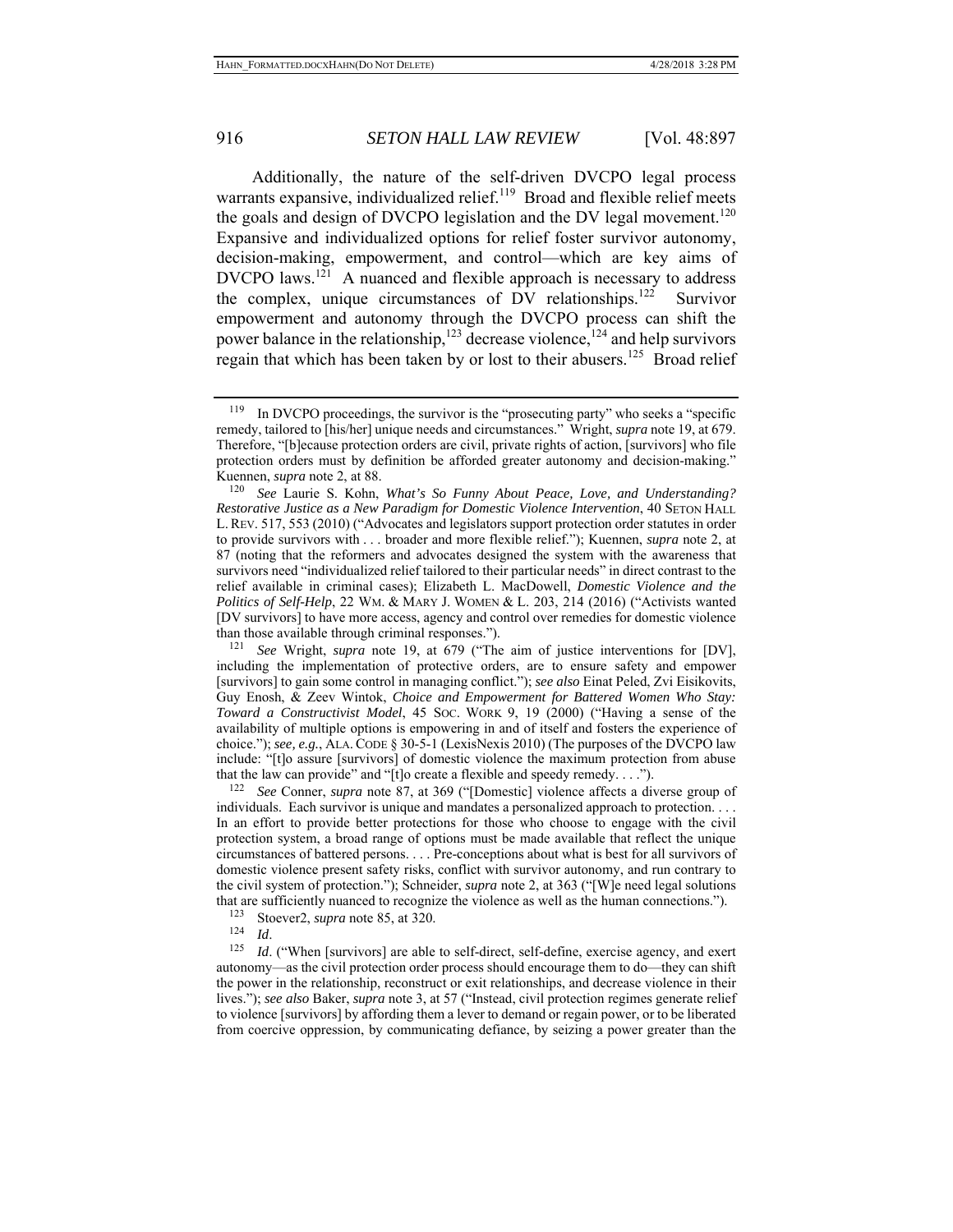options may also better protect survivors by making them "less vulnerable to violence and its consequences,"126 and by enhancing DVCPO enforcement.<sup>127</sup> Therefore, there should be a uniform DVCPO law that provides all forms of relief currently available in state statutes, $128$  including: indefinite orders of protection;<sup>129</sup> housing relief;<sup>130</sup> temporary child custody

abuser's in the law, and by exposing her oppression publicly."). DVCPO laws should therefore "support, rather than undermine, [survivors'] role as autonomous decision-makers" by providing expansive, individualized, nuanced relief. Goldfarb2, *supra* note 17, at 1489 (noting that the legal system should seek to restore and reinforce those qualities lost as a result of the abuse, while avoiding measures that revictimize the survivor).

<sup>126</sup> Goldfarb, *supra* note 11, at 15 ("Laws that ensure [DV survivors] access to employment, housing, health care, economic security, and other resources will strengthen [DV survivors'] position[s] in society and thereby render them less vulnerable to violence and its consequences.").

 $127$  More specific relief awards better protect victims because defendants understand what conduct is not permitted and law enforcement officers understand what to enforce. *See* Keilitz, *supra* note 14, at 80; *see also* Barbara Hart, *State Codes on Domestic Violence: Analysis, Commentary, and Recommendations*, *reprinted in* DOMESTIC VIOLENCE LAW: THEORY AND PRACTICE 224 (2d ed. 2008) ("For orders to be effective, they must be comprehensive; crafted to the particular safety needs of the [survivor] in each case.").<br> $^{128}$  See sungs Part III C for an overview of available statutory relief

See *supra* Part III.C for an overview of available statutory relief.

<sup>&</sup>lt;sup>129</sup> DVCPO laws should provide an option for indefinite orders of protection because indefinite orders can "increase survivors' safety and autonomy while saving them from having to reengage with an abusive partner to extend the order." Stoever, *supra* note 14, at 1022.

<sup>&</sup>lt;sup>130</sup> DVCPO laws should also provide housing relief, where survivors are able to exclude the abusers from their residences or receive financial contributions from the abusers to find alternate housing if the survivors choose to leave the shared residences. *See* Johnson2, *supra* note 92, at 196.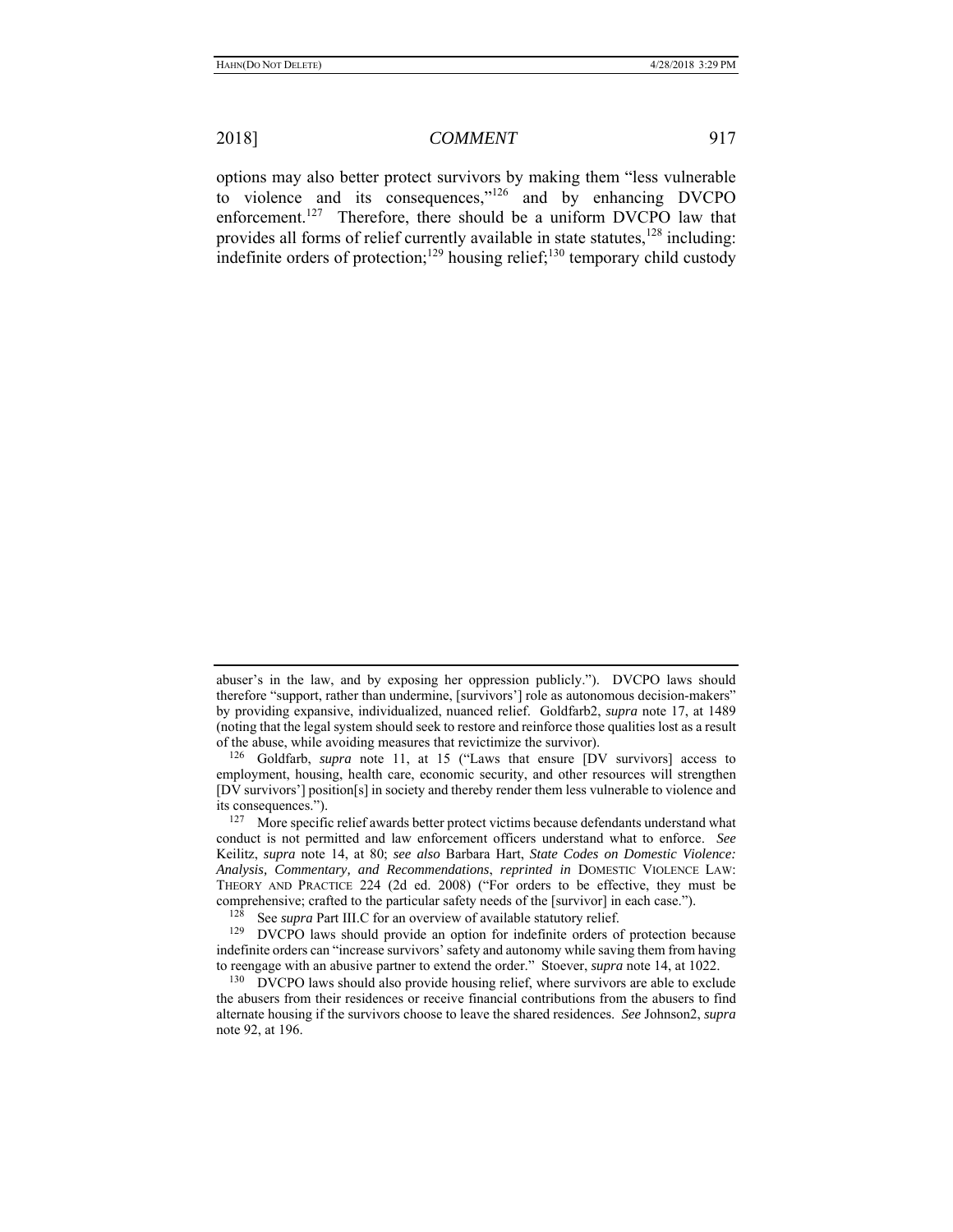provisions;<sup>131</sup> financial support and maintenance;<sup>132</sup> monetary damages;<sup>133</sup> and a general additional relief provision.<sup>134</sup>

# B. *DV Is a National Concern That Warrants a National Response*

As a "pervasive and serious social problem"135 and a "national

<sup>131</sup> Custody provisions help reduce the possibility of abuse or conflict over custody issues and can empower survivors to become independent of the abusers. *See* Keilitz, *supra* note 14, at 81 (noting that custody provisions offer greater protection for both the female abuse survivor and her children and reduce opportunities for abuse or conflict over custody disputes); Carolyn N. Ko, *Civil Restraining Orders for Domestic Violence: The Unresolved Question of "Efficacy*,*"* 11 S. CAL. INTERDIS. L.J. 361, 387 (2002) ("The custody issue needs to be addressed to reduce the continued abuse of [parents]."); Nina W. Tarr, *Promoting Justice Through Interdisciplinary Teaching, Practice, and Scholarship Civil Orders for Protection: Freedom or Entrapment?*, 11 WASH. U. J.L. & POL'Y 157, 171 (2003) ("Many batterers recognize that an easy way to maintain control of a [survivor] is to frighten [him/her] with the threat of losing [his/her] children."). Custody provisions can also provide survivors with more time to seek a final order of custody or support. *See* Conner, *supra* note 88, at 368 ("This duration provides the protected person with time to develop a safety plan, seek legal advice, and decide whether to seek a more permanent order from the court on matters of custody, visitation, support, divorce, and property division."). Finally, DVCPO custody provisions may be more effective than custody orders obtained through custody or divorce actions because violation of the DVCPO triggers an immediate law enforcement response.

131 *See* Weissman, *supra* note 91, at 1135–36.

<sup>132</sup> Financial support and maintenance should be statutorily available forms of relief in order to enable financially dependent or economically disadvantaged survivors to receive necessary monetary support. *See* Stoever2, *supra* note 85, at 371. Additionally, many survivors "frequently need immediate financial relief to enable them to leave an abusive household, meet basic survival needs, and create a home apart from an abusive partner . . . ." *Id*.

Monetary damages should be available, including—but not limited to—damages for destruction of property, lost wages, and medical expenses in order to hold the abuser responsible for the costs of his abuse. *See* Johnson, *supra* note 2, at 1155 ("[M]onetary damages should be available for the injuries to which [survivors] are subjected from their abuse. Such monetary damages are not only important for the resulting harm from physical injuries and the emotional and psychological abuse, but also can be tailored to address the harm from economic abuse . . . .").

<sup>134</sup> *Id.* at 1155–56 ("It is also important to provide a range of CPO remedies so that they can be context specific. DVCPO laws will offer the greatest benefit, therefore, if they provide a remedy that includes a catch-all phrase, such as 'any other relief that would address the domestic violence,' that permits the [survivor] to seek a remedy crafted to [his/her] particular situation, [his/her] knowledge of the abuse, and [his/her] understanding of the best way to address it.").

135 Patricia Tjaden & Nancy Thoennes, NAT'L INST. OF JUST., U.S. DEP'T OF JUST., EXTENT, NATURE, AND CONSEQUENCES OF INTIMATE PARTNER VIOLENCE 55 (2000), https://www.ncjrs.gov/pdffiles1/nij/181867.pdf; *see also* William G. Bassler, *The Federalization of Domestic Violence: An Exercise of Cooperative Federalism or a Misallocation of Federal Judicial Resources?*, 48 RUTGERS L. REV. 1139, 1159 (1996) ("The enormity of domestic violence as a social problem requires a response at all levels of government—national, state, and local."); Ron Cooper, *Lack of State Accountability in Acts of Domestic Violence: Understanding the Contrast Between the U.S. and International Approaches*, 29 ARIZ.J. INT'L & COMP. L. 657, 689 (2012) ("Whatever the difficulty, the U.S. government needs to take the next step in domestic violence advocacy . . . ."); David M. Fine,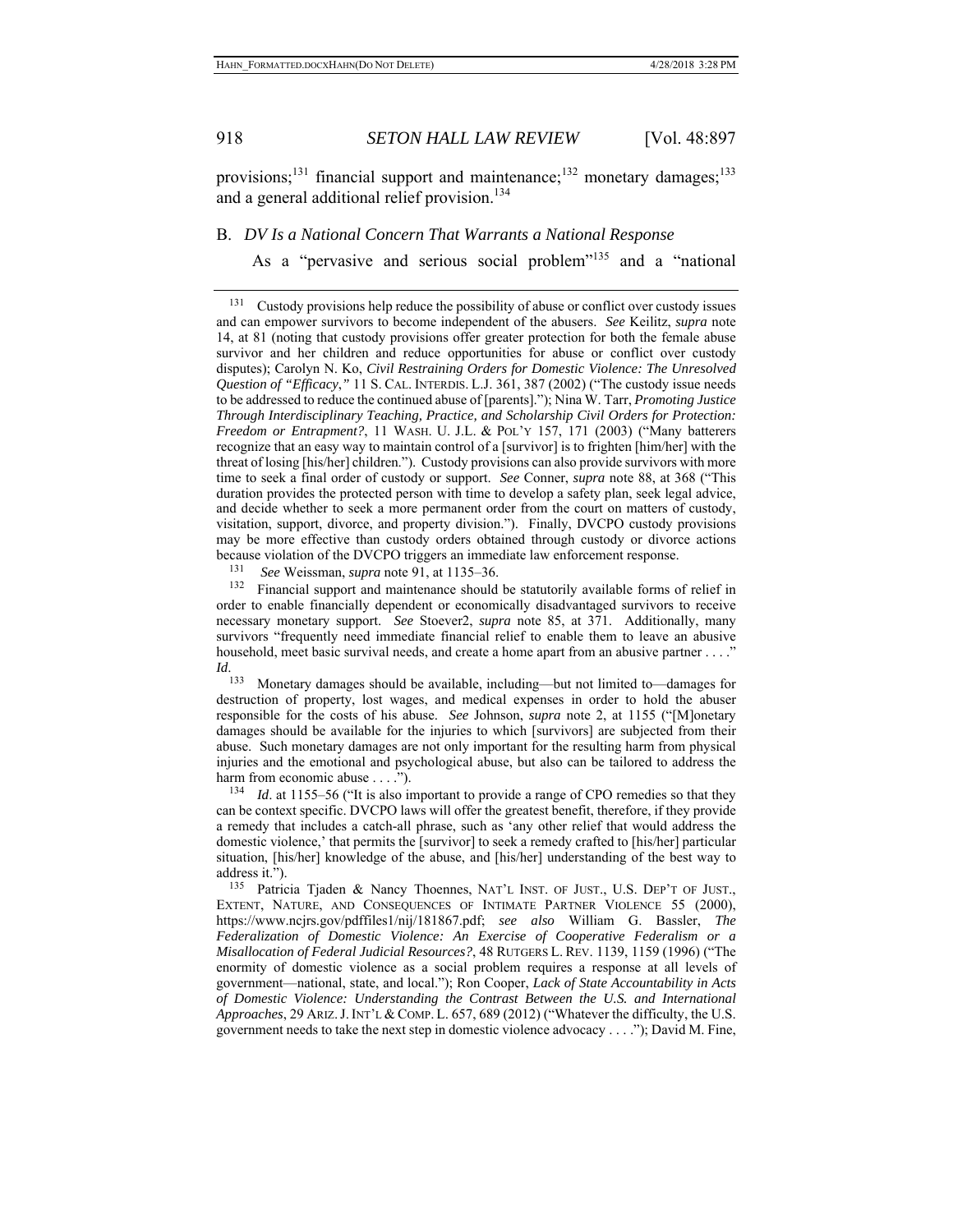epidemic,"<sup>136</sup> DV "mandate[s] national intervention."<sup>137</sup> National legal recognition of DV through a uniform DVCPO law can transform how DV is addressed because the national legal system can be a vehicle for social change.138 As a "nation of laws" the citizenry is committed to the law in such a way that the legal system is a powerful force in society.<sup>139</sup> The law's "symbolic function in setting standards of right and wrong, as well as the power to incarcerate, impose other remedies, and allocate resources, make the legal arena a crucial site for initiatives to improve a country's response to  $[DV]$ ."<sup>140</sup>

139 *See* Schneider3, *supra* note 138, at 349–50 ("We do not have anything else to appeal as a source of our commonality or our national identity. We have this phrase—it is a sexist phrase, but it is still useful—'We are a nation of laws, not men.'"); *see also* Goldfarb, *supra* note 11, at 3 ("Legal practices should increase public awareness that [DV] is unacceptable and should contribute to a sense of public responsibility for solving the problem.").

140 Goldfarb, *supra* note 11, at 2. A national response provides many important benefits, including the ability to "address common solutions to widely shared problems" and "speak with greater moral authority" than responses through only state and local governments. Ann L. Estin, *Sharing Governance: Family Law in Congress and the States*, 18 CORNELL J. L. & PUB. POL'Y 267, 333 (2009) ("Because Congress is a national forum, it represents a wider cross-section of values and interests than most state legislatures. Because it acts for the nation, Congress is in a unique position to determine and implement common solutions.").

*The Violence Against Women Act of 1994: The Proper Federal Role in Policing Domestic Violence,* 84 CORNELL L. REV. 252, 300 (1998) ("Domestic violence is a problem of national proportion."); Goldfarb, *supra* note 11, at 3 ("The law should do all it can to designate [DV] as a serious public concern that requires a commitment of public attention and resources.").

<sup>136</sup> Kerri E. Maloney, *Gender Motivated Violence and the Commerce Clause: The Civil Rights Provision of the Violence Against Women Act After Lopez*, 96 COLUM. L. REV. 1876, 1878 (1996).

<sup>137</sup> *Id*. at 1878; Rep. of the Group of Experts on Violence Against Women, U.N. Div. for the Advancement of Women, (May 2005), http://www.un.org/womenwatch/daw/egm/vawgp-2005/docs/FINALREPORT.goodpractices.pdf ("[DV] must be addressed on multiple levels and in multiple sectors of society simultaneously, taking direction from local people on how women's rights may be promoted in a given context.") In 2015, President Barack Obama recognized the severity of DV and the necessity of a larger response by stating, "we recommit to doing everything in our power to uphold the basic human right to be free from violence and abuse" and "we all have a responsibility to try to end this grave problem." Proclamation No. 60263, 80 Fed. Reg. 60027, 60263 (Oct. 5, 2015).<br><sup>138</sup> See Goldforb2, sunga pote 17, et 1535 ("In

See Goldfarb2, *supra* note 17, at 1535 ("In addition to their effect on [survivors] and perpetrators, protection orders can also have an impact on society as a whole. Law has enormous capacity to change social norms."); Elizabeth M. Schneider et al., *Battered Women & Feminist Lawmaking: Author Meets Readers*, 10 J. L. POL'Y 313, 343 (2002) [hereinafter Schneider3] ("Obviously, law is an important and sometimes necessary instrument in the sense that it can facilitate the translation of a social problem into a subject of public concern and even public responsibility that provides citizens with an entitlement to public care, concern, protection or support."); *see also* Aiken, *supra* note 25, at 150 ("[The Battered Women's Movement advocates] saw recognition in the law as a way of accomplishing multiple objectives at once including bringing domestic violence into the national spotlight, conveying a message of support to [survivors], and making clear that battering was simply unacceptable.").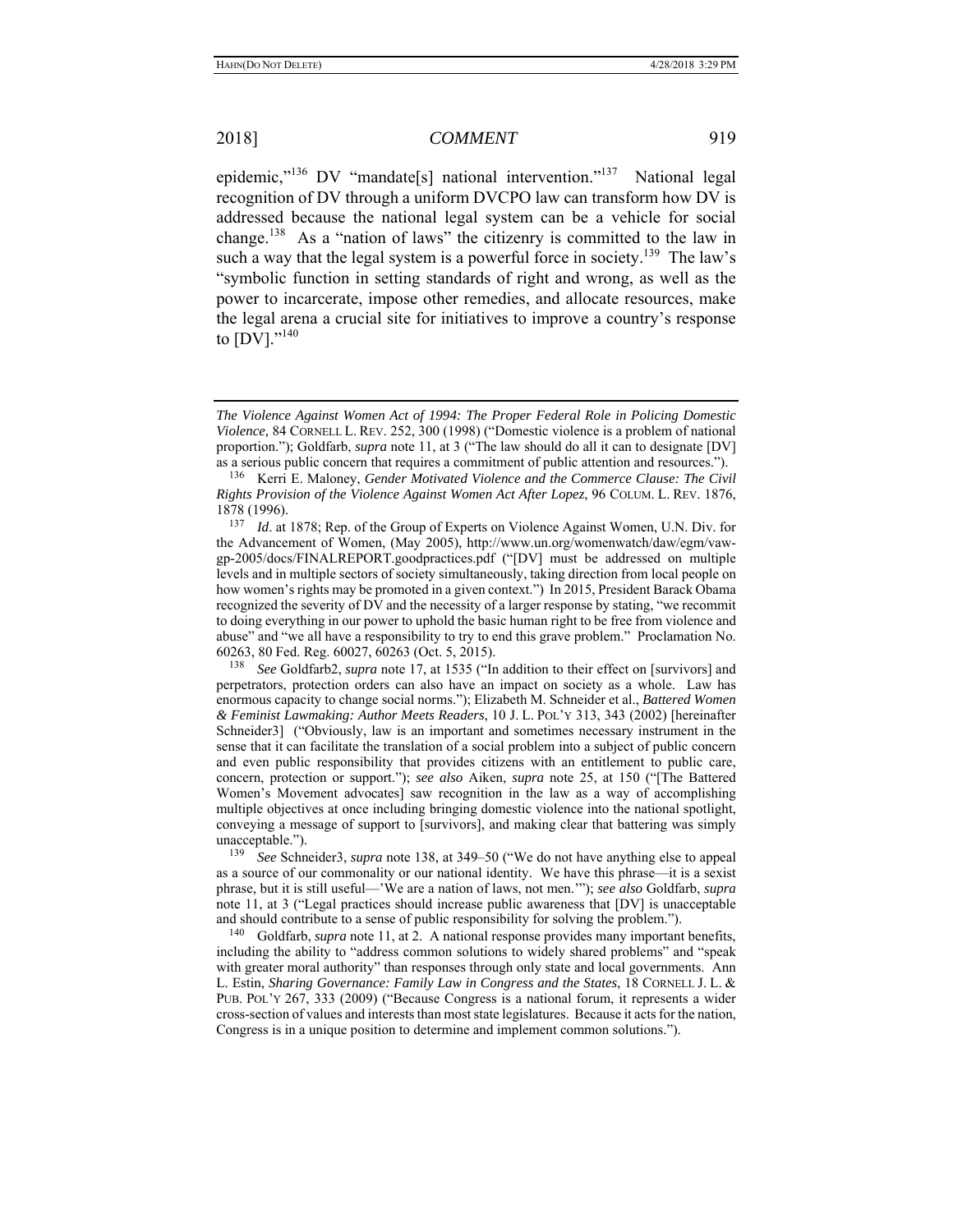A national response is needed to challenge and correct the pervasive misconception of DV as a distant, private matter.<sup>141</sup> In *United States v*. *Morrison*, the United States Supreme Court held that the federal civil rights remedy for gender-motivated violence in the Violence Against Women Act [VAWA] was an unconstitutional use of Congress's Article III Commerce Clause Power.<sup>142</sup> The Court famously stated, "[t]he Constitution requires a distinction between what is truly national and what is truly local."<sup>143</sup> In this way, the *Morrison* decision "served to divest violence against women of its systemic character, and belies a common view that claims of gender-based violence are more anecdotal than structural, more idiosyncratic than institutional."<sup>144</sup>

The misconception of DV as a solely private, family problem continues to perpetrate every level of our society and legal system. In state courts, the legal culture "is infused with the belief that problems of [DV are] inappropriate for judicial resolution."<sup>145</sup> Also, many state judges do not understand the complexity of DV.<sup>146</sup> They base decisions on common public misperceptions and ultimately perpetuate a "widely held anti-victim bias."<sup>147</sup> Unfortunately, DV survivors suffer as a result of this legal culture.<sup>148</sup> For

146 *See* Kuennen, *supra* note 2, at 45 ("In addition, the psychological dynamics of domestic violence are complex, and judges are not provided with sufficient time, information or training to be able to adequately address them. Judges become frustrated with [survivors] who appear to want to stay in abusive relationships, with batterers who appear to flout court orders, and with the problem of domestic violence generally. Finally, judges may assume that [DV survivors], by definition, are unable to make rational decisions with regard to what is in their best interest. These factors may inappropriately skew judicial decision-making."); Palmer, *supra* note 7, at 158–59 ("For example, there is evidence that some judges misconstrue domestic violence as an isolated, private matter—one relating to 'personality flaws, relationships gone bad, anger and jealousy'—as opposed to a cyclical, dangerous relationship worthy of a thoughtful, long-term judicial remedy. Without judicial education, some judges also fail to see the complex financial, social, cultural and political issues outside of a given relationship that may encourage a [DV survivor] to stay with an abusive partner, or that may make it incredibly difficult for her to leave.").

<sup>147</sup> Epstein, *supra* note 25, at 6.<br><sup>148</sup> Weissman, supra note 01, at

Weissman, *supra* note 91, at 1115 ("Domestic violence cases suffer as a result of the courts' general dislike for matters involving personal problems."); *see also* Weissman, *supra* note 91, at 1111 ("The historic belief that domestic violence matters have no legitimate place

<sup>141</sup> *See* Palmer, *supra* note 7 at 103 (noting that a local response to DV "contributes to the misperception of domestic violence as isolated instances.").<br><sup>142</sup> United States v. Morrison, 529 U.S. 598, 601 (2000); U.S. CONST. art. III, § 8, cl. 3.

<sup>143</sup> *Morrison*, 59 U.S. at 617–18.<br>
<sup>144</sup> Weissman, *supra* note 91, at 1085.<br>
<sup>145</sup> *Id.* at 1093; see also id. at 1085. ("

*Id.* at 1093; see also id. at 1085 ("[T]he state courts shun these cases by curtailing the hearing process, thereby reducing them to quasi-judicial controversies, or consigning them outside of the legal system altogether."). Judicial attitudes about the significance of DV are related to views of family law in general. *See* Palmer, *supra* note 7, at 158 ("Family court is held in such low esteem among the judicial community that judges rarely choose to be assigned there; instead, many sit on the family court bench after being promised that they will be promoted to general civil or criminal divisions after one term.").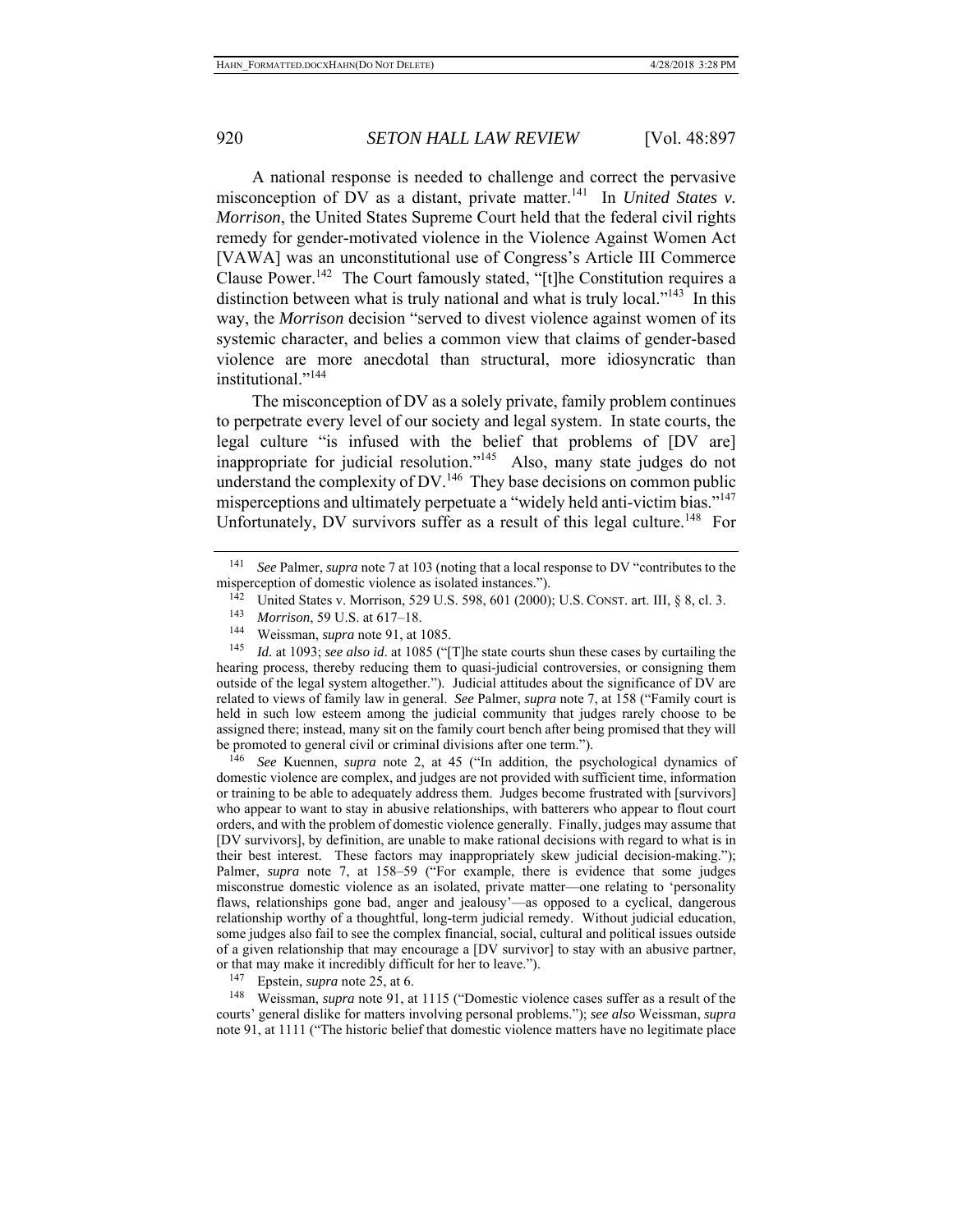example, "[t]he beliefs that domestic violence issues are less important, private, and not the courts' concerns are often related to and expressed as biases of judges, affecting the outcome of each case."<sup>149</sup> Some survivors report very disturbing behavior and commentary from state judges, including one judge stating, "if you go back one more time I'll hit you myself."150 Further action is needed to "correct the inferior treatment of domestic violence" and reestablish a commitment to addressing and preventing  $DV$ .<sup>151</sup> By recognizing DV as a public issue, a national response may encourage increased action to directly address it in a way that will better protect and support DV survivors.<sup>152</sup>

Finally, the federal government has historically recognized the importance of a national response to DV by directly enacting legislation to combat it.153 In 1984 Congress enacted the Family Violence Prevention and Service Act (FVPSA)<sup>154</sup> and in 1994 Congress enacted VAWA.<sup>155</sup> VAWA

<sup>152</sup> *See* Goldfarb2, *supra* note 17, at 1507 ("Laws that provide for broad coverage and comprehensive relief offer the most benefits to domestic violence [survivors]."); *see also* Cooper, *supra* note 135, at 686 ("Viewing domestic violence as a public issue that threatens the health and safety of millions of Americans each year could lead to legislative changes aimed at providing the necessary support and outreach [survivors] need."). Additionally, some DV survivors want the legal system to be a public forum and a loudspeaker that will catch the attention of the abusers. *See* Fischer & Rose, *supra* note 19, at 420 ("[S]ome [survivors] emphasize the need to have the law act, in one form or another, as a 'loudspeaker'. The law was deliberately chosen because it was the only form of communication to which the abuser would listen, guaranteeing that the message would be heard."). Survivors want and need a systemic legal response that "holds the perpetrators accountable." Keilitz, *supra* note 14, at 80 ("These orders invoke the court's authority to advise the perpetrator that domestic violence is unacceptable and to provide sanctions for further abuse or threats of violence."). In this way, a strong, integrated message through a uniform, expansive DVCPO law can better meet the needs of survivors and intensify the current positive effects of DVCPO laws.

153 ADRIENNE L. FERNANDES-ALCANTARA, CONG. RESEARCH SERV., R42838, FAMILY VIOLENCE PREVENTION AND SERVICES ACT (FVPSA): BACKGROUND AND FUNDING 1 (2015), https://fas.org/sgp/crs/misc/R42838.pdf.

<sup>154</sup> *See* Family Violence Prevention and Services Act, 42 U.S.C. §§ 10401–21 (2012). FVPSA provides funding for: (1) the creation and maintenance of a national DV hotline and DV service database; (2) direct services to survivors and families by funding different organizations and services—including legal advocacy; and (3) prevention campaigns and strategies. For more information about FVPSA, see generally *Family Violence Prevention and Services Act*, NATIONAL NETWORK TO END DOMESTIC VIOLENCE, http://nnedv.org/policy/ issues/fypsa.html (last visited Apr. 24, 2018).<br> $\frac{155}{25}$  See Vislance Against Women Act A

155 *See* Violence Against Women Act, 42 U.S.C. §§ 13925–14045 (2012). VAWA is considered the "first comprehensive legislation effort to create a national response to the epidemic of violence against women." Robin R. Runge, *The Evolution of a National* 

in the courts is centrally implicated in the failure of the legal system to address them.").<br> $\frac{149}{149}$  Weissman, sung note 91, et 1118

Weissman, *supra* note 91, at 1118.

<sup>150</sup> Herman, *supra* note 112, at 1208. Another judge stated, "you're taking away the three most important things in his life: his home, children, and wife. Are you sure you want to do this?"  $Id.$  at 1208. Finally, another judge stated to a survivor, "[s]omeday you will realize this is all your fault."  $Id.$ 

<sup>&</sup>lt;sup>151</sup> Stoever, *supra* note 14, at 1087.<br><sup>152</sup> See Goldfarb2, *supra* note 17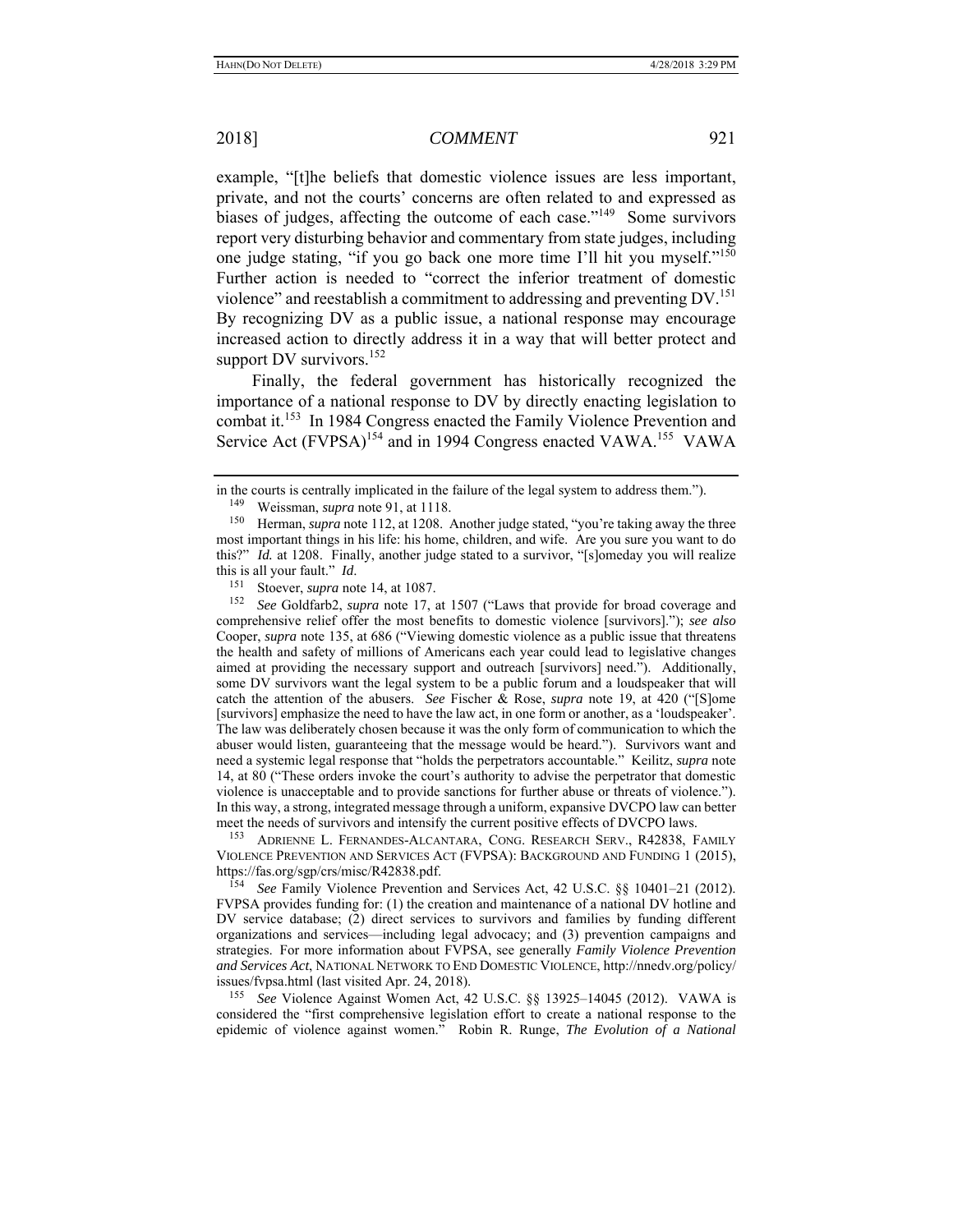and FVPSA "demonstrate the importance of a national response that provides consistent legal protections and substantial targeted funding for legal and social services."156 VAWA and FVPSA improved institutional and societal attitudes toward DV,<sup>157</sup> by relocating DV from a local to a national forum and acknowledging DV as a national problem.<sup>158</sup>

As President Barack Obama recognized, however, "though we have made great progress in bringing awareness to and providing protections against domestic violence, much work remains to be done."159 The continued prevalence and severity of DV in the United States "reflects as much a failure of our Nation's collective willingness to confront the problem as it does the failure of the Nation's law and regulations. Both our resolve and our laws must change if [DV survivors] are to lead free and equal lives."<sup>160</sup> Without a national recommitment to DV, the problems in DV law will continue. $161$ 

157 Caitlin Valiulis, *Fifteenth Annual Gender and Sexuality Law: Annual Review Article: Domestic Violence*, 15 GEO. J. GENDER & L. 123, 149 (2014) ("Institutional attitudes have progressed, in large part because of federal legislation such as VAWA.").

158 *See* Weissman, *supra* note 91, at 1106 ("By providing a federal remedy, VAWA unhinged gender-based violence from its historic private and local domain, and marked a reconceptualization of domestic violence as a pressing public and national social problem."). Specifically, "VAWA's provisions tell [survivors] that the nation takes their plight seriously, allow them some control over detention hearings, and provide them with civil remedies that acknowledge and partly compensate them for the harm they have suffered." *Id*. 159 Proclamation No. 60263, 80 Fed. Reg. 60027, 60263 (Oct. 5, 2015); *see also* Kuennen,

*supra* note 2, at 39 ("[T]he American legal system continues to struggle with the development of appropriate legal responses to the problems of domestic violence.").

160 Runge, *supra* note 155, at 429 (citing S. REP. NO. 103-138, at 37 (1993)); *see also* Kohn, *supra* note 120, at 530 ("Because our current justice system interventions provide inconsistent levels of effectiveness and [survivor] satisfaction, it is time to reevaluate our system. . . . The prevalence of domestic violence demands that more radical changes to the judicial system be made.").

161 Bassler, *supra* note 135, at 1167 ("Until there is an attitudinal change in our cultural acceptance of violence, legal efforts will always remain inadequate.").

*Response to Violence Against Women*, 24 HASTINGS WOMEN'S L.J. 429 (2013). Since its creation, VAWA has been continuously reauthorized to fund a variety of state legal, educational, and service programs that address DV. Goldfarb, *supra* note 11, at 13 ("The statute authorized the appropriation of 1.62 billion dollars in federal funds to support a broad range of programs, including training of police, prosecutors, and judges; support of battered women's shelters and rape prevention programs; creation of a national toll-free domestic violence telephone hotline; and establishment of a national database to improve local, state and federal law enforcement agencies' ability to record and share information on domestic violence and stalking offenses."). VAWA even provides funding to provide legal assistance in civil protection order proceedings and efforts to improve civil protection order effectiveness. *See* Murphy, *supra* note 2727, at 503. For more information about the history and specific provisions of VAWA, see generally Runge, *supra*. 156 Runge, *supra* note 155, at 454.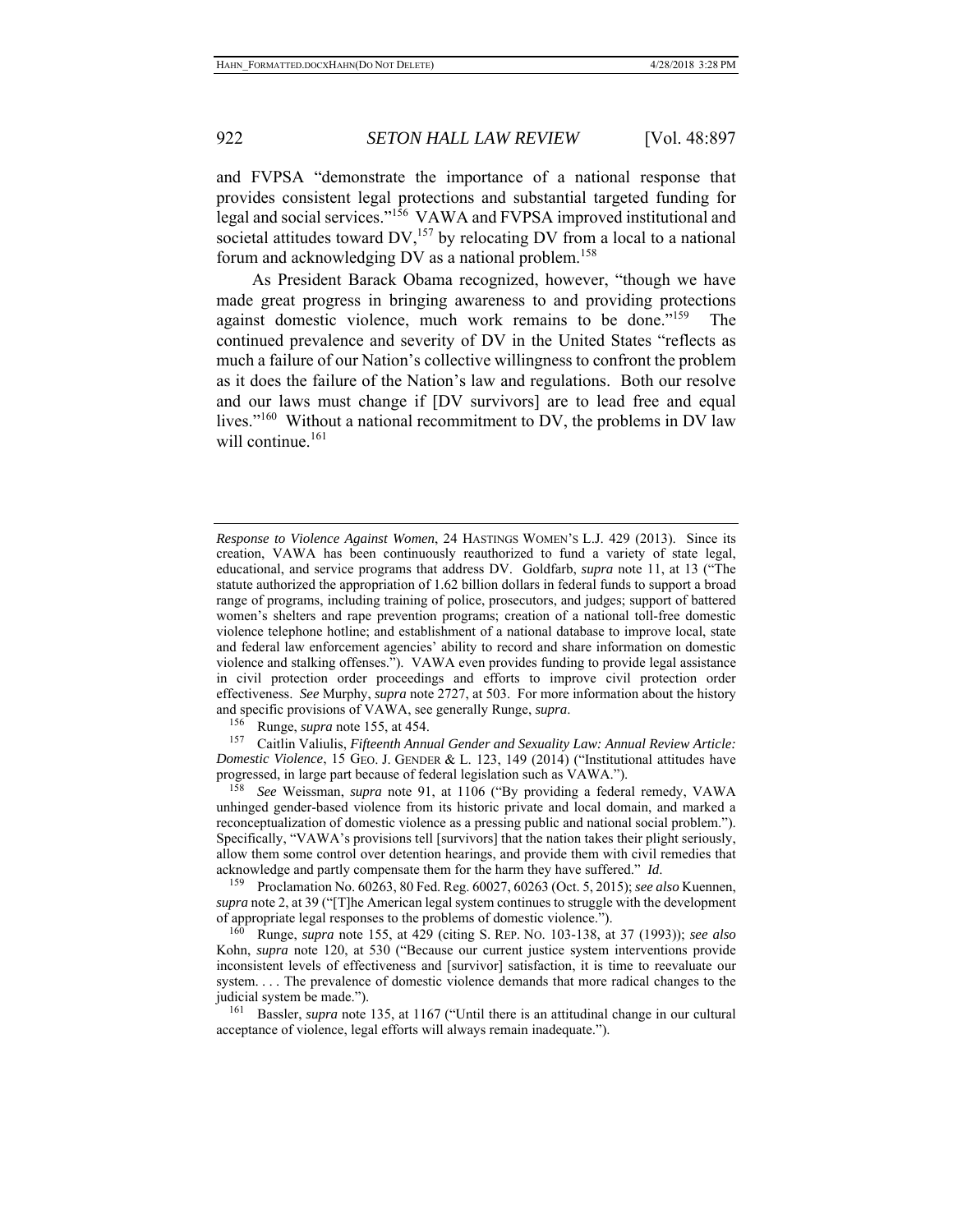The United States legal system therefore needs a national "rededication to the civil justice response" to DV.<sup>162</sup> DVCPO laws have "great potential," when there are "procedural and substantive law changes and additional commitment[s] and effort by the legislative, judicial, and community advocacy systems."163 With these changes, "the promise of the protection order can be a reality."164 Therefore, a uniform and expansive DVCPO law across the United States is needed to better address and prevent DV.

# V. IMPLEMENTING A UNIFORM DVCPO LAW ACROSS THE UNITED **STATES**

Congress likely can successfully encourage state implementation of a uniform DVCPO law by conditioning additional federal funding on state enactment of the uniform law. First, this method is constitutional because Congress may "hold out incentives to the states as a method of influencing a state's policy choices"<sup>165</sup> under Congress's Article I Spending Power. Second, this method conforms to federalism principles as a form of cooperative federalism. Finally, this method is likely to successfully achieve a national, uniform DVCPO law because of the demonstrated need for increased DV services and programs funding.

# A. *Congress Can Influence State Policy Choices Through Its Spending Power*

The Constitution grants Congress the power to "lay and collect Taxes, Duties, Imposts and Excises, to pay the Debts and provide for the common Defense and general Welfare of the United States."166 In *New York v. United States*, the United States Supreme Court held that "[u]nder Congress's spending power, Congress may attach conditions on the receipt of federal funds."167 As stated in *South Dakota. v. Dole*, use of Congress's spending power is subject to the following limitations:

The first of these limitations is derived from the language of the Constitution itself: the exercise of the spending power must be in

<sup>162</sup> Stoever2, *supra* note 85, at 318 (noting the need of a national rededication to addressing DV because of: "(1) its pervasive utilization by survivors; (2) its proven effectiveness relative to other interventions; and (3) its autonomy-promoting character that correlates with enhanced safety.").<br> $\frac{163}{25}$  Storver, sung pote 85 of

<sup>&</sup>lt;sup>163</sup> Stoever2, *supra* note 85, at 377.<br><sup>164</sup> Stoever2, *supra* note 85, at 377.

<sup>&</sup>lt;sup>164</sup> Stoever2, *supra* note 85, at 377.<br><sup>165</sup> New York v. United States, 505.

New York v. United States, 505 U.S. 144 (1992) ("Congress does not lack the ability to encourage a state to regulate in a particular way, and Congress may hold out incentives to the states as a method of influencing a state's policy choices.").

<sup>166</sup> U.S. CONST. art. I, § 8, cl. 1.

<sup>167</sup> *New York*, 505 U.S. at 167.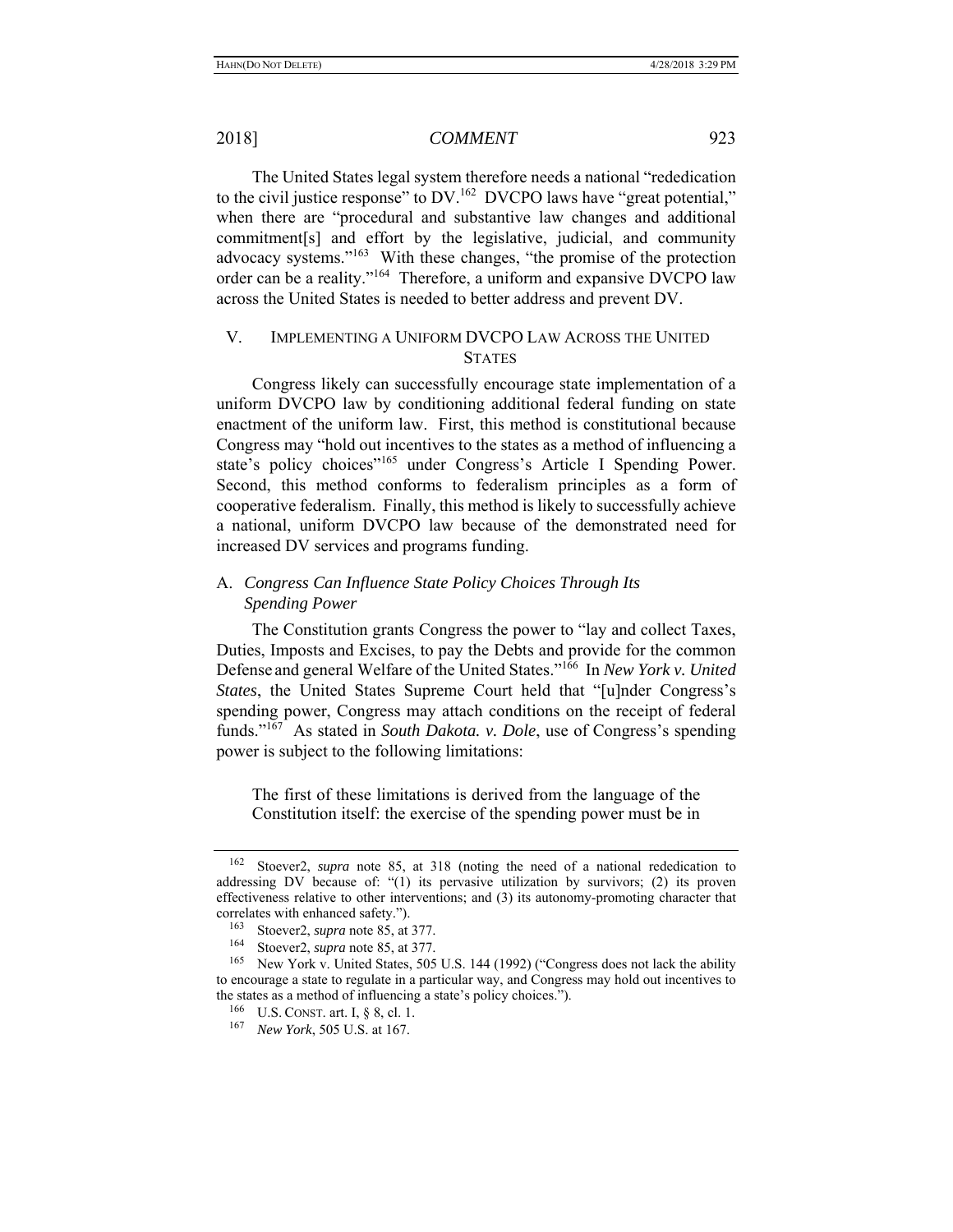pursuit of the general welfare. In considering whether a particular expenditure is intended to serve general public purposes, courts should defer substantially to the judgment of Congress. Second, if Congress desires to condition the states' receipt of federal funds, it must do so unambiguously, enabling the states to exercise their choice knowingly, cognizant of the consequences of their participation. Third, conditions on federal grants might be illegitimate if they are unrelated to the federal interest in particular national projects or programs. Finally, other constitutional provisions may provide an independent bar to the conditional grant of federal funds.<sup>168</sup>

Under the *Dole* standard, Congress should be able to encourage state adoption of a uniform DVCPO law by conditioning the procurement of additional funding on state enactment of the uniform law. The first requirement of the *Dole* standard is met because encouraging state adoption of a uniform DVCPO law is in pursuit of the general welfare. DV is a highly prevalent phenomenon across the United States with devastating effects for survivors, families, and communities.<sup>169</sup> A uniform, expansive DVCPO law can increase survivors' access to protection,  $170$  reduce or eliminate future instances of  $DV<sub>1</sub><sup>171</sup>$  and can begin to change the larger social discourse about DV by sending a message that DV is unacceptable.<sup>172</sup> Congressional effort to encourage state adoption of an expansive uniform DVCPO law is therefore "in pursuit of the general welfare"<sup>173</sup> because expansive civil protection order laws can directly improve survivor and community safety.

For similar reasons the third requirement is also met. The third requirement demands a relation between the funding conditions and the federal interests in the national initiative.<sup>174</sup> By allowing for increased survivor safety and protection, an expansive DVCPO law directly furthers federal interests in the safety and protection of DV survivors and society.<sup>175</sup> Therefore, by conditioning funding on enactment of a uniform DVCPO law, there is a direct relationship between federal interests and the law's funding

<sup>168</sup> South Dakota v. Dole, 483 U.S. 203, 205 (1987).

<sup>169</sup> *See supra* notes 8–16 and accompanying text for a discussion of the high prevalence of DV and the ways DV affects survivors, families, and communities.

<sup>170</sup> *See supra* note 127; *see, e.g.*, Judith A. Smith, *Battered Non-Wives and Unequal Protection-Order Coverage: A Call for Reform*, 23 YALE L. & POL'Y REV. 93, 150 (2005) ("Each state should expand its civil protection order laws to ensure that all [survivors] and all types of domestic violence are covered.").

<sup>&</sup>lt;sup>171</sup> *See supra* text accompanying notes 124–127.<br><sup>172</sup> See supra text accompanying notes 138–152.

<sup>&</sup>lt;sup>172</sup> *See supra* text accompanying notes 138–152.<br><sup>173</sup> *Dole* 483 U.S. at 205

<sup>&</sup>lt;sup>173</sup> *Dole*, 483 U.S. at 205.

 $\frac{174}{175}$  *Id.* 

See supra text accompanying note 152.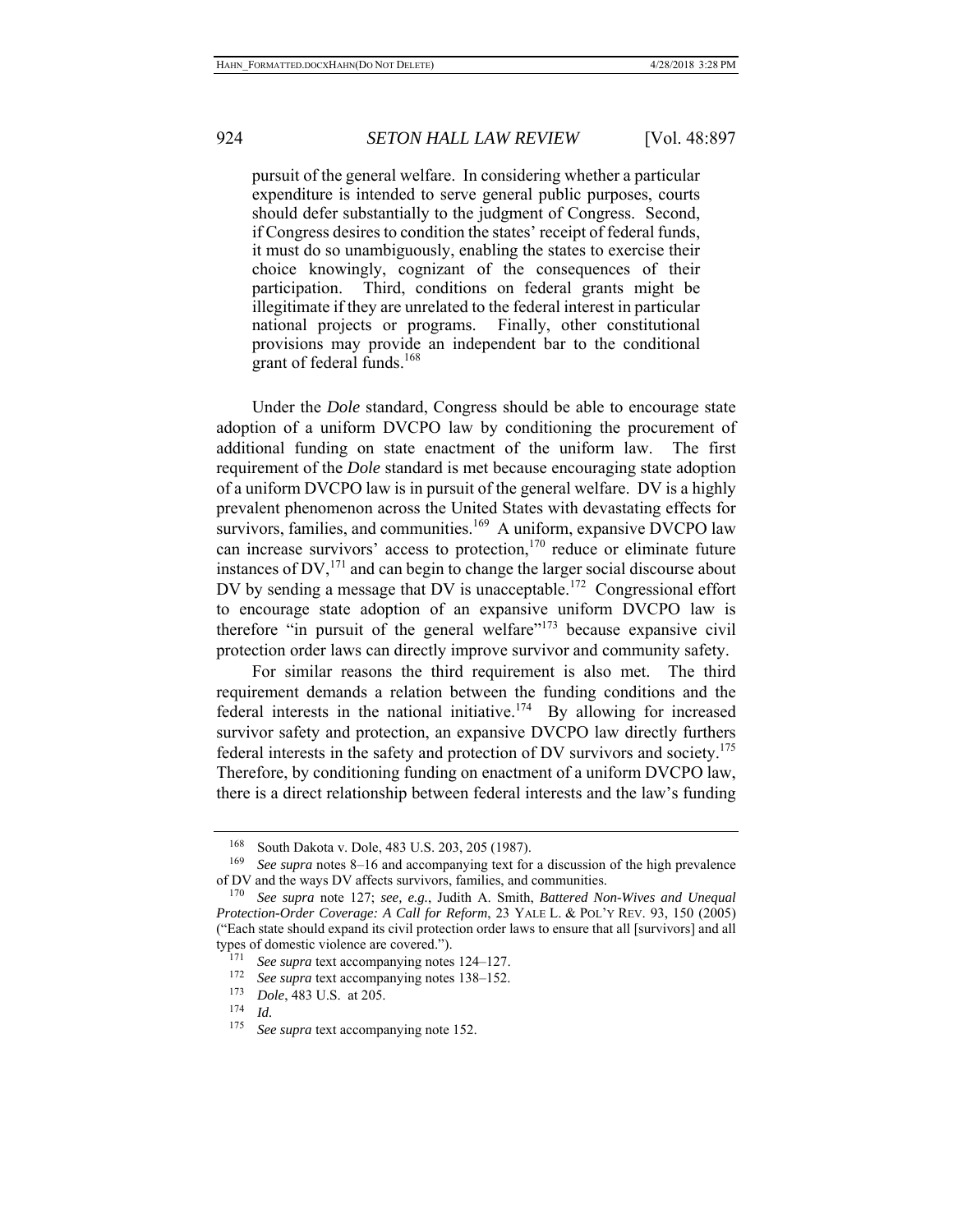conditions. Finally, the second requirement of the *Dole* standard will be met as long as the funding conditions are clearly and unambiguously stated in the national legislation in such a way as to allow states to make informed decisions.176 Therefore, under the *Dole* standard, the use of Congress's spending power to encourage the states to enact a uniform DVCPO law is likely constitutional.

# B. *Use of the Spending Power Comports with Federalism Principles and Current Law*

National lawmaking in the area of DV may raise federalism concerns. The Supreme Court and many academics readily affirm the view that DV and family law are issues for state jurisprudence.<sup>177</sup> Family law "requires a level of political engagement and a sense of community identity that lie beyond the reach of national politics."<sup>178</sup> States may also be better lawmaking forums because they can serve as laboratories of legal experimentation, where new laws can be made without the risk of negatively impacting the entire nation.<sup>179</sup> Unfortunately, however, "states now have spent many years experimenting with different approaches<sup>"180</sup> to DVCPO

<sup>&</sup>lt;sup>176</sup> *Dole*, 483 U.S. at 205.<br><sup>177</sup> I Inited States v Morr

United States v. Morrison, 529 U.S. 598, 601 (2000) ("The Constitution requires a distinction between what is truly national and what is truly local, and there is no better example of the police power, which the Founders undeniably left reposed in the States and denied the central government, than the suppression of violent crime and vindication of its [survivors]. Congress therefore may not regulate noneconomic, violent criminal conduct based solely on the conduct's aggregate effect on interstate commerce."); *In re* Burrus, 136 U.S. 586, 586 (1890) ("The whole subject of the domestic relations of husband and wife, parent and child, belongs to the laws of the States and not to the laws of the United States."); *see also* Anne C. Dailey, *Federalism and Families*, 143 U. PA. L. REV. 1787, 1821 (1995) ("From the earliest days of the Republic until the recent past, family law has unquestionably belonged to the states.")*. Contra* Kristin A. Collins, *Federalism's Fallacy: The Early Tradition of Federal Family Law and the Invention of States' Rights*, 26 CARDOZO L. REV. 1763, 1861 (2005) ("[T]here has never been a point in American history when the states exercised exclusive authority over family law and policy."); Jill E. Hasday, *Federalism and the Family Reconstructed*, 45 UCLA L. REV. 1297, 1298 (1998) ("[E]xclusive localism in family law simply mis-describes American history and concludes that family law's actual historical record gives no weight to the claim that tradition should count as a reason for exclusive federal noninvolvement."). See also *supra* notes 153–159 for a discussion of VAWA and FVPSA—two national legislative responses to DV.

<sup>&</sup>lt;sup>178</sup> Dailey, *supra* note 177, at 1871. Therefore, "[b]y situating communitarian politics at the state level . . . localism ensures that the civic participation, political dialogue, and shared values essential to family law will develop within the states' smaller, relatively more accessible political locales." *Id.* at 1871–72.

<sup>179</sup> New State Ice Co. v. Liebmann, 285 U.S. 262, 311 (1932) (Brandeis, J., dissenting) ("It is one of the happy incidents of the federal system that a single courageous State may, if its citizens choose, serve as a laboratory; and try novel social and economic experiments without risk to the rest of the country.").

<sup>180</sup> Kuennen, *supra* note 2, at 40.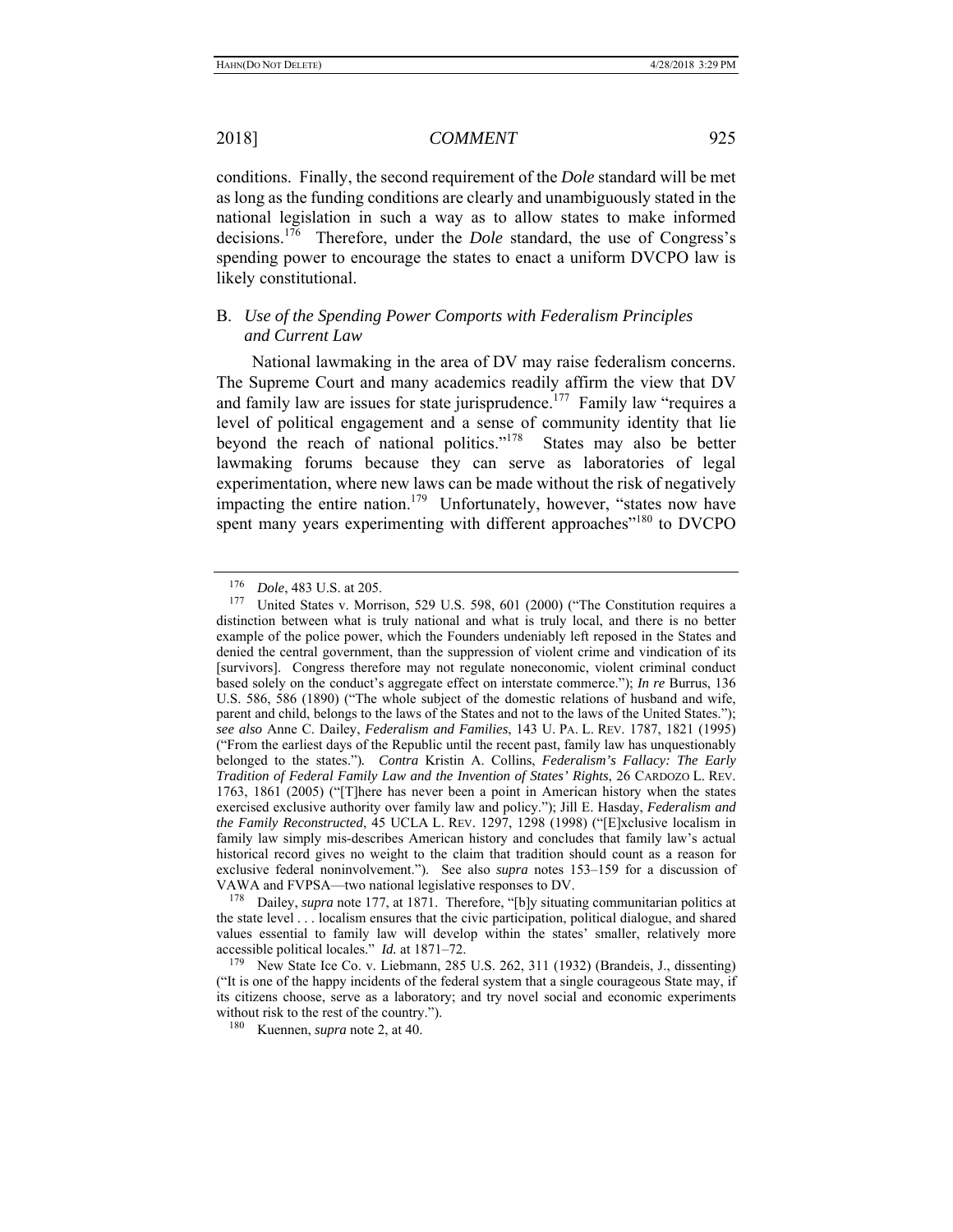laws and there remains a significant and often unaddressed problem with DV across the United States.<sup>181</sup> The remaining high prevalence and significant effects of DV demand "more radical changes to the judicial system.  $\ldots$ <sup>182</sup>

Use of Congress's spending power to encourage specific state policy decisions does not raise the same federalism concerns as direct congressional enactment.<sup>183</sup> Rather, the spending power "exemplifies cooperative federalism" by utilizing the federal government's greater financial resources to establish a "nation-wide standard" while "aiding functions carried out under state law" and preserving state discretion.<sup>184</sup> The spending power "provides states with additional help or resources to fulfill their traditional responsibilities<sup>"185</sup> and each individual state retains the ultimate decisionmaking power.<sup>186</sup> For example, under the proposed scheme, each state will decide whether to enact the uniform DVCPO law and receive additional funding. In this way, the federal government does not strip states of their decision-making power; instead, use of the spending power reinforces "state initiative" and "state authority."187

The Child Support Enforcement Act (CSEA) similarly uses Congress's spending power<sup>188</sup> and includes provisions very similar to what is proposed here. Specifically, "in exchange for financial and other incentives, CSEA largely determines state procedures for establishing paternity" by "requiring states to conform to highly specific guidelines on the content of child support orders."189 Similarly, Congress should condition additional federal funding

Dailey, *supra* note 177, at 1886 ("Reinforcing state initiative through its spending power is one way in which the federal government may reinforce state authority.").

<sup>181</sup> *See supra* Part IV for a discussion of continued problems in state DVCPO legal systems.

<sup>&</sup>lt;sup>182</sup> Kohn, *supra* note 120, at 530.<br><sup>183</sup> See Robert E. Coyen, *The This* 

<sup>183</sup> *See* Robert E. Cowen, *The Thirteenth Annual Chief Justice Joseph Weintraub Lecture: Federalization of State Law Questions: Upheaval Ahead*, 47 RUTGERS L. REV. 1371, 1385  $^{(1995)}_{{}^{184}}$  Id.

<sup>&</sup>lt;sup>185</sup> Estin, *supra* note 140, at 334.<br><sup>186</sup> Bassler, *supra* note 135, at 1

<sup>186</sup> Bassler, *supra* note 135, at 1185 (citing Morton Grodzins, *The Federal System*, *in* GOALS FOR AMERICANS, THE REPORT OF THE PRESIDENT'S COMMISSION ON NATIONAL GOALS 265–66 (1965)) ("[F]ederal grant programs exemplify the concept of co-operative federalism by utilizing the greater wealth-gathering abilities of the central government and establishing nation-wide standards, yet [aiding] functions carried out under state law, with considerable state and local discretion.").

<sup>188</sup> Dailey, *supra* note 177, at 1885 ("The Child Support Enforcement Act is one example of federal legislation that seeks to promote state responsibility in the area of family regulation . . . . Because the federal law induces the states to take responsibility for child support standards and enforcement, it can be viewed as reinforcing rather than undermining state authority.").

<sup>189</sup> Hasday, *supra* note 177, at 1380. Congress also has successfully established national standards for child abuse and neglect cases by conditioning funding on states having specific laws. *See* Michele W. Easterling, *For Better of Worst: The Federalization of Domestic*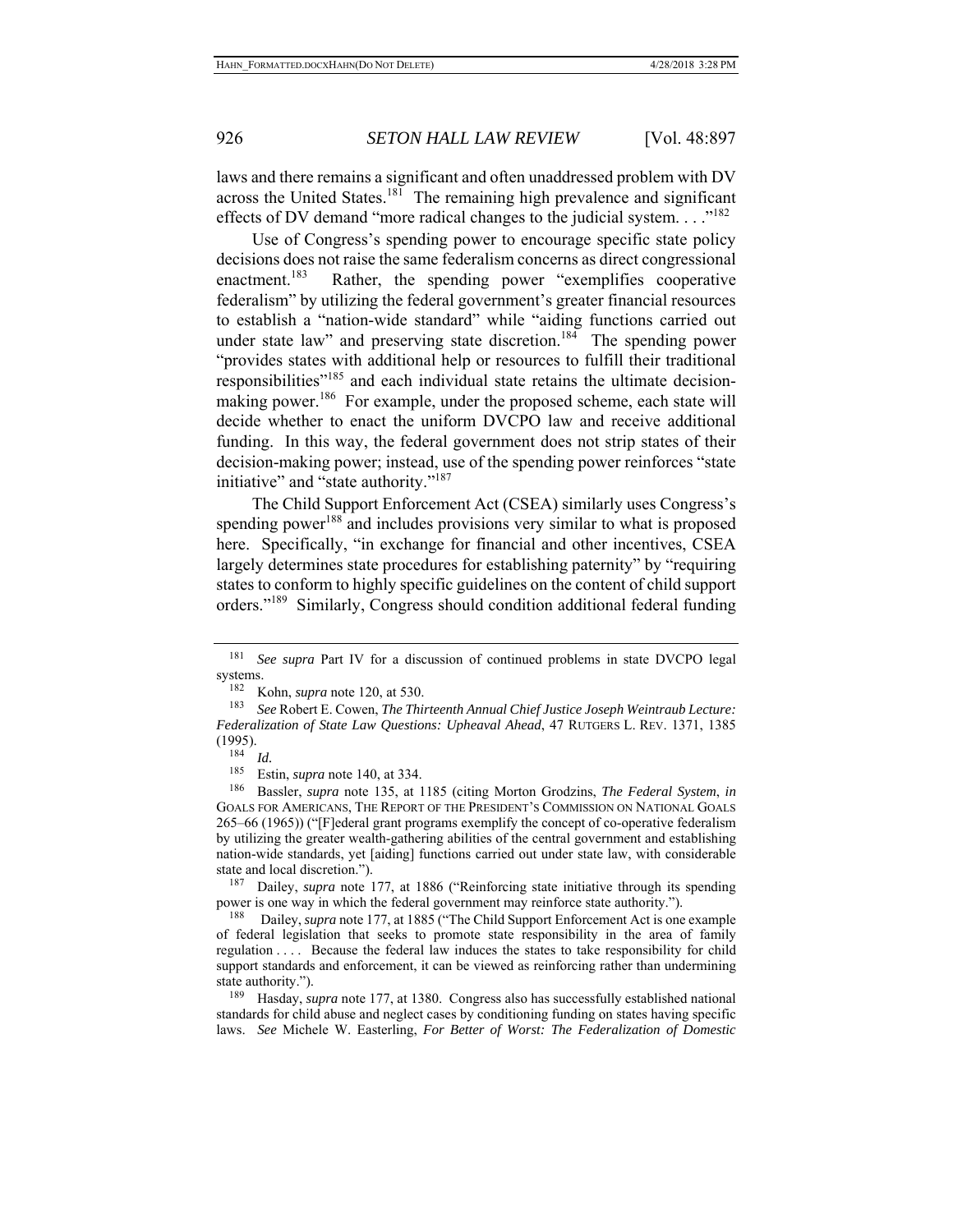on state adoption of a specific, expansive, DVCPO law.

The federal government already supports state DV laws and services through its spending power with funding provisions in VAWA and FVPSA.190 If Congress already uses its spending power to support DV services and to create national child abuse and support standards, Congress should use its spending power to encourage state adoption of a uniform, expansive DVCPO law.

# C. *States Are Likely to Adopt a Uniform DVCPO Law in Exchange for Increased Federal Funding*

Congress may encourage state adoption of a uniform DVCPO law by conditioning additional VAWA or FVPSA funding on state adoption of the uniform law. These additional funds may be derived from the money that these programs save. For example, VAWA reportedly saved \$14.8 billion in averted social costs in its first six years.<sup>191</sup> DVCPO laws also save money. For example, the DVCPO law in Kentucky saved the state approximately \$85 million in one year.<sup>192</sup> Therefore, the money saved by implementing a more expansive DV law across the United States may help offset the additional costs of creating additional federal funding.

Another possible method to generate additional funding is to raise the cap of the Victims of Crime Act (VOCA).<sup>193</sup> VOCA funds several programs that help crime survivors through a fund "derived entirely from fines and penalties paid by offenders at the federal level, and *not taxpayer revenue*."194 By increasing federal criminal fines or by utilizing more of the \$6 billion in the fund by raising the current cap on VOCA fund disbursement, Congress can allocate VOCA funding for this DV initiative.<sup>195</sup>

The spending power is likely to be successful if the proposed federal funds "bring real resources to the table to help states carry out their important functions."<sup>196</sup> States are currently struggling to successfully adjudicate DVCPO cases with "congested court dockets, inadequate resources,

*Violence*, 98 W. VA. L. REV 933, 952 (1996).

<sup>190</sup> *See supra* notes 156–59. VAWA is even celebrated for its "cooperative federalism." *See* Bassler, *supra* note 135, at 1190.

<sup>191</sup> National Network to End Domestic Violence, *Reauthorization of the Violence Against Women Act (VAWA*), http://nnedv.org/downloads/Policy/VAWA\_Reauthorization\_Fact\_She et.pdf.<br> $\frac{192}{192}$  Id.

<sup>&</sup>lt;sup>193</sup> Nat'l Alliance to End Sexual Violence, *Victims of Crime Act*, (2018), http://naesv.big gerplanet.net/legislation-we-follow/victims-of-crime-act (last visited Apr. 24, 2018).

 $\frac{194}{195}$  *Id.* 

<sup>195</sup>*Id*. 196 Estin, *supra* note 140, at 335.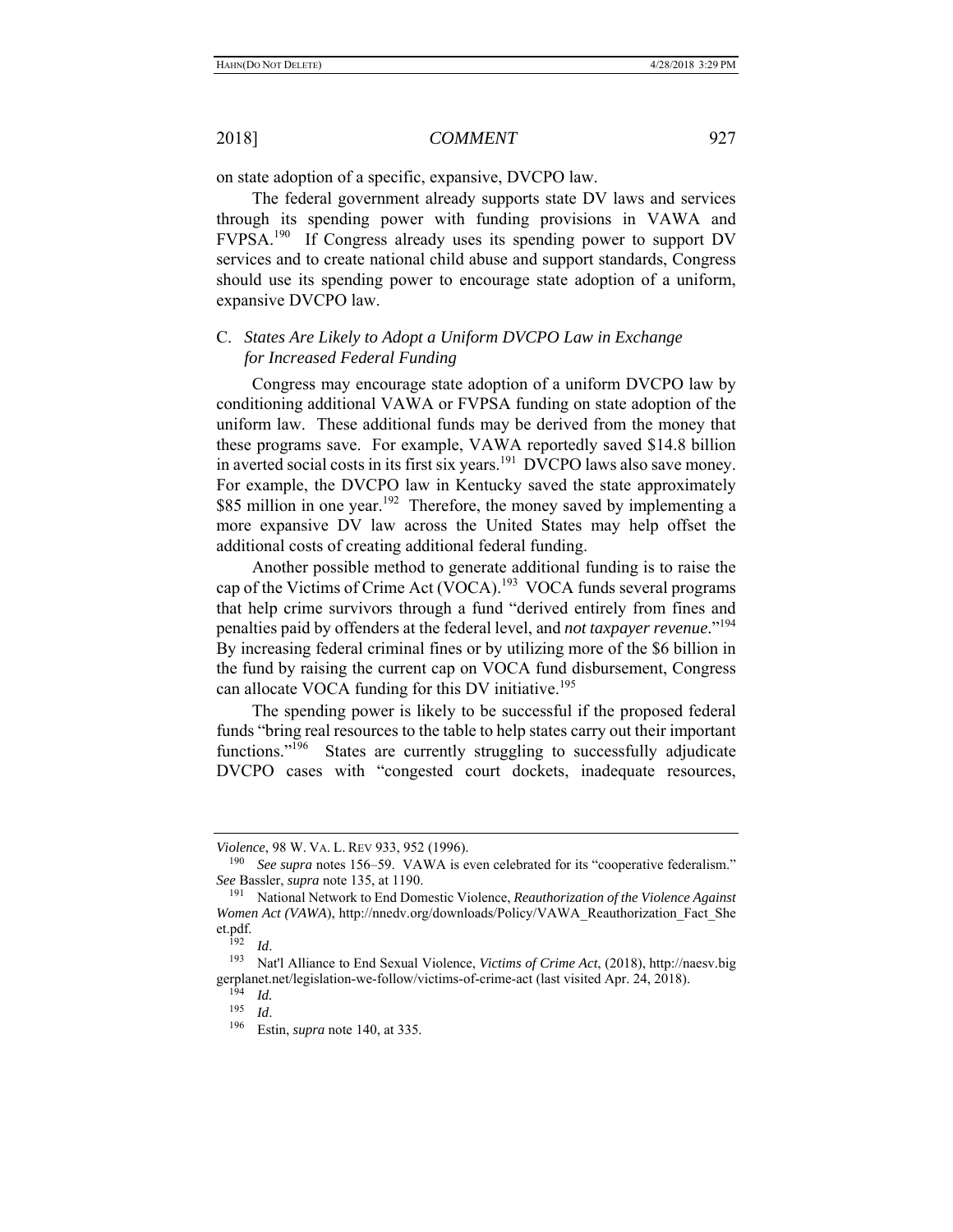unrepresented litigants, and challenging subject matter  $\dots$   $\mathbb{R}^{197}$  Because of these problems, "protection order statutes have been left compromised and improperly enforced."198 Significant funding increases are needed to address these problems.<sup>199</sup> Because of this demonstrated need for additional funding to address DV, states will likely enact a uniform DVCPO law in order to receive additional federal funding. Therefore, by creating additional federal funding under VAWA, FVPSA, or VOCA and conditioning the receipt of funding on state enactment of a uniform, expansive DVCPO law, Congress is likely to successfully encourage states to implement a uniform DVCPO  $law.<sup>200</sup>$ 

### VI. CONCLUSION

DV remains a significant and pervasive problem across the United States with dramatic effects on the individual, family, community, state, and national level. Civil protection orders have great, unrealized potential to directly minimize DV and alleviate its devastating effects. Through inclusive and expansive definitions of DV as well as a broad range of comprehensive relief provisions, DVCPO laws can provide more appropriate, necessary, and individualized relief that better protects survivors of all types of DV. With dramatically different DVCPO statutes across the United States, uniform laws are needed. The DVCPO's potential for significant, positive impact will be further fostered by direct federal encouragement. Thus, Congress should use its Article I spending power to condition additional federal funding (through VOCA, VAWA, or FVSPA) on state adoption of uniform DVCPO law. It is time for the national government to work more with the states to support and encourage

<sup>197</sup> Peter Johnsen & Elia Robertson, *Protecting, Restoring, Improving: Incorporating Therapeutic Jurisprudence and Restorative Justice Concepts into Civil Domestic Violence Cases*, 164 U. PA. L. REV. 1557, 1565 (2016).

<sup>198</sup> *Id.* at 1569.

<sup>199</sup> *See* Goldfarb2, *supra* note 17, at 1550 ("Ideally, if our society is serious about addressing the pervasive and devastating problem of domestic violence, significantly increased funding should be provided to assist [DV survivors]."); Stoever2, *supra* note 85, at 356 ("More resources are needed at every level, in terms of attorneys and advocates engaged in civil advocacy with domestic violence survivors, community resources, health interventions, shelters, and transitional housing. Notwithstanding recognition that services by advocates and attorneys and the availability of safe shelters are essential to escaping violence, funding for these services has been severely cut in recent years, forcing shelters to close, organizations to lay off advocates and attorneys, and agencies to scale back services and turn away survivors in crisis.").

<sup>&</sup>lt;sup>200</sup> Michele W. Easterling furthers a similar argument for achieving a national uniform DV criminal law. *See* Michele W. Easterling, *For Better of Worst: The Federalization of Domestic Violence*, 98 W. VA. L. REV 933, 951 (1996) ("Congress should use the available monetary resources to insure [sic] implementation of their [sic] ideal laws in the states, under state jurisdiction.").